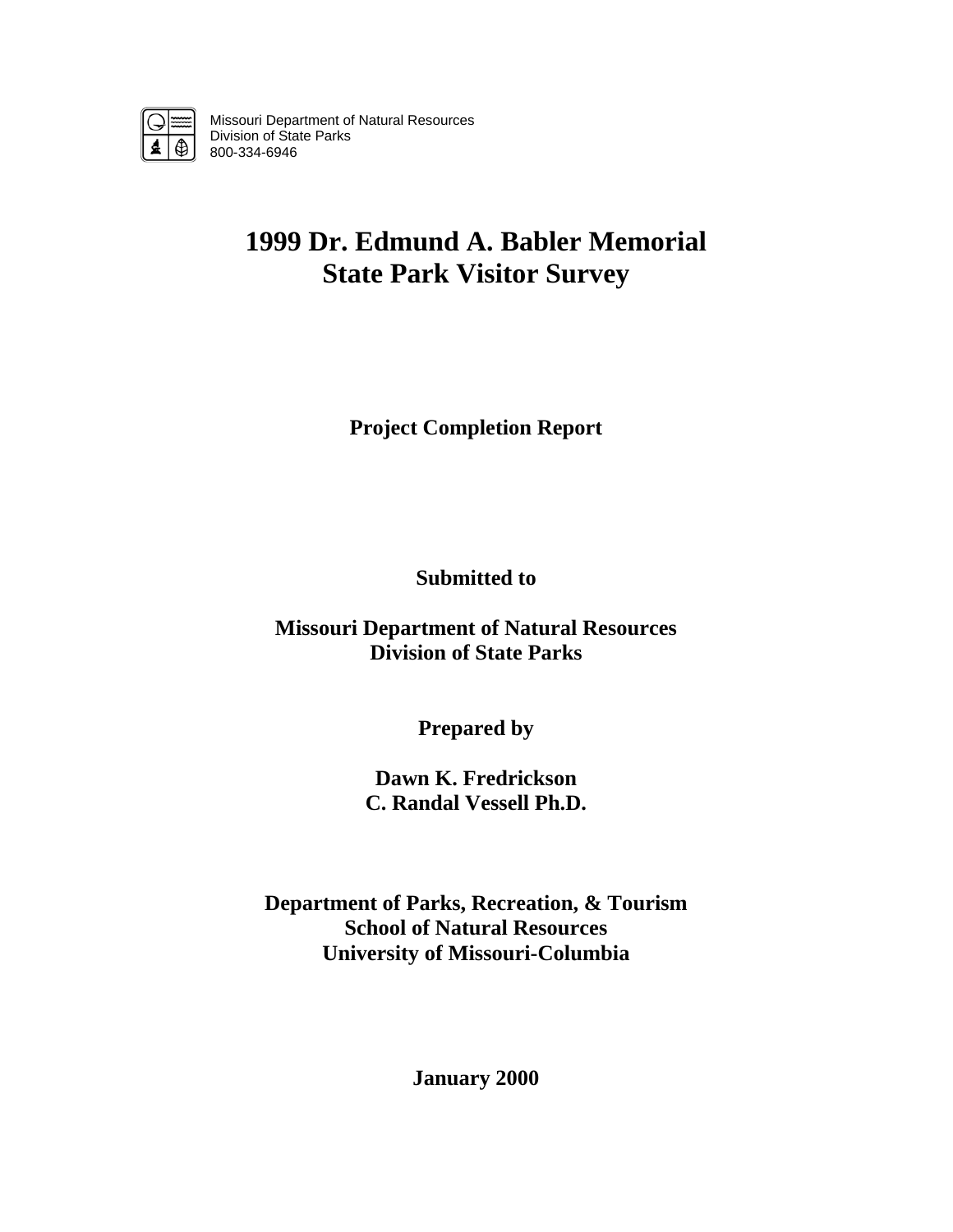# **Executive Summary**

The purpose of this study was to describe visitors' socio-demographic characteristics, patterns of use, and satisfaction with park facilities, programs and services at Babler Memorial State Park (BMSP).

An on-site exit survey of adult visitors to BMSP was conducted July, August, and September 1999. Three hundred ninetyfour (394) surveys were collected, with an overall response rate of 68%. Results of the survey have a margin of error of plus or minus 5%. The following information summarizes the results of the study.

#### **Socio-demographic Characteristics**

- BMSP visitors were comprised almost equally of males (52%) and females (48%), and the average age of the adult visitor to BMSP was 43.
- The largest percentage (37%) of visitors reported a household income of over \$75,000, and over half (55%) reported having completed a four-year college degree or post-graduate education.
- The majority (92%) of visitors were Caucasian, 3% were Hispanic, 2% were African American, 1% were Asian, and 1% were Native American.
- Four percent  $(4%)$  of the visitors reported having a disability.
- Most (90%) of the visitors to BMSP were from Missouri.

• Most (86%) of the visitors lived within 50 miles of BMSP, including most of the visitors from Illinois.

#### **Use-Patterns**

- The majority (89%) of visitors drove less than a day's drive (less than 150 miles) to visit BMSP. Of those driving 150 miles or less, 92% live within 25 miles of BMSP and 50% lived within the immediate vicinity (10 miles or less).
- Almost 80% of BMSP visitors had visited the park before.
- BMSP visitors had visited the park an average of 15 times in the past year.
- About four-fifths of the visitors were day-users.
- Of the visitors staying overnight, 99% stayed in the campgrounds at BMSP. The average number of nights visitors stayed was 3.6.
- The majority of BMSP visitors visited the park with family and/or friends.
- The most frequent recreation activities in which visitors participated were walking, picnicking, hiking, viewing wildlife, visiting the visitor center, studying nature, camping, biking, and swimming.
- About 64% of visitors indicated they were primarily participating in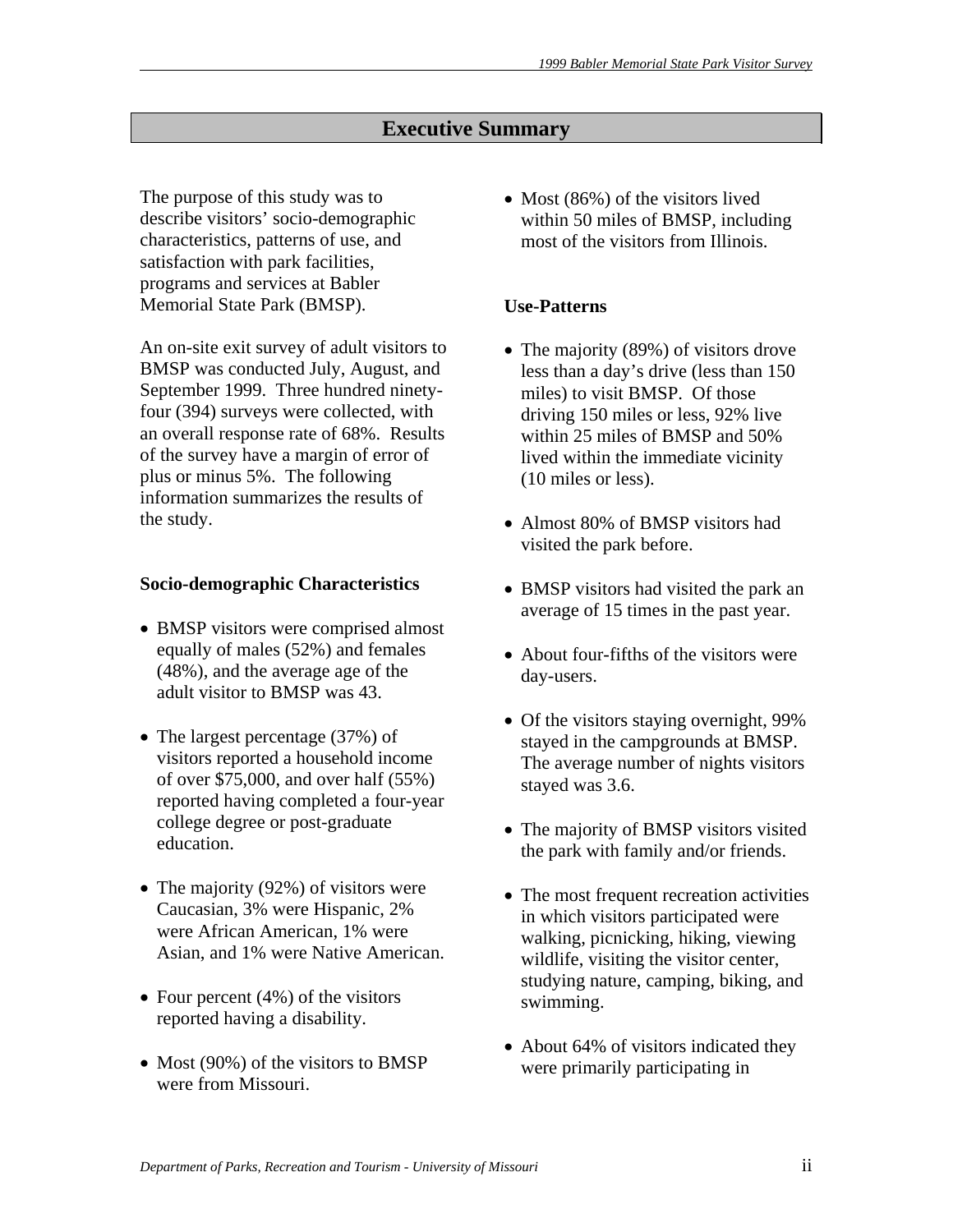activities in the surrounding metropolitan area.

## **Satisfaction and Other Measures**

- Ninety-nine percent (99%) of BMSP visitors were either satisfied or very satisfied overall.
- Of the eight park features, the campground was given the highest satisfaction rating and the tennis court was given the lowest satisfaction rating.
- Visitors gave higher performance ratings to the following park attributes: being free of litter and trash, care of natural resources, and being safe.
- Visitors gave lower performance ratings to the following park attributes: clean restrooms and upkeep of park facilities. Disabled visitors gave lower performance ratings to the park providing disabled accessibility.
- Less than half (42%) of visitors to BMSP felt some degree of crowding during their visit. Of those who felt crowded, the campground was where most felt crowded.
- Visitors who did not feel crowded had a significantly higher overall satisfaction compared to visitors who did feel crowded.
- Less than 40% of the visitors at BMSP did not give park safety an excellent rating.
- Of those visitors responding to the open-ended opportunity to express their safety concerns (50% of those visitors not giving the park an excellent safety rating), a large percentage (21%) commented on dangerous traffic and what they perceived as a need for increased enforcement of speed limits.
- Although 33% of all visitors felt that nothing specific could increase their feeling of safety at BMSP, 32% of all visitors did indicate that an increased visibility of park staff and increased law enforcement patrol at BMSP would increase their feeling of safety.
- Visitors who felt the park was safe were more satisfied overall, gave higher satisfaction ratings to six of the eight park features, and gave higher performance ratings to the eight park attributes as well.
- The majority (73%) of visitors reported that they would support the proposed reservation system.
- Two-thirds of visitors would support a "carry in and carry out" trash system.
- Thirty-two percent (32%) of visitors provided additional comments and suggestions, the majority (38%) of which were positive comments about the park and staff.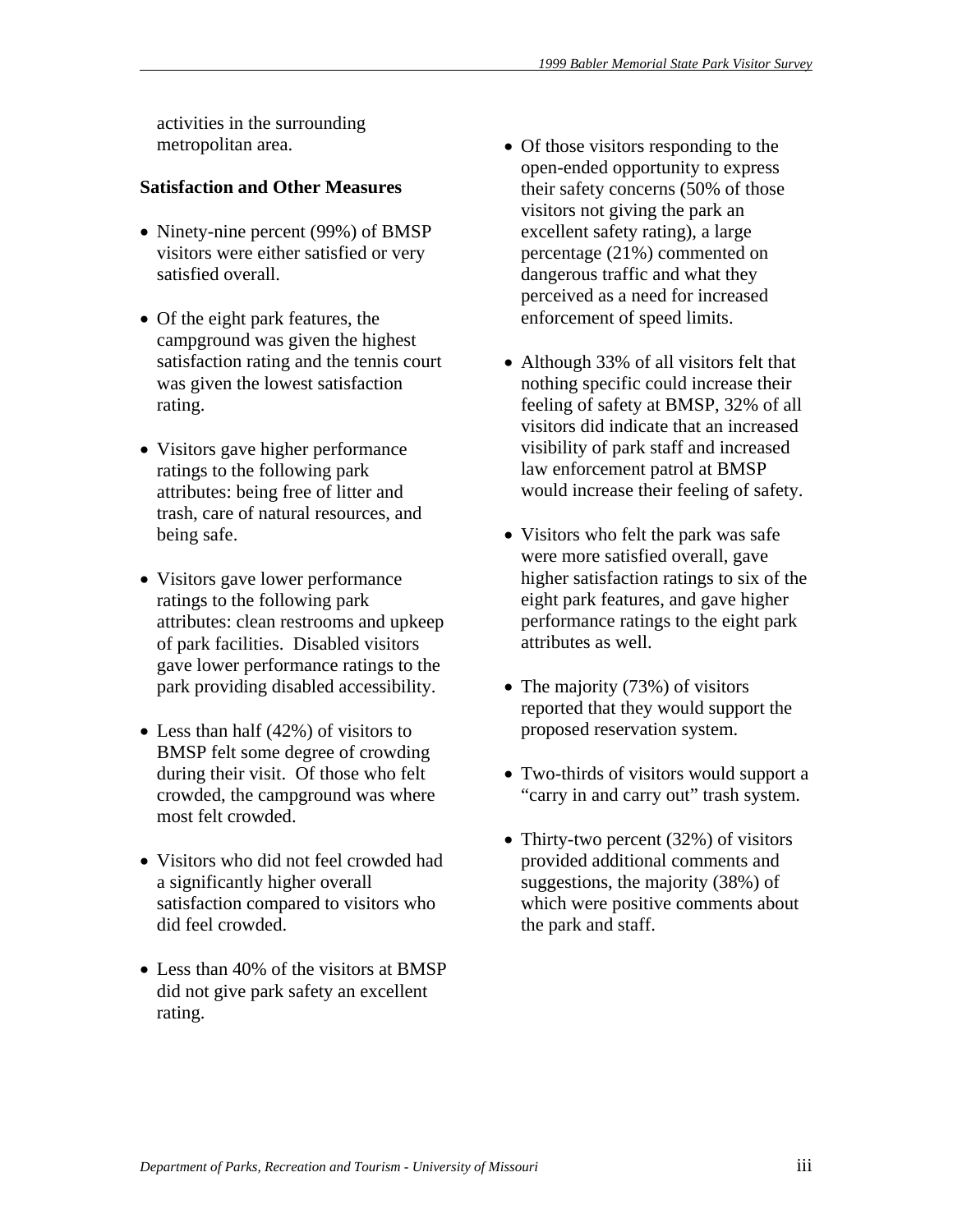## **Acknowledgements**

Conducting and successfully completing a study of this magnitude and complexity could not have been accomplished without the cooperation of many individuals. Almost 2,000 visitors to Missouri State Parks participated in the 1999 Missouri State Parks Visitor Survey. Almost 400 visitors to Babler Memorial State Park voluntarily agreed to provide the information upon which this report is based. It is clear from their input that these visitors care very much for the recreation resources in the Missouri State Park System. Their efforts will provide invaluable input into the planning process and providing for more effective and responsive management of these resources.

Many other individuals provided assistance during the 1999 Missouri State Parks Visitor Survey, without whom the study would not have been a success. The following expressions of gratitude are in acknowledgement of their contributions. Special acknowledgement goes to the staff at Babler Memorial State Park for their willingness to accommodate the survey crew during the study period, and also for their assistance during sampling. Many thanks also go to the research assistants and park volunteers who assisted in data collection and the students at the University of Missouri who assisted in computer data entry of the questionnaires. They are: Shane Aumiller, Tucker Fredrickson, Dennis Stevenson, Debra Stevenson, Mary Howard, Kathleen Rosa, Carl Schumacher, Amy Mahon, Chis Thoele, and Laura Marsch. And finally, grateful recognition is given to David Vaught and Tony Spicci for their GIS technical assistance.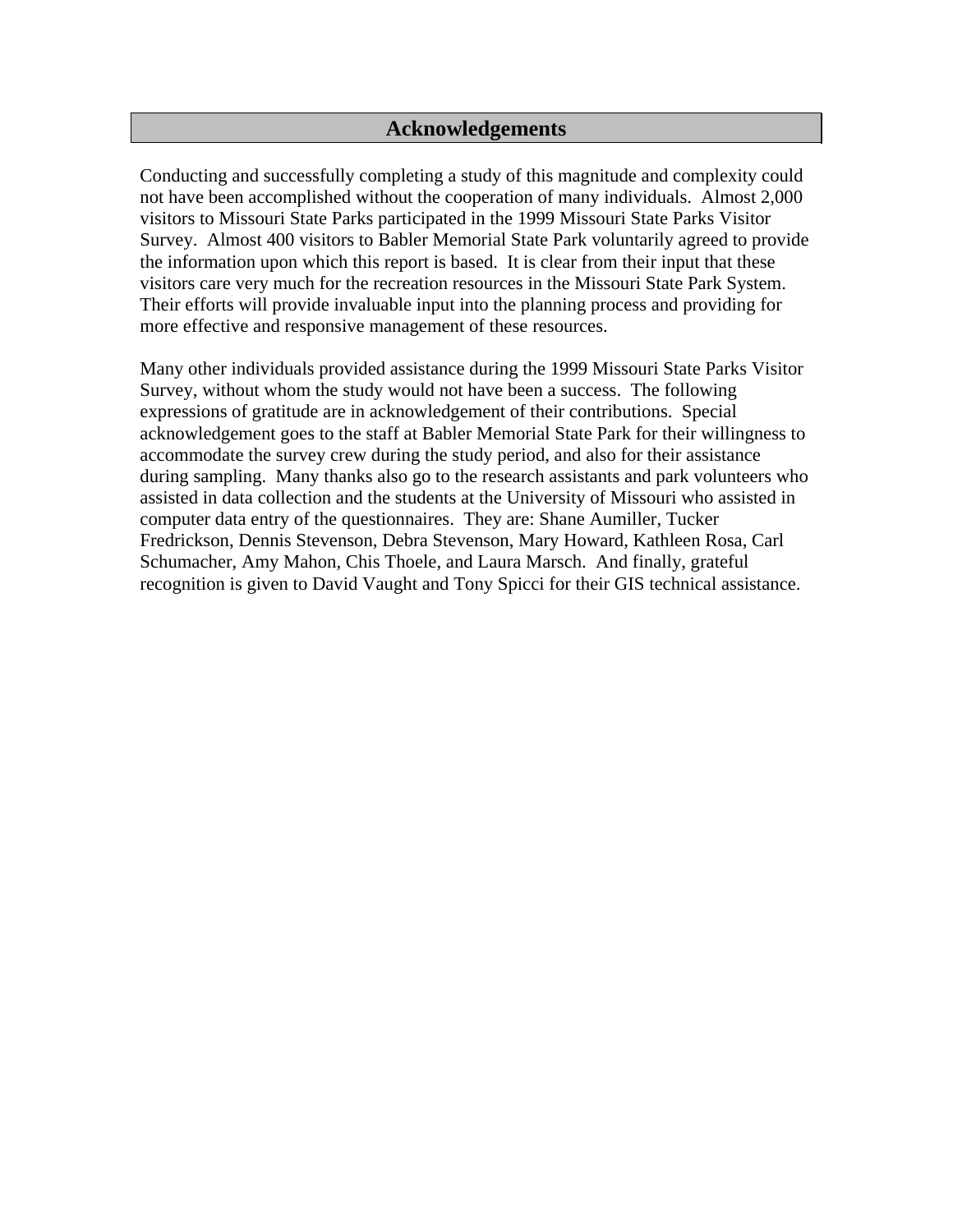# **Table of Contents**

| <b>Overall Satisfaction</b> |  |
|-----------------------------|--|
|                             |  |
|                             |  |
|                             |  |
|                             |  |
|                             |  |
|                             |  |
|                             |  |
|                             |  |
|                             |  |
|                             |  |
|                             |  |
|                             |  |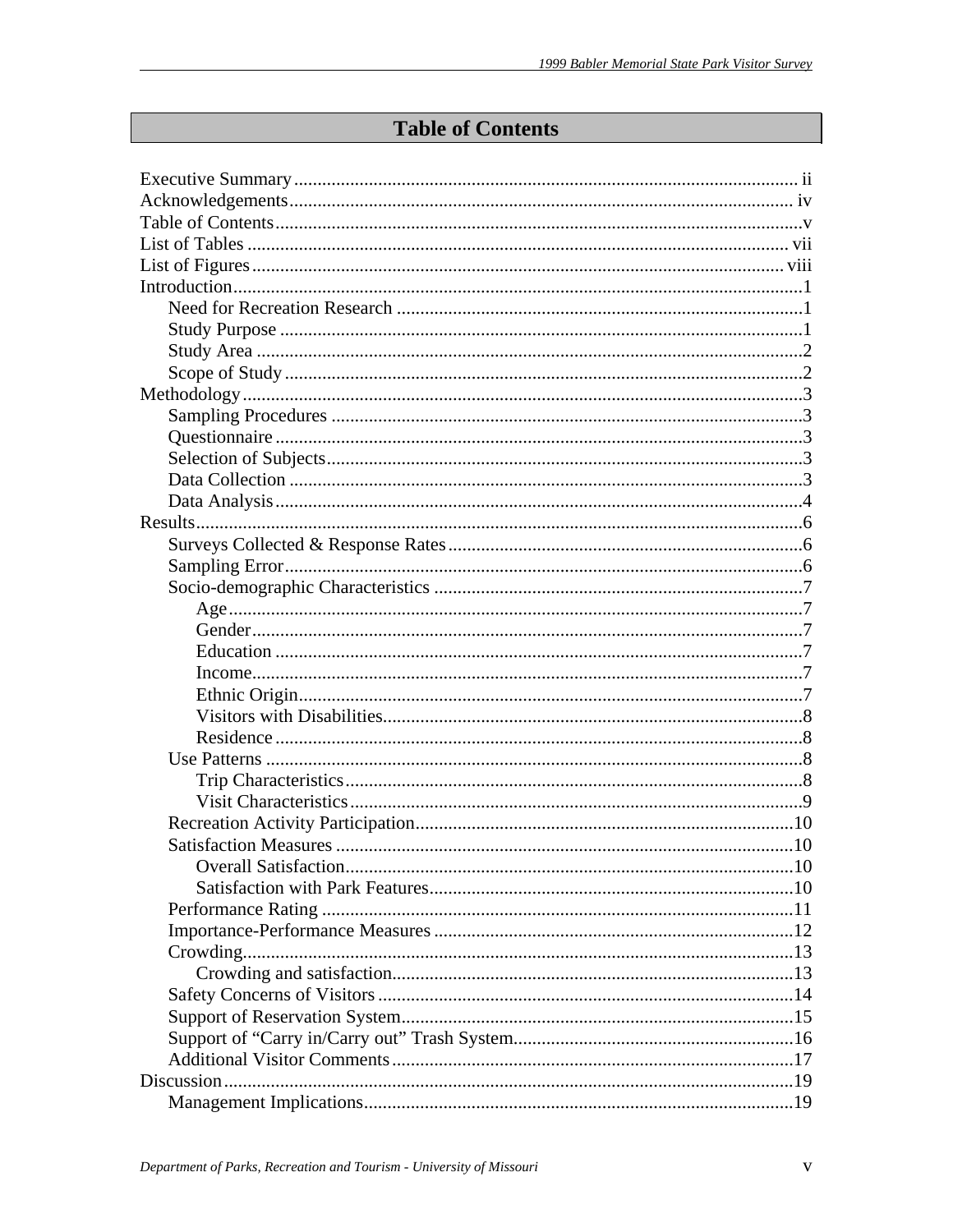| Methodology Recommendations and Considerations for BMSP and Other Parks 22 |  |
|----------------------------------------------------------------------------|--|
|                                                                            |  |
|                                                                            |  |
|                                                                            |  |
|                                                                            |  |
|                                                                            |  |
|                                                                            |  |
|                                                                            |  |
|                                                                            |  |
|                                                                            |  |
|                                                                            |  |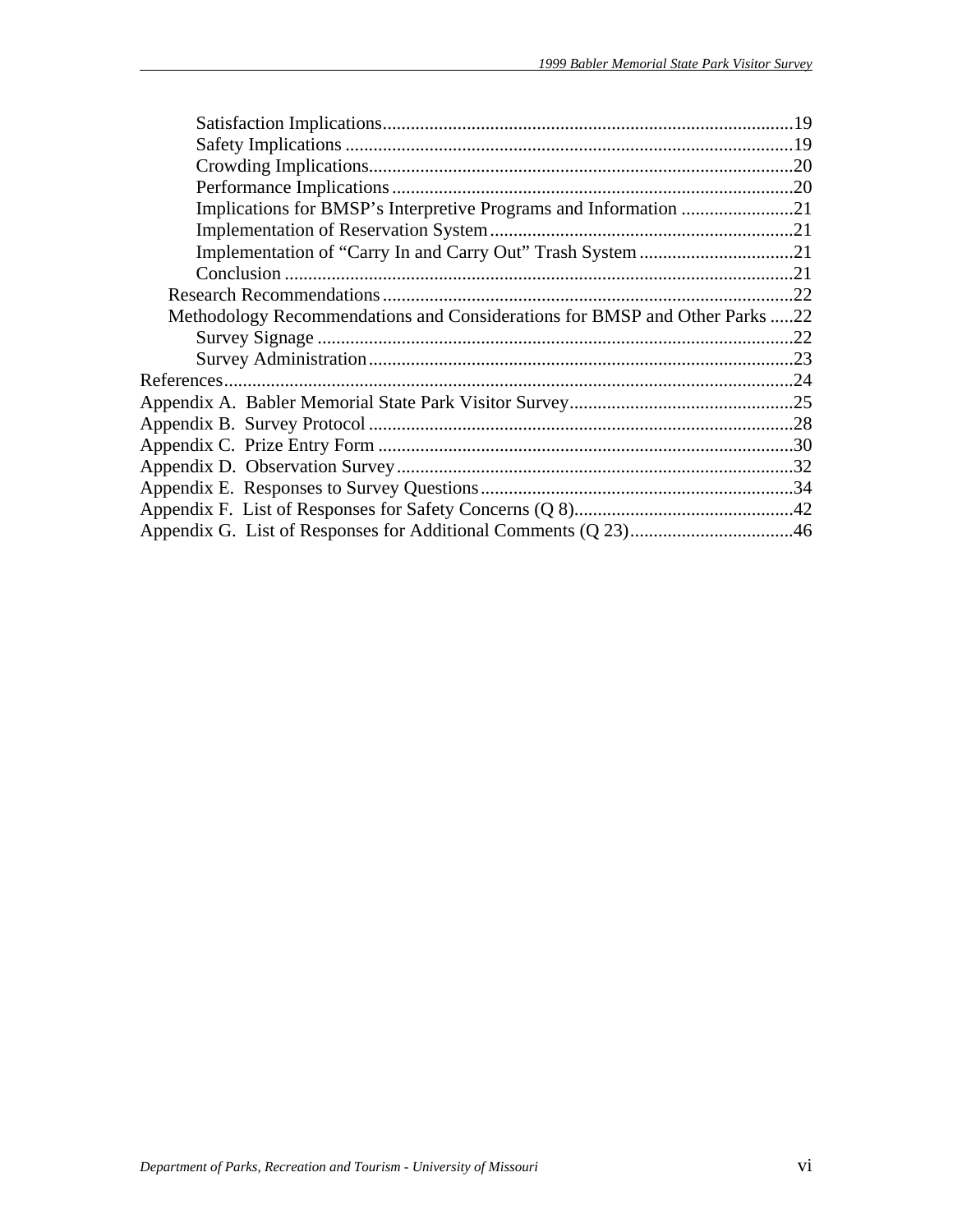# **List of Tables**

| Table 4. Mean Performance and Importance Scores for Park Attributes 12        |  |
|-------------------------------------------------------------------------------|--|
| Table 5. Locations Where BMSP Visitors Felt Crowded During Their Visit14      |  |
| Table 6. Locations Where Visitors Felt More Lighting Would Increase Safety 15 |  |
| Table 7. Frequency and Percentage of Comments and Suggestions from            |  |
|                                                                               |  |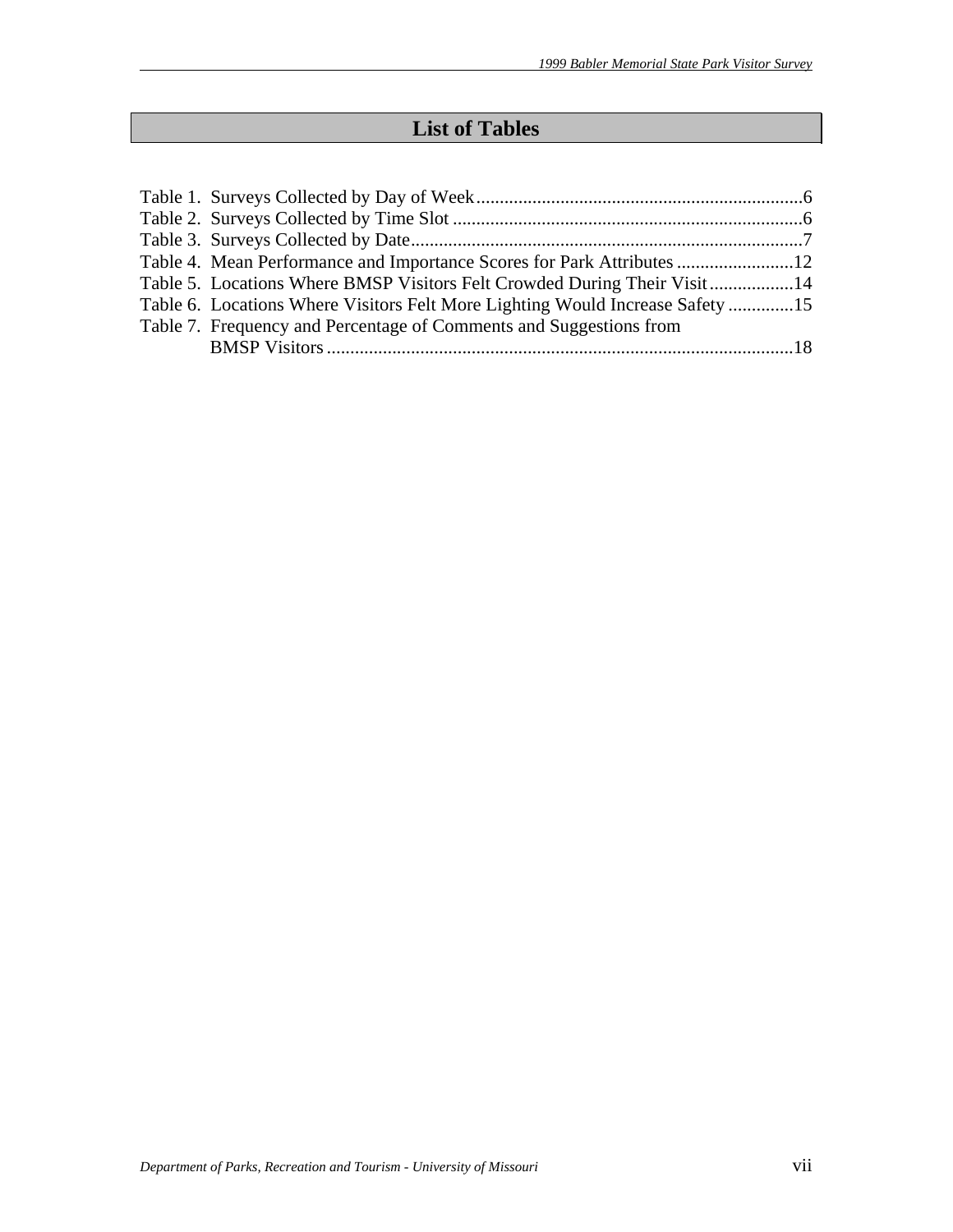# **List of Figures**

| Figure 8. Comparison of Support of Reservation System Between               |  |
|-----------------------------------------------------------------------------|--|
|                                                                             |  |
| Figure 9. Comparison of Support of Reservation System Between               |  |
|                                                                             |  |
| Figure 10. Support for "Carry In/Carry Out" Trash System Between Groups17   |  |
|                                                                             |  |
| Figure 12. Levels of Crowding and Satisfaction Ratings by Safety Concerns20 |  |
|                                                                             |  |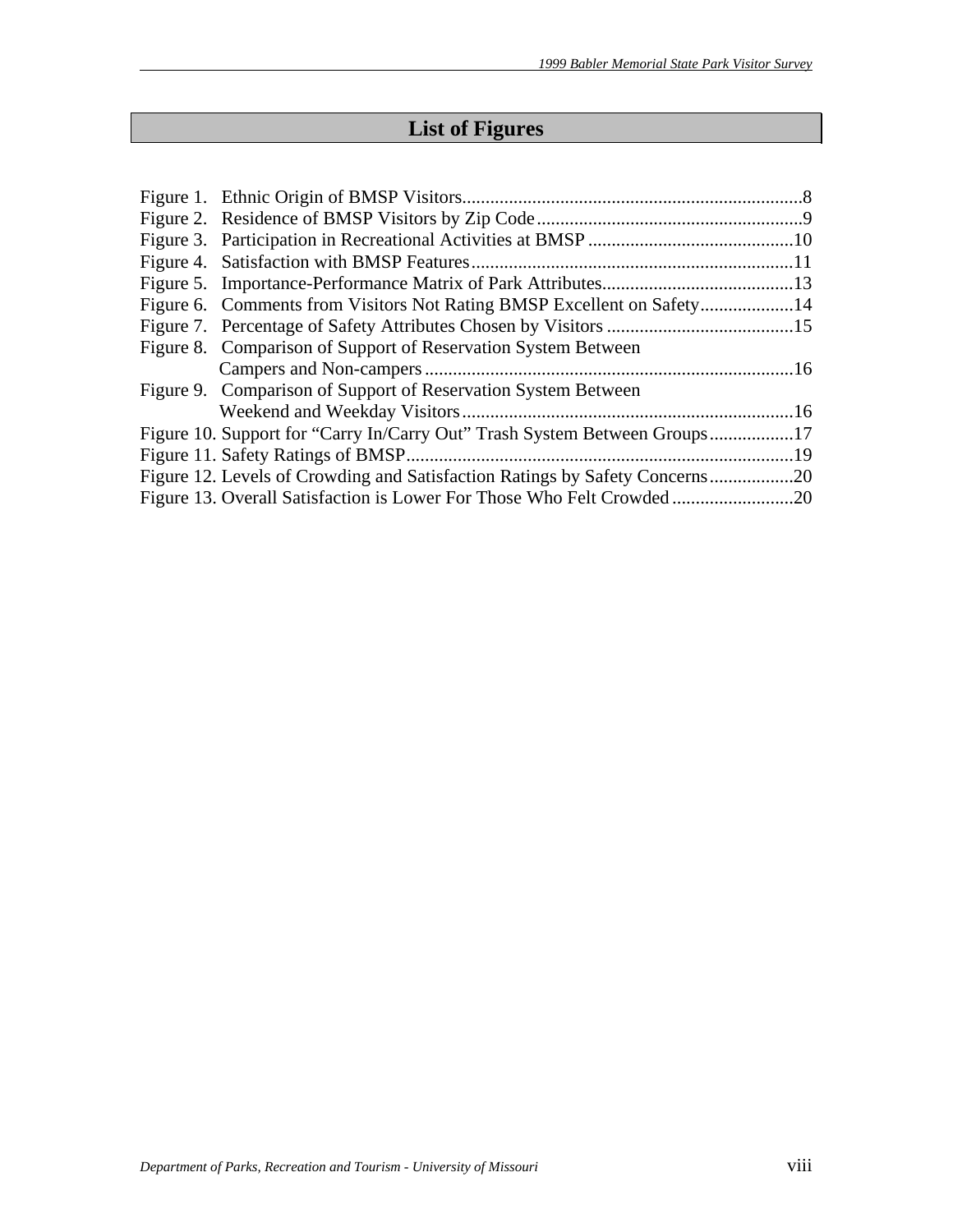### **Introduction**

#### **NEED FOR RECREATION RESEARCH**

In 1939, 15 years after Missouri obtained its first state park, 70,000 visitors were recorded visiting Missouri's state parks (Masek, 1974). Today, the increase in demand for outdoor recreation experiences has given rise to over 16 million visitors who, each year, visit the 80 parks and historic sites in Missouri's state park system (Holst & Simms, 1996). Along with this increase in demand for outdoor recreation experiences are other highly significant changes in outdoor recreation. Some of these changes include a change in the nature of vacations with a trend toward shorter, more frequent excursions; an increasing diversity of participation patterns across groups; an increase in more passive activities appropriate for an aging population; an increased concern for the health of the environment; and a realization of the positive contributions the physical environment has on the quality of one's life (Driver, Dustin, Baltic, Elsner, & Peterson, 1996; Tarrant, Bright, Smith, & Cordell, 1999).

Societal factors responsible for these changes in the way Americans recreate in the outdoors include an aging population; a perceived decline in leisure time and a faster pace of life; geographically uneven population growth; increasing immigration; changes in family structures, particularly an increase in single-parent families; increasing levels of education; a growth in minority populations; and an increasing focus on quality "lifestyle management" (Driver et al., 1996;

Tarrant et al, 1999). These factors and their subsequent changes in outdoor recreation participation have important implications for recreation resource managers, who are now faced with recreation resource concerns that are "…people issues and not resource issues alone (McLellan & Siehl, 1988)." This growing social complexity combined with the changes it has created in outdoor recreation participation have given rise to the need for research exploring why and how people recreate in the outdoors as well as how these individuals evaluate the various aspects of their outdoor recreation experiences.

#### **STUDY PURPOSE**

Visitor satisfaction tends to be a primary goal of natural resource recreation managers (Peine, Jones, English, & Wallace, 1999) and has been defined as the principal measure of quality in outdoor recreation (Manning, 1986). Visitor satisfaction, however, can be difficult to define because individual visitors are unique. Each visitor may have different characteristics, cultural values, preferences, attitudes, and experiences that influence their perceptions of quality and satisfaction (Manning, 1986).

Because of these differences in visitors, a general "overall satisfaction" question alone could not adequately evaluate the quality of visitors' experiences when they visit Missouri's state parks and historic sites. For this reason, it is necessary to gather additional information about visitor satisfaction through questions regarding: a) visitors'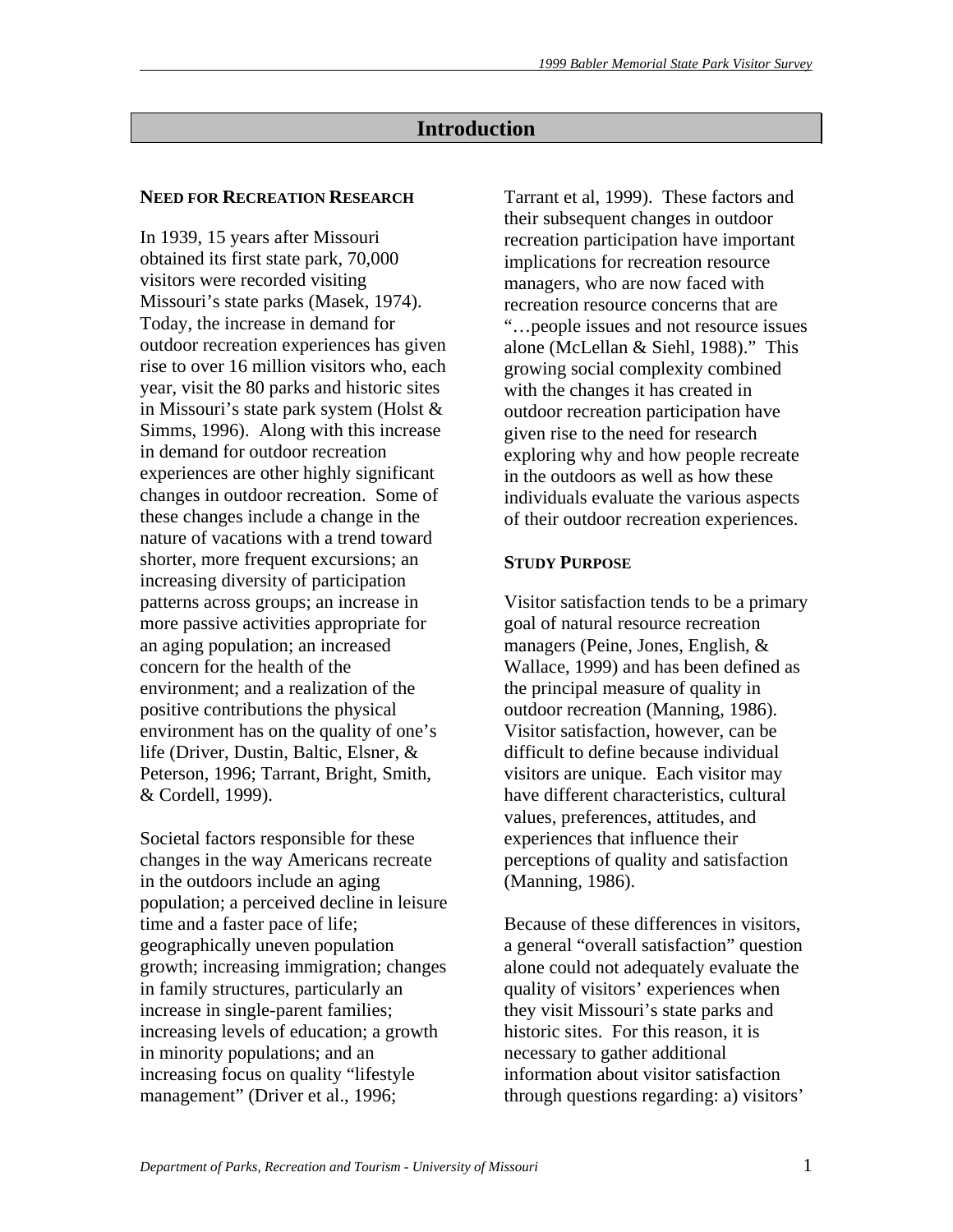socio-demographic characteristics; b) visitors' satisfaction with programs, services and facilities; c) visitors' perceptions of safety; and d) visitors' perceptions of crowding. Thus, the purpose of this study is to gain information, through these and other questions, about the use patterns, sociodemographic characteristics, and satisfaction with park programs, facilities, and services, of visitors to ten of Missouri's state parks.

This report examines the results of the visitor survey conducted at Babler Memorial State Park (BMSP), one of the ten parks included in the 1999 Missouri State Parks Visitor Survey. Objectives specific to this report include:

- 1. Describing the use patterns of visitors to BMSP during July, August, and September 1999.
- 2. Describing the socio-demographic characteristics of visitors to BMSP.
- 3. Determining if there are differences in select groups' ratings of park attributes, satisfaction with park features, overall satisfaction, and perceptions of crowding.
- 4. Determining any differences in select characteristics of visitors who rated park safety high and those who did not.
- 5. Gaining information about selected park-specific issues.

# **STUDY AREA**

Located in St. Louis County, Babler Memorial State Park provides an oasis of greenspace in a growing suburban area of the St. Louis metropolitan region. Nearly 2,500 acres of a heavily wooded landscape with a campground and a riding stable, Babler also provides amenities more typical of urban parks: a swimming pool, picnic areas, a tennis court, and biking and hiking trails. Babler is also unique in its providing a camp for campers with special needs, the Jacob L. Babler Outdoor Education Center.

#### **SCOPE OF STUDY**

The population of the visitor study at BMSP consisted of BMSP visitors who were 18 years of age or older (adults), and who visited BMSP during the study period of July through September 1999.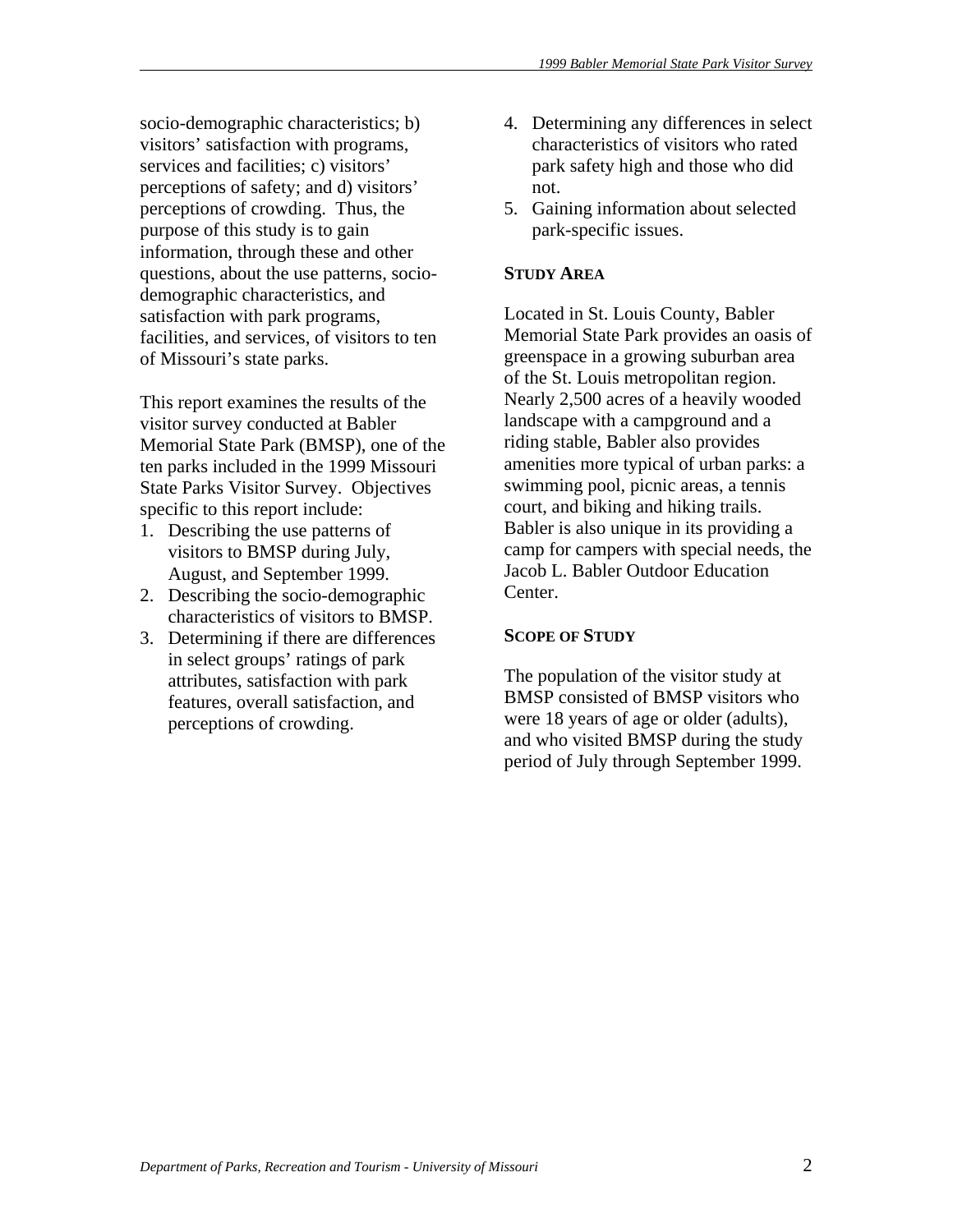# **Methodology**

# **SAMPLING PROCEDURES**

A 95% confidence interval was chosen with a plus or minus 5% margin of error. Based upon 1998 visitation data for July, August, and September at BMSP, it was estimated that approximately 170,000 visitors would visit BMSP during the period between July 1 and September 30, 1999 (DNR, 1998). Therefore, with a 95% confidence interval and a plus or minus 5% margin of error, a sample size of 400 visitors was required (Folz, 1996). A random sample of adult visitors (18 years of age and older) who visited BMSP during the study period were the respondents for this study.

To ensure that visitors leaving BMSP during various times of the day would have equal opportunity for being surveyed, three time slots were chosen for surveying. The three time slots were as follows: Time Slot  $1 = 8:00$  a.m. -12:00 p.m., Time Slot  $2 = 12:00$  p.m. -4:00 p.m., and Time Slot  $3 = 4:00$  p.m. -8 p.m. A time slot was randomly chosen and assigned to the first of the scheduled survey dates. Thereafter, time slots were assigned in ranking order based upon the first time slot. One time slot was surveyed during each survey day.

# **QUESTIONNAIRE**

The questionnaire used in this study was based on the questionnaire developed by Fink (1997) for the Meramec State Park Visitor Survey. A copy of the questionnaire for this study is provided in Appendix A.

#### **SELECTION OF SUBJECTS**

The survey of visitors at BMSP was administered on-site, to eliminate the non-response bias of a mail-back survey. An exit survey of visitors leaving the park was conducted through a systematic sample of every fifth vehicle exiting the park.

#### **DATA COLLECTION**

The surveyor wore a state park t-shirt and was stationed near the entrance to the park. At the survey station, a "Visitor Survey" sign was used to inform visitors of the survey. During the selected time slot, the surveyor stopped every fifth vehicle and asked every visitor who was 18 years of age and older to voluntarily complete the questionnaire, unless he or she had previously filled one out.

To increase participation rates, respondents were given the opportunity to enter their name and address into a drawing for a prize package and were assured that their responses to the survey questions were anonymous and would not be attached to their prize entry form. Willing participants were then given a pencil and a clipboard with the questionnaire and prize entry form attached. Once respondents were finished, the surveyor collected the completed forms, clipboards, and pencils. Survey protocol is given in Appendix B and a copy of the prize entry form is provided in Appendix C.

An observation survey was also conducted to obtain additional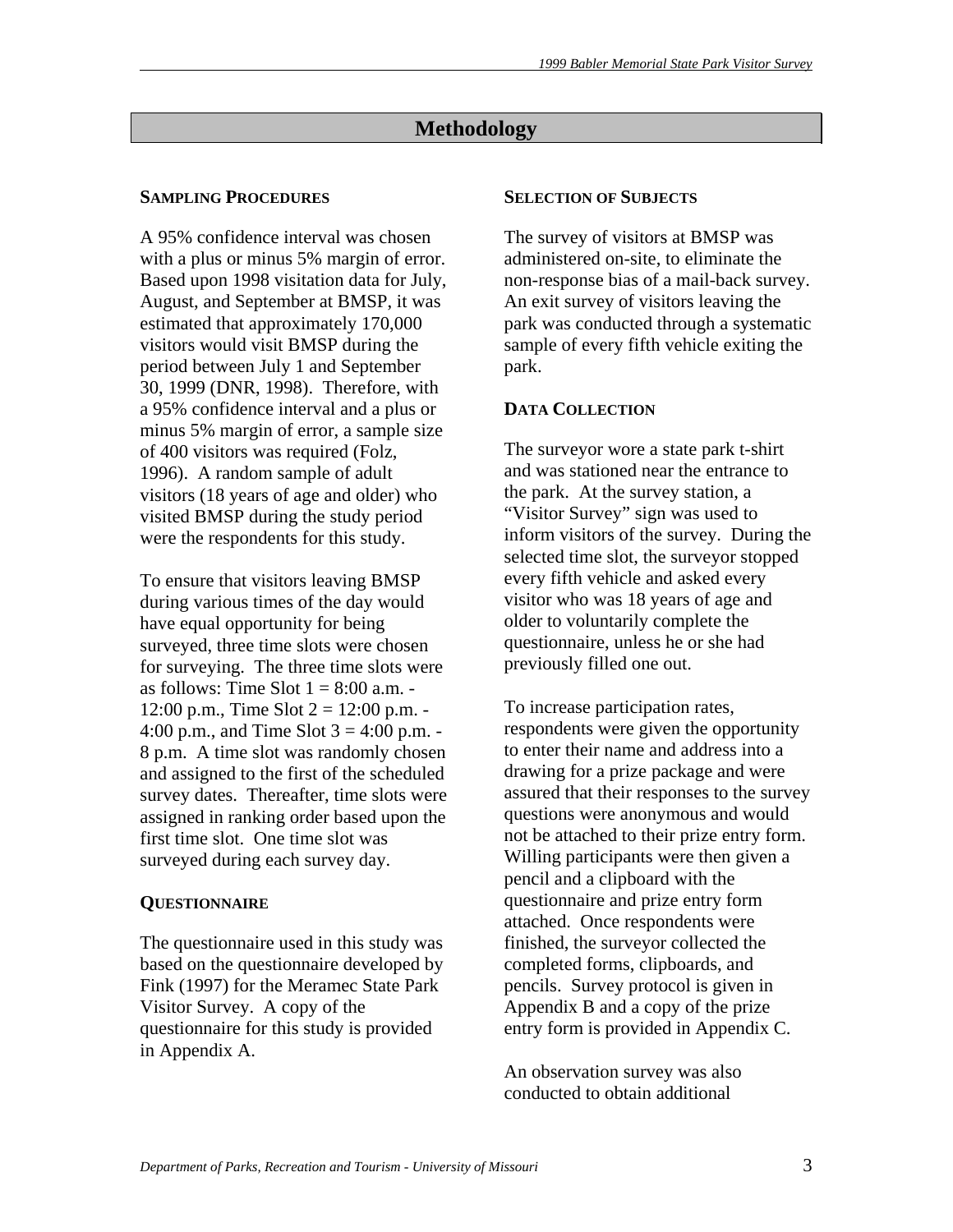information about: date, day, time slot, and weather conditions of the survey day; the number of adults and children in each vehicle; and the number of individuals asked to fill out the questionnaire, whether they were respondents, non-respondents, or had already participated in the survey. This number was used to calculate response rate, by dividing the number of surveys collected by the number of adult visitors asked to complete a questionnaire. A copy of the observation survey form is provided in Appendix D.

# **DATA ANALYSIS**

The data obtained for the BMSP study was analyzed with the Statistical Packages for the Social Sciences (SPSS) (SPSS, 1996).

Frequency distributions and percentages of responses to the survey questions and the observation data were determined. The responses to the open-ended questions were listed as well as grouped into categories for frequency and percentage calculations. The number of surveys completed by month, by day of week, by weekday versus weekend, and by time slot was also determined.

Comparisons using independent sample t-tests for each group were also made to determine any statistically significant differences  $(p<.05)$  in the following selected groups' satisfaction with park features (question 6), ratings of park attributes (question 7), overall satisfaction (question 13), and perceptions of crowding (question 14). The selected groups include:

1. First time visitors versus repeat visitors (question 1).

- 2. Campers versus non-campers (question 3). Non-campers include both day-users and the overnight visitors who did not camp in the BMSP campground.
- 3. Weekend visitors versus weekday visitors. Weekend visitors were surveyed on Saturday and Sunday, weekday visitors were surveyed Monday through Friday.

Other comparisons were made using independent sample t-tests to determine any statistically significant differences in visitors who rated the park as excellent on being safe versus visitors who rated the park as good, fair, or poor on being safe, for the following categories:

- 1. First time versus repeat visitors.
- 2. Campers versus non-campers.
- 3. Weekend versus weekday visitors.

Differences between visitors who rated the park as excellent on being safe versus those who did not were also compared on the following questions: differences in socio-demographic characteristics, perceptions of crowding, measures of satisfaction with park features, measures of performance of park attributes, and overall satisfaction. Chi-square tests were conducted comparing responses between select groups regarding support for a reservation system and support for a "carry in and carry out" trash system. The selected groups include:

- 1. First time versus repeat visitors.
- 2. Campers versus non-campers.
- 3. Weekend versus weekday visitors.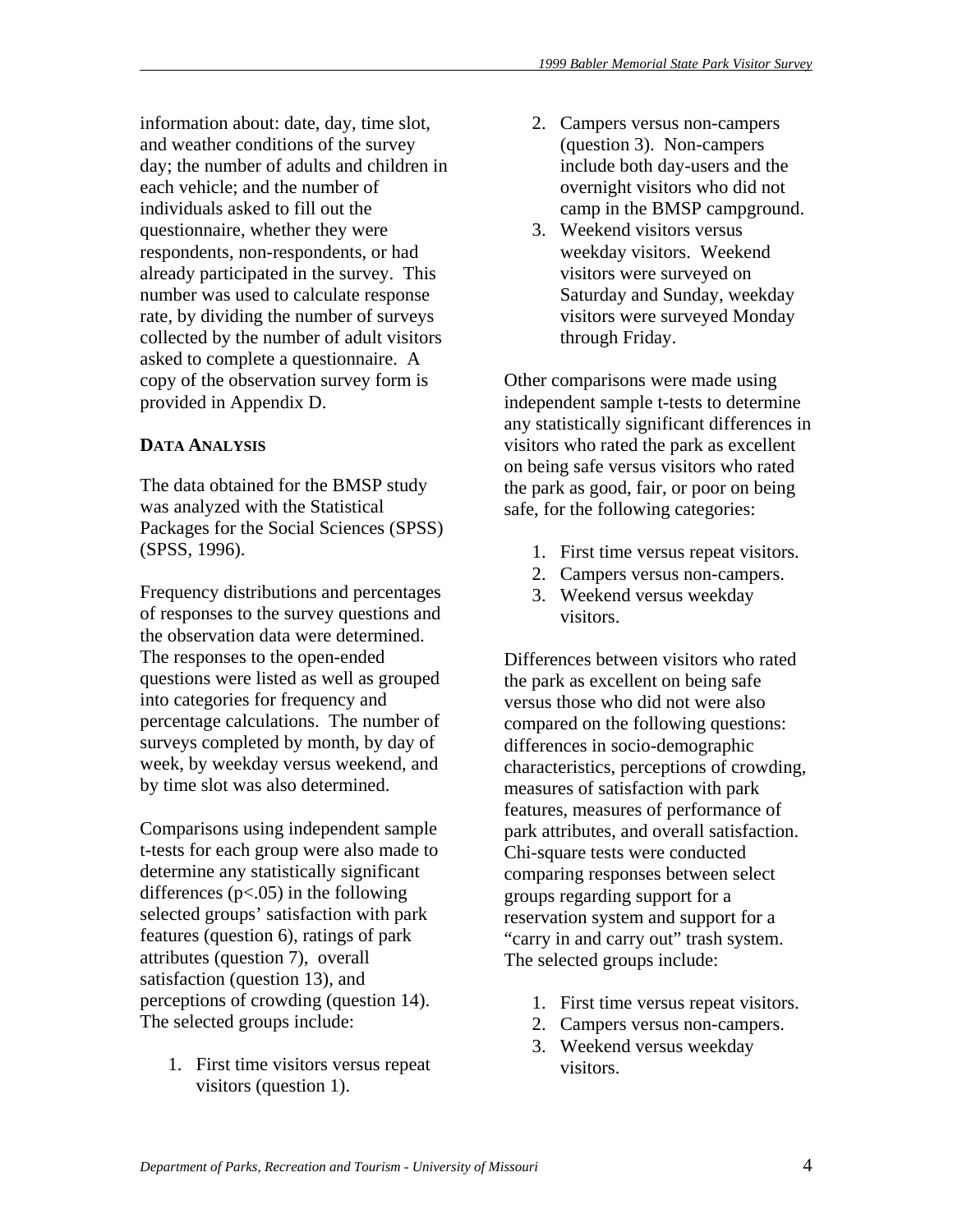Additional comparisons include:

- 1. Multiple linear regression analyses to determine which of the satisfaction variables and which of the performance variables most accounted for variation in overall satisfaction.
- 2. An independent sample t-test comparing overall satisfaction between visitors who felt some degree of crowding and those who were not at all crowded during their visit.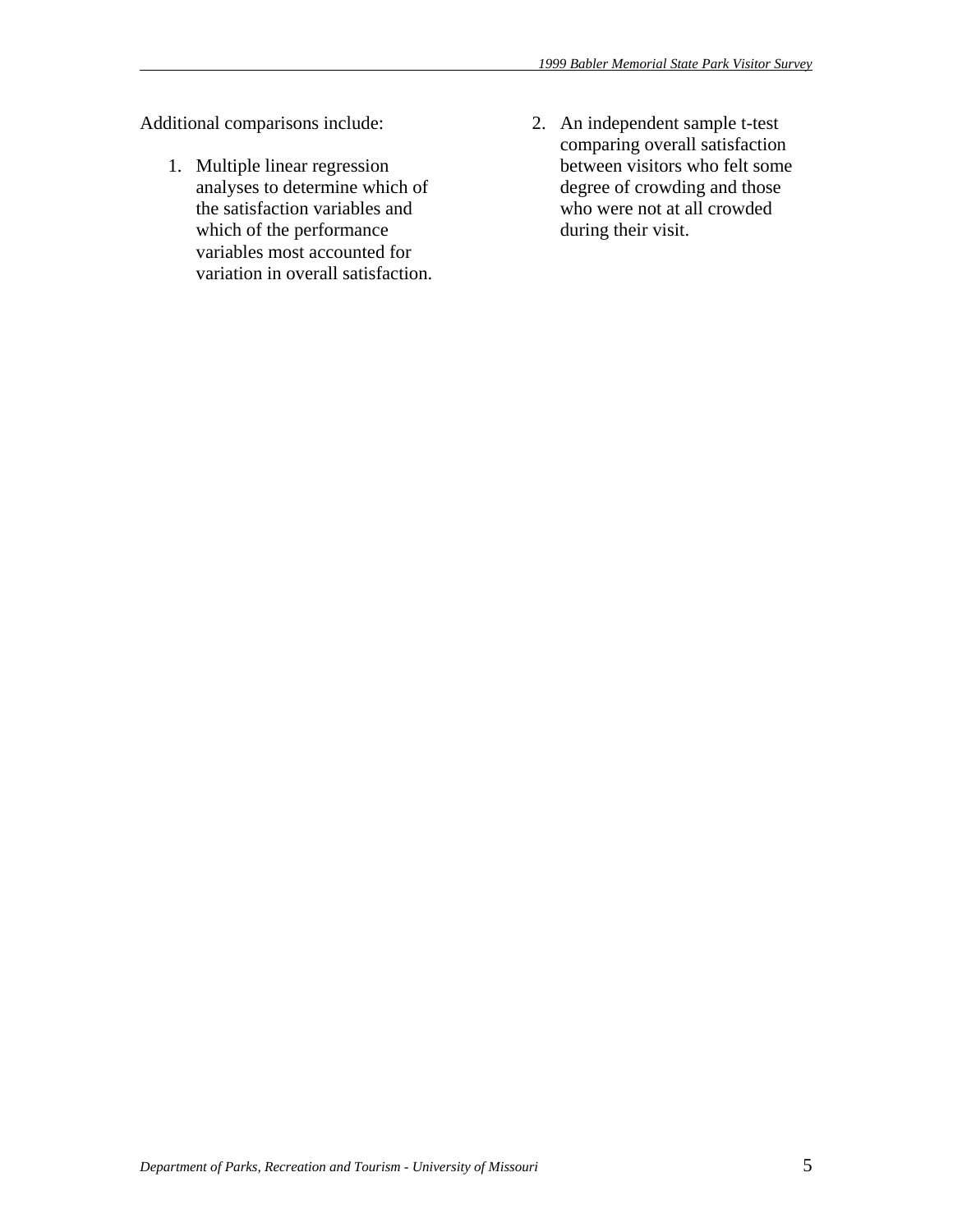# **Results**

This section describes the results of the Babler Memorial State Park Visitor Survey. For the percentages of responses to each survey question, see Appendix E. The number of individuals responding to each question is represented as "n=."

#### **SURVEYS COLLECTED & RESPONSE RATES**

A total of 394 surveys were collected at BMSP during the time period of July, August, and September 1999, with 105 collected in July (26.6%), 124 collected in August (31.5%), and 165 collected in September (41.9%). Tables 1, 2, and 3 show surveys collected by day of week, by time slot, and by date, respectively. Of the 394 surveys collected, 238 (60.4%) were collected on weekends (Saturday and Sunday) and 156 (39.6%) were collected on weekdays (Monday through Friday). The overall response rate was 68.2%, with daily response rates ranging from a low of 36.4% (July 12, 1999) to a high of 82.7% (September 6, 1999).

#### **SAMPLING ERROR**

With a sample size of 394 and a confidence interval of 95%, the margin of error is plus or minus 5%. For this study, there is a 95% certainty that the true results of the study fall within plus or minus 5% of the findings. For example, from the results that 47.8% of the visitors to BMSP during the study period were female, it can be stated that between 42.8% and 52.8% of the BMSP visitors were female.

| Day of Week | <b>Frequency</b> | <b>Percent</b> |
|-------------|------------------|----------------|
| Sunday      | 141              | 35.8%          |
| Monday      | 95               | 24.1%          |
| Tuesday     | 15               | 3.8%           |
| Thursday    | 15               | 3.8%           |
| Friday      | 31               | 7.9%           |
| Saturday    |                  | 24.6%          |
| Total       |                  | 100%           |

*Table 1. Surveys Collected by Day of Week* 

| <b>Time Slot</b>       | <b>Percent</b><br><b>Frequency</b> |        |  |
|------------------------|------------------------------------|--------|--|
| 1. $8$ a.m. $-12$ p.m. |                                    | 18.3%  |  |
| 2. $12$ p.m. $-4$ p.m. | 188                                | 47.7%  |  |
| 3. $4 p.m. - 8 p.m.$   |                                    | 34.0%  |  |
| Total                  |                                    | 100.0% |  |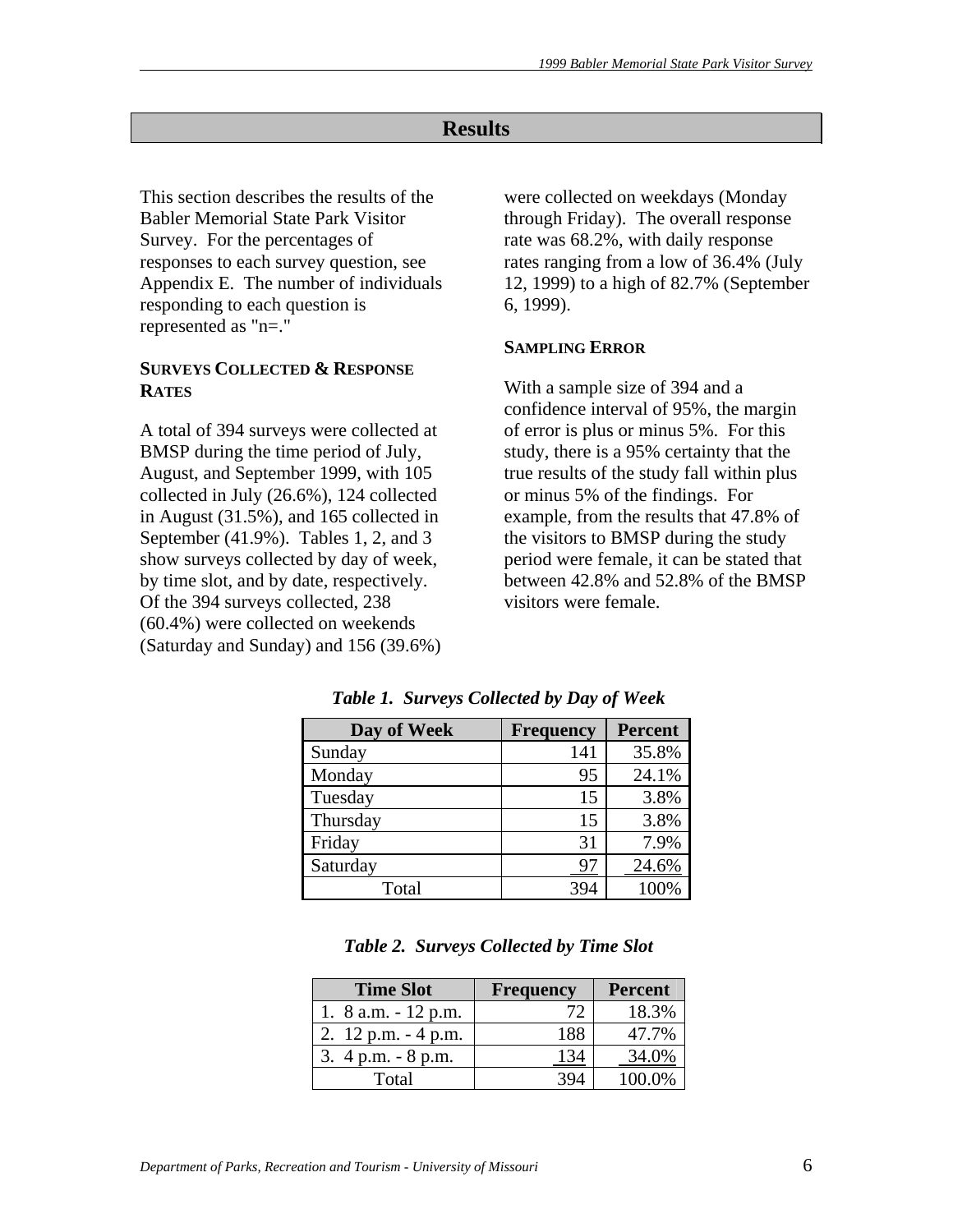| Day, Date, and Time Slot           | <b>Frequency</b> | <b>Percent</b> |  |
|------------------------------------|------------------|----------------|--|
| Friday, July 9, time slot 1        | 10               | 2.5%           |  |
| Saturday, July 10, time slot 2     | 28               | 7.1%           |  |
| Sunday, July 11, time slot 3       | 63               | 16.0%          |  |
| Monday, July 12, time slot 1       | $\overline{4}$   | 1.0%           |  |
| Thursday, August 19, time slot 2   | 15               | 3.8%           |  |
| Friday, August 20, time slot 3     | 21               | 5.3%           |  |
| Saturday, August 21, time slot 1   | 34               | 8.6%           |  |
| Sunday, August 22, time slot 2     | 54               | 13.7%          |  |
| Saturday, September 4, time slot 3 | 35               | 8.9%           |  |
| Sunday, September 5, time slot 1   | 24               | 6.1%           |  |
| Monday, September 6, time slot 2   | 91               | 23.1%          |  |
| Tuesday, September 7, time slot 3  | 15               | 3.8%           |  |
| Total                              | 394              | 100.0%         |  |

|  |  | Table 3. Surveys Collected by Date |
|--|--|------------------------------------|
|--|--|------------------------------------|

# **SOCIO-DEMOGRAPHIC CHARACTERISTICS**

### *Age*

The average age of adult visitors to BMSP was 43. When grouped into four age categories, 23.1 % of the adult visitors were between the ages of 18-34, 59.3% were between the ages of 35-54, 10.4% were between the ages of 55-64, and 7.2% were 65 or over.

# *Gender*

Visitors to BMSP were almost equally male and female. Male visitors comprised 52.2% of all visitors, and female visitors comprised 47.8% of all visitors.

# *Education*

The majority (55.5%) of visitors to BMSP indicated they had completed a four-year college degree or postgraduate education. Less than 15% (14.7%) reported having completed

grade or high school, and 29.8% indicated having completed vocational school or some college.

# *Income*

The largest percentage (37.4%) of visitors to BMSP reported they had an annual household income of over \$75,000. The second largest percentage (27.2%) of visitors had an income of between \$25,000 and \$50,000. Almost 27% (26.7%) of visitors had an income of between \$50,001 and \$75,000 and less than 10% (8.7%) had a household income less than \$25,000.

# *Ethnic Origin*

Figure 1 indicates the ethnic origin of BMSP visitors. The vast majority (92.2%) of visitors was Caucasian. Almost 3% (2.6%) of visitors were Hispanic, 1.8% were African American, 1.3% were Native American, and 1.0% were Asian. One percent (1.0%) of visitors indicated being of an "other" ethnic background.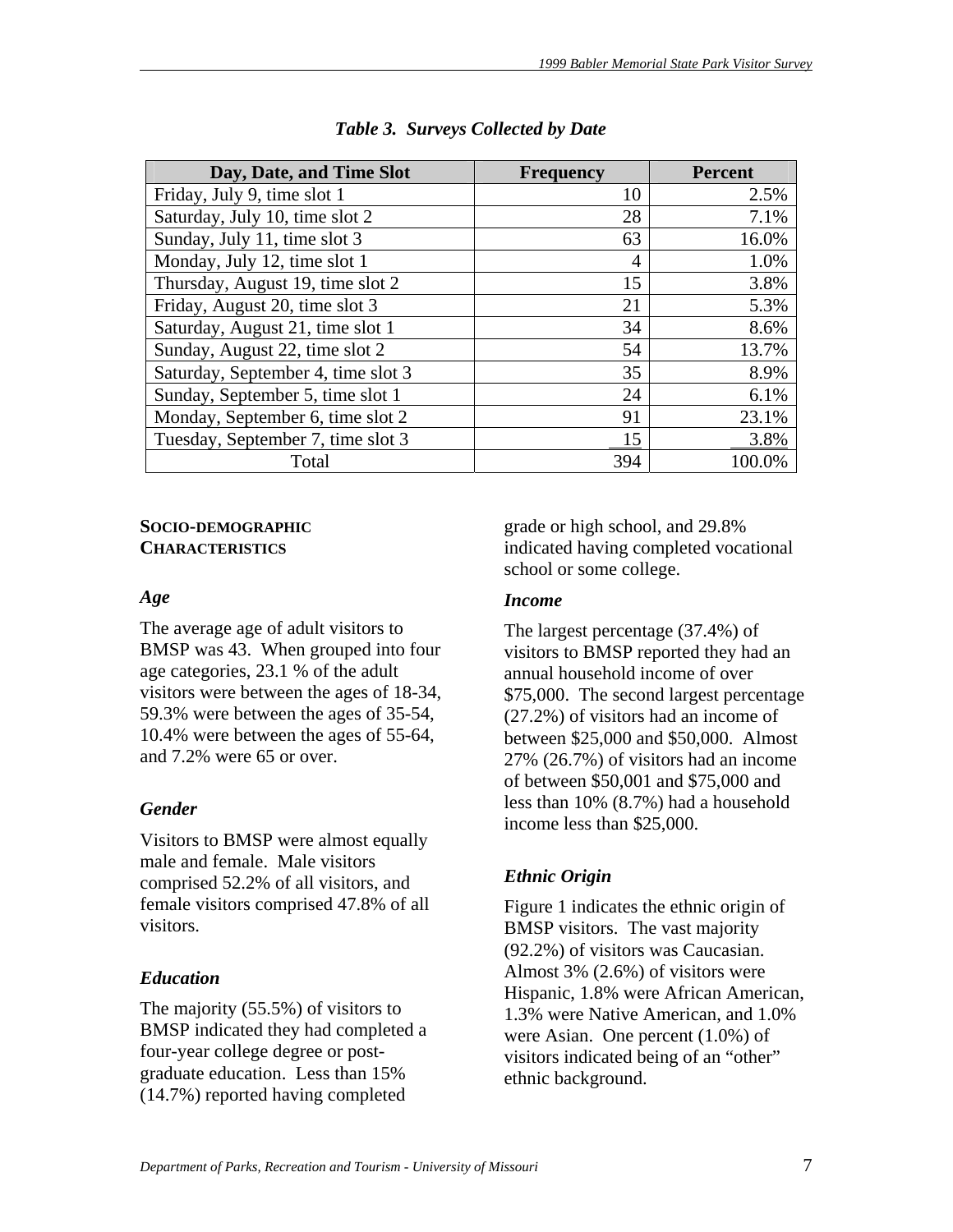

#### *Figure 1. Ethnic Origin of BMSP visitors.*

#### *Visitors with Disabilities*

Less than 4% (3.9%) of the visitors to BMSP reported having some type of disability that substantially limited one or more life activities or that required special accommodations. Most of the disabilities reported were mobilityimpairing disabilities, but other disabilities included heart problems and hearing impairments.

#### *Residence*

Almost 90% (89.4%) of the visitors to BMSP were from Missouri with the rest (10.6%) coming from other states, including Illinois (2.3%). One visitor was from Great Britain. Most (85.5%) of the visitors to BMSP lived within 50 miles of the park, including 66.7% of the visitors from Illinois. Figure 2 shows the residence of visitors by zip code.

#### **USE PATTERNS**

#### *Trip Characteristics*

The majority (89.3%) of visitors to BMSP traveled less than a day's drive to visit the park (a day's drive is defined as 150 miles or less, not exceeding 300 miles round trip). Of those traveling less than a day's drive, 92.1% lived within 25 miles of the park, and 50.1% lived within the immediate vicinity (10 miles or less) including visitors from Chesterfield, Wildwood, and Ballwin.

The majority (81.4%) of visitors either drove cars, vans, jeeps, or sport utility vehicles. Almost 15% (14.2%) drove pickup trucks. Less than 1% (0.6%) of visitors drove RVs, and only 1.2% of visitors drove vehicles towing trailers. The average number of axles per vehicle was 2.02, the average number of adults per vehicle was 1.6, and the average number of children per vehicle was 1.7.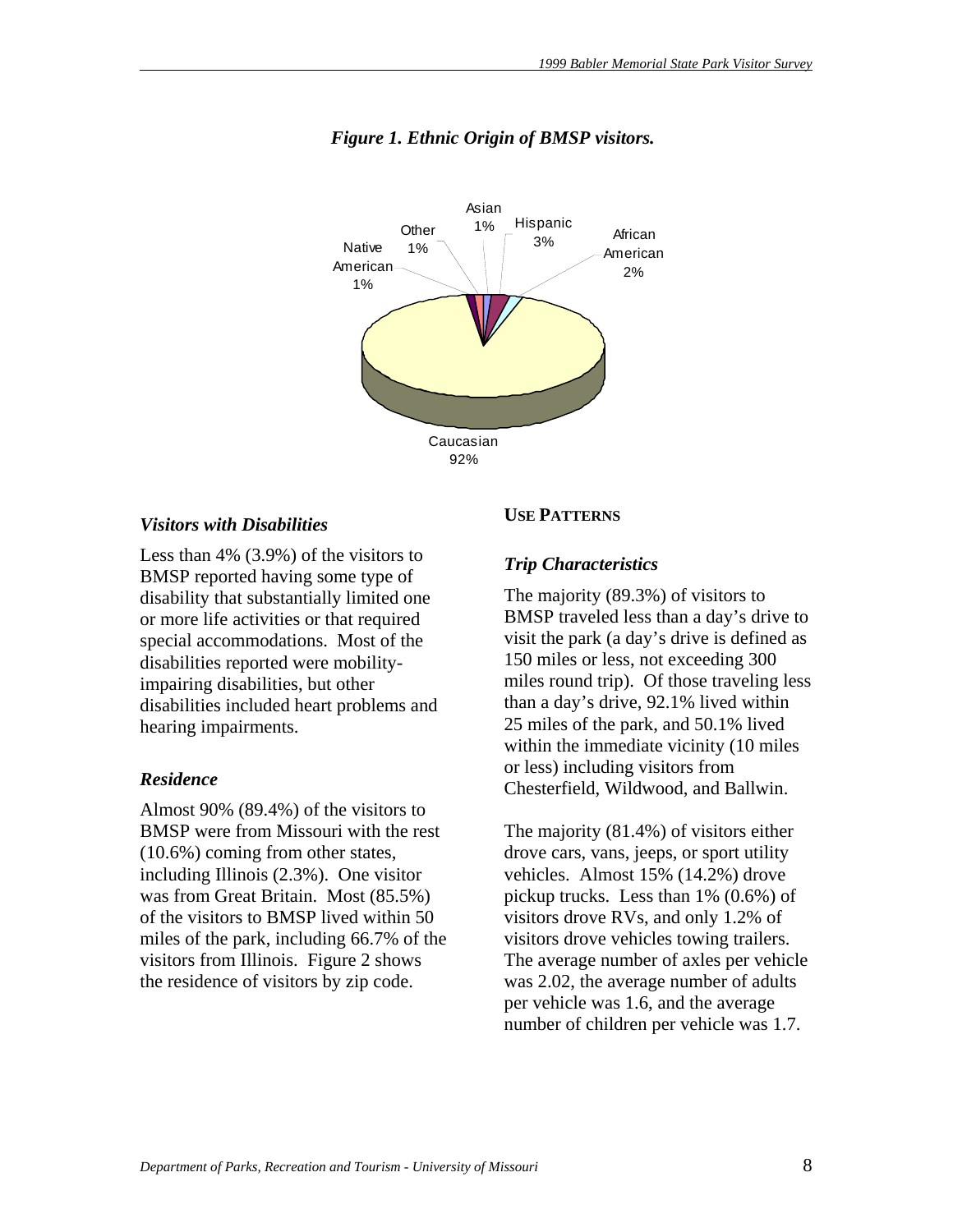

*Figure 2. Residence of BMSP Visitors by Zip Code* 

## *Visit Characteristics*

About 79% of the visitors to BMSP were repeat visitors, with a little over 21% of the visitors being first time visitors. The average number of times all visitors reported visiting BMSP within the past year was 15.3 times.

Most of the visitors (79.2%) to BMSP during the study period indicated that they were day-users, with only 20.8% indicating that they were staying overnight. Of those staying overnight during their visit, most (98.7%) stayed in the campground at BMSP. Of those camping in the campground at BMSP, 65.7% reported camping in a tent, while 34.3% reported camping in an RV, trailer, or van conversion.

Of those reporting overnight stays, 27.7% stayed one night, 18.5% stayed two nights, 23.1% stayed three, and

30.7% stayed four or more nights. The average stay for overnight visitors was 3.6 nights. The median number of nights was 3, indicating that half of the overnight visitors stayed less than three nights and half of the overnight visitors stayed more than three nights. The highest percentage of visitors stayed one night.

About 54% of the visitors to BMSP visited the park with family. Eleven percent (11.2%) visited with family and friends, while another 11.2% visited with friends, and 13.3% visited the park alone. Less than 10% (8.5%) of visitors indicated visiting the park with a club or organized group.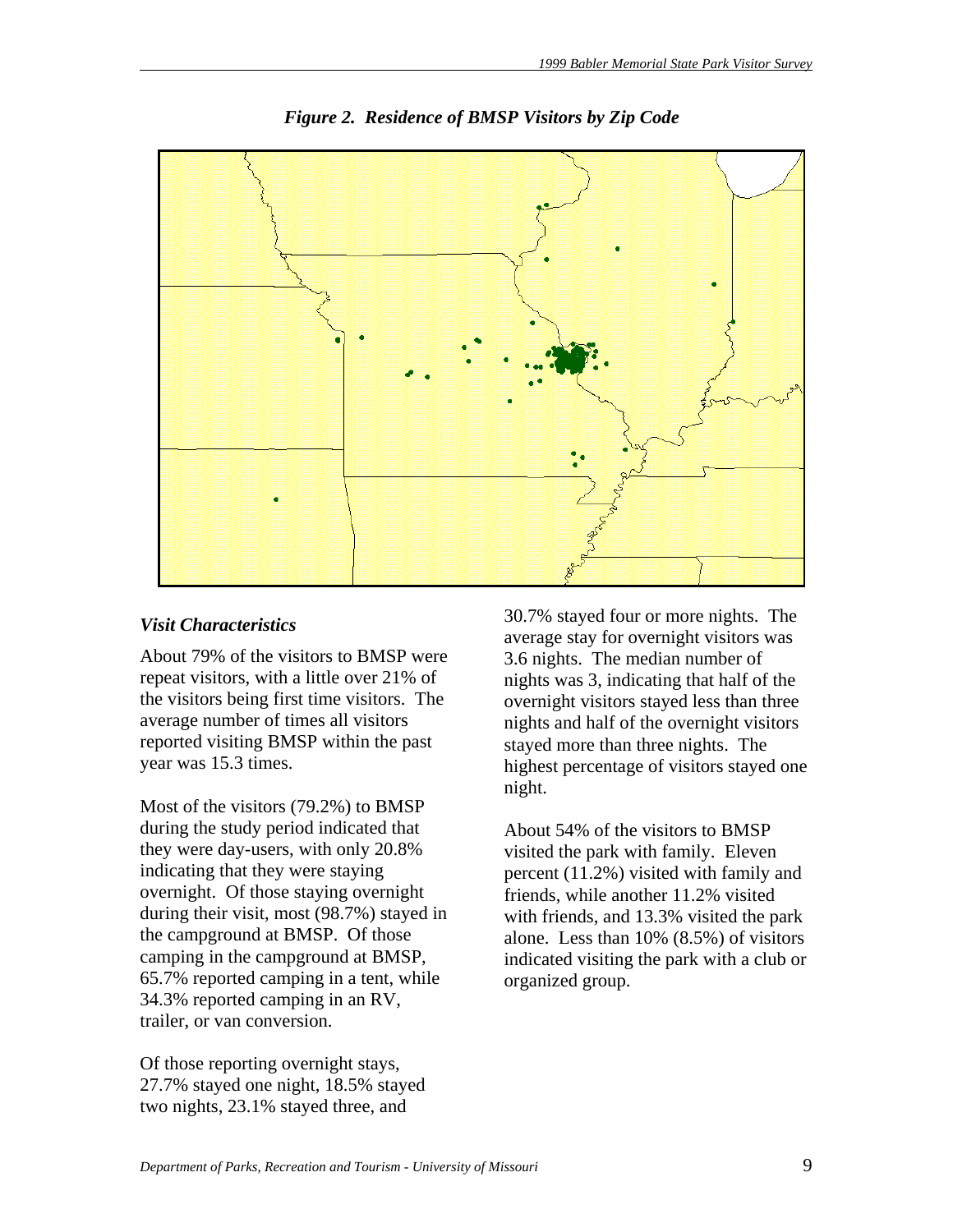#### **RECREATION ACTIVITY PARTICIPATION**

Respondents to the survey were asked what activities they participated in during their visit to BMSP. Figure 3 shows the percentage of visitor participation in the nine highest activities. Walking was the highest reported (29.6%), picnicking was the second (25.8%), and hiking was the third (25.3%). Viewing wildlife (22%), visiting the visitor center (17.6%), studying nature (14.5%), camping (14%), biking (11.4%), and swimming in the pool (10.2%) were next.

# *Figure 3. Participation in Recreational Activities at BMSP*



BMSP visitors reported engaging in other activities, including horseback riding (5.5%), jogging or running (5.4%), horseback riding rental (2.9%), attending an interpretive program (2.2%), attending a special event (1.6%), and playing tennis (1.0%). Only 7.3% of visitors reported engaging in an "other"

activity, including just driving through and sightseeing, playing softball, and using the playground.

Visitors were also asked if they were primarily participating in activities in the surrounding metropolitan area. About 64% of visitors answered yes to this question, while 36% answered no.

# **SATISFACTION MEASURES**

# *Overall Satisfaction*

When asked about their overall satisfaction with their visit, only 1% of visitors was either dissatisfied or very dissatisfied with their visit, whereas 99% of visitors were either satisfied or very satisfied. Visitors' mean score for overall satisfaction was 3.75, based on a 4.0 scale with 4 being very satisfied and 1 being very dissatisfied.

No significant difference (p<.05) was found in overall satisfaction between first time and repeat visitors, both with mean overall satisfaction scores of 3.75. Nor was there any significant difference in overall satisfaction between campers and non-campers, with mean overall satisfaction scores of 3.70 and 3.76 respectively. There was no significant difference in overall satisfaction between weekday and weekend visitors either, with mean overall satisfaction scores of 3.77 and 3.72 respectively.

# *Satisfaction with Park Features*

Respondents were also asked to express how satisfied they were with eight park features. Figure 4 shows the mean scores for the eight features and also for visitors' overall satisfaction. The satisfaction score for the campground (3.54) was the highest, with the other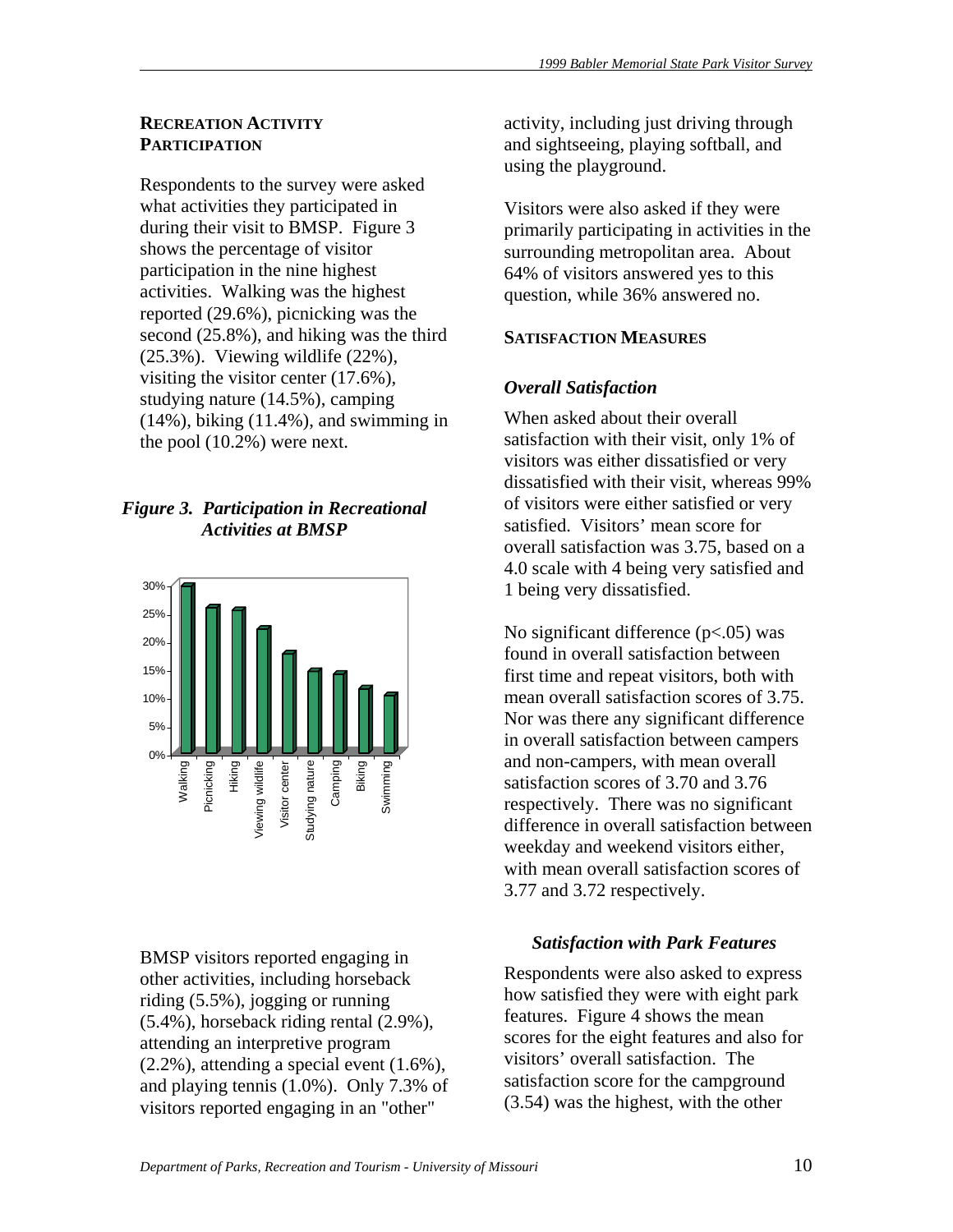

*Figure 4. Satisfaction with BMSP Features* 

scores ranging from 3.46 (picnic areas and horseback riding rental) to the lowest of 2.94 (tennis court). A multiple linear regression analysis  $(r^2=0.61)$  of the 8 park features showed that all the variables combined to account for about two-thirds of the overall satisfaction rating.

No significant differences were found in mean satisfaction ratings of park features between first time and repeat visitors, or between campers and non-campers. Weekend visitors (3.60), however, were significantly  $(p<.05)$  more satisfied with the campground than weekday visitors  $(3.45).$ 

#### **PERFORMANCE RATING**

Visitors were asked to rate the park's performance of eight select park attributes (question 7): being free of litter and trash, having clean restrooms, upkeep of park facilities, having helpful and friendly staff, access for persons with disabilities, care of natural resources, providing interpretive information, and being safe. Performance scores were based on a 4.0 scale, with 4 being excellent and 1 being poor.

No significant differences were found between first time and repeat visitors and between weekend and weekday visitors and their performance ratings of the eight park attributes. Non-campers gave significantly higher performance ratings (p<.001) than campers regarding the park having clean restrooms (3.23 and 2.74 respectively). A multiple linear regression analysis  $(r^2=.53)$  showed that the eight performance attributes combined to account for half of the overall satisfaction rating.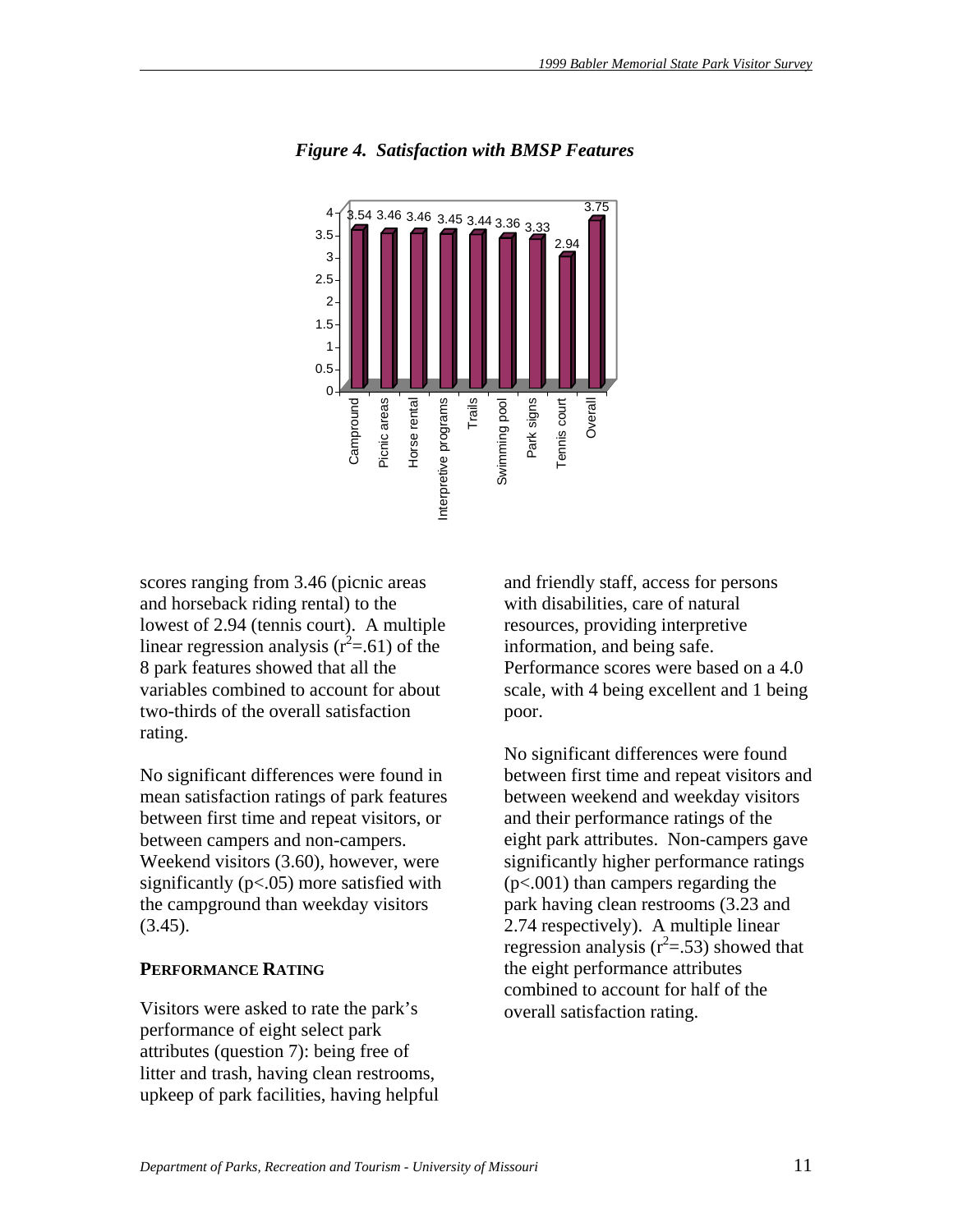|                                              | <b>Mean Performance</b> | <b>Mean Importance</b> |  |
|----------------------------------------------|-------------------------|------------------------|--|
| <b>Attribute</b>                             | Score*                  | Score*                 |  |
| A. Being free of litter/trash                | 3.66                    | 3.86                   |  |
| B. Having clean restrooms                    | 3.11                    | 3.78                   |  |
| C. Upkeep of park facilities                 | 3.47                    | 3.77                   |  |
| D. Having helpful $&$ friendly staff         | 3.65                    | 3.58                   |  |
| $E_1$ . Access for persons with disabilities | 3.44                    | 3.44                   |  |
| $E2$ . Access for persons with disabilities  | 3.40                    | 3.79                   |  |
| F. Care of natural resources                 | 3.57                    | 3.81                   |  |
| G. Providing interpretive information        | 3.48                    | 3.32                   |  |
| H. Being safe                                | 3.63                    | 3.81                   |  |

| Table 4. Mean Performance and Importance Scores for Park Attributes |  |  |
|---------------------------------------------------------------------|--|--|
|                                                                     |  |  |

 $E_1$  = All visitors

 $E_2$  = Disabled visitors only

\* 1 = Poor performance or low importance rating, 4 = excellent performance or high importance rating

# **IMPORTANCE-PERFORMANCE MEASURES**

The Importance-Performance (I-P) Analysis approach was used to analyze questions 7 and 12. Mean scores were calculated for the responses of the two questions regarding visitors' ratings of the performance and importance of the eight select park attributes. Table 4 lists the scores of these attributes, which were based on a 4.0 scale of 4 being excellent and 1 being poor, and 4 being very important and 1 being very unimportant.

Figure 5 shows the Importance-Performance (I-P) Matrix. The mean scores were plotted on the I-P Matrix to illustrate the relative performance and importance rating of the attributes by park visitors.

The I-P Matrix is divided into four quadrants to provide a guide to aid in possible management decisions. For

example, the upper right quadrant is labeled "high importance, high performance" and indicates the attributes in which visitors feel the park is doing a good job. The upper left quadrant indicates that management may need to focus on these attributes, because they are important to visitors but were given a lower performance rating. The lower left and right quadrants are less of a concern for managers, because they exhibit attributes that are not as important to visitors.

BMSP was given high importance and performance ratings for being free of litter and trash, care of natural resources, and being safe. Characteristics that visitors felt were important but rated BMSP low on performance were having clean restrooms and upkeep of park facilities. Disabled visitors also gave BMSP a lower rating on providing accessibility.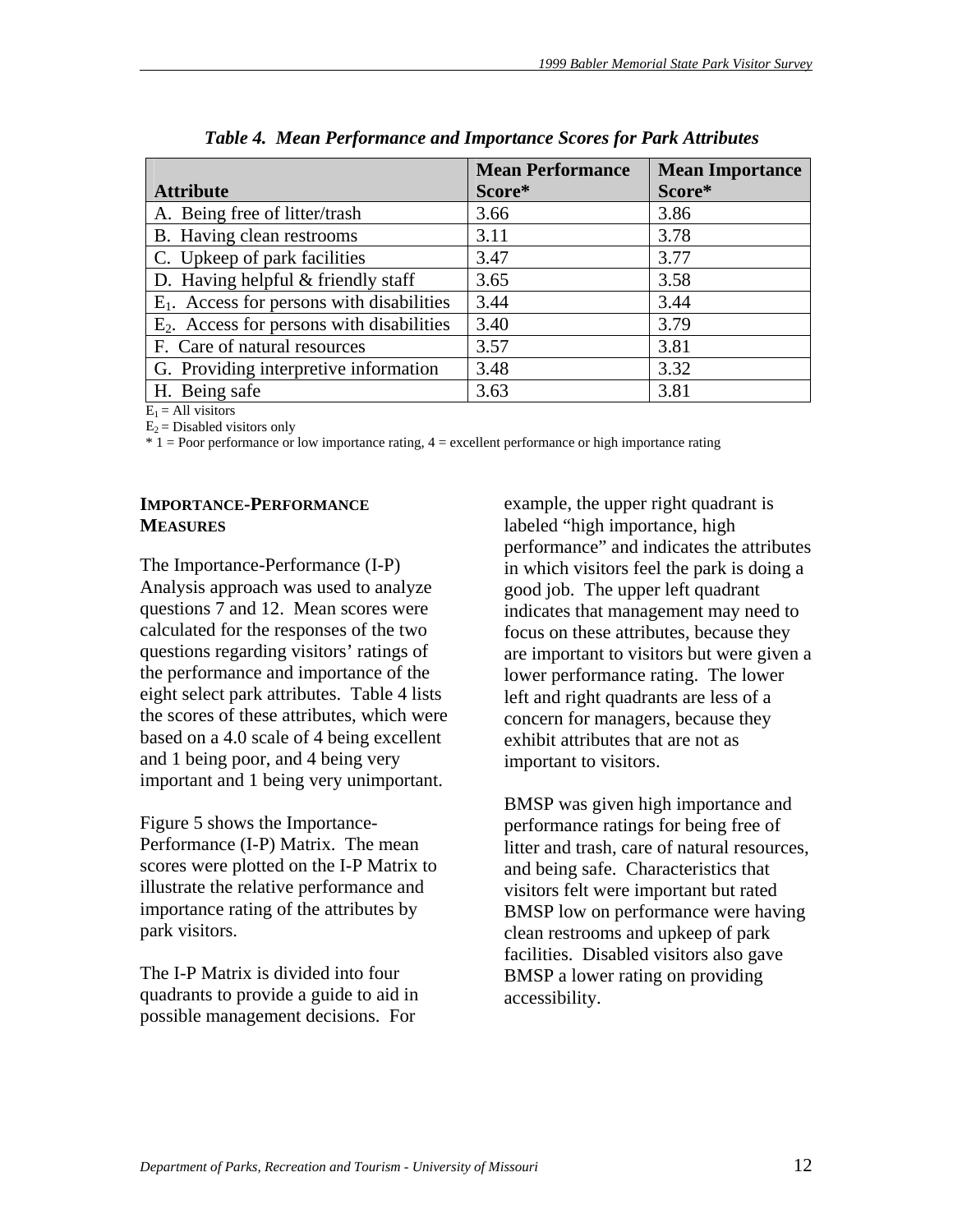

*Figure 5. Importance-Performance Matrix of Park Attributes* 

### **CROWDING**

Visitors to BMSP were asked how crowded they felt during their visit. The following nine-point scale was used to determine visitors' perceptions of crowding:

| Not at all |  | Slightly |         | Moderately | Extremely |
|------------|--|----------|---------|------------|-----------|
| Crowded    |  | Crowded  | Crowded |            | Crowded   |

Visitors' overall mean response to this question was 2.1. Over half (58.3%) of the visitors to BMSP did not feel at all crowded (selected 1 on the scale) during their visit. The rest (41.7%) felt some degree of crowding (selected 2-9 on the scale) during their visit.

Visitors who indicated they felt crowded during their visit were also asked to specify where they felt crowded (question 15). One-third  $(35.6%)$  of the visitors who indicated some degree of

crowding answered this open-ended question. Table 5 lists the locations where visitors felt crowded at BMSP. Of those who answered the open-ended question, the majority (44.3%) felt crowded in the campground.

No significant differences were found between first time and repeat visitors, and between weekend and weekday visitors and their perceptions of crowding. Campers had significantly (p<.001) higher perceptions of crowding when compared to non-campers. Campers had a mean crowded score of 3.1, while non-campers had a mean crowded score of 1.9.

# *Crowding and satisfaction*

A significant difference  $(p<.001)$  was found in visitors' mean overall satisfaction with their visit and whether they felt some degree of crowding or not. Visitors who did not feel crowded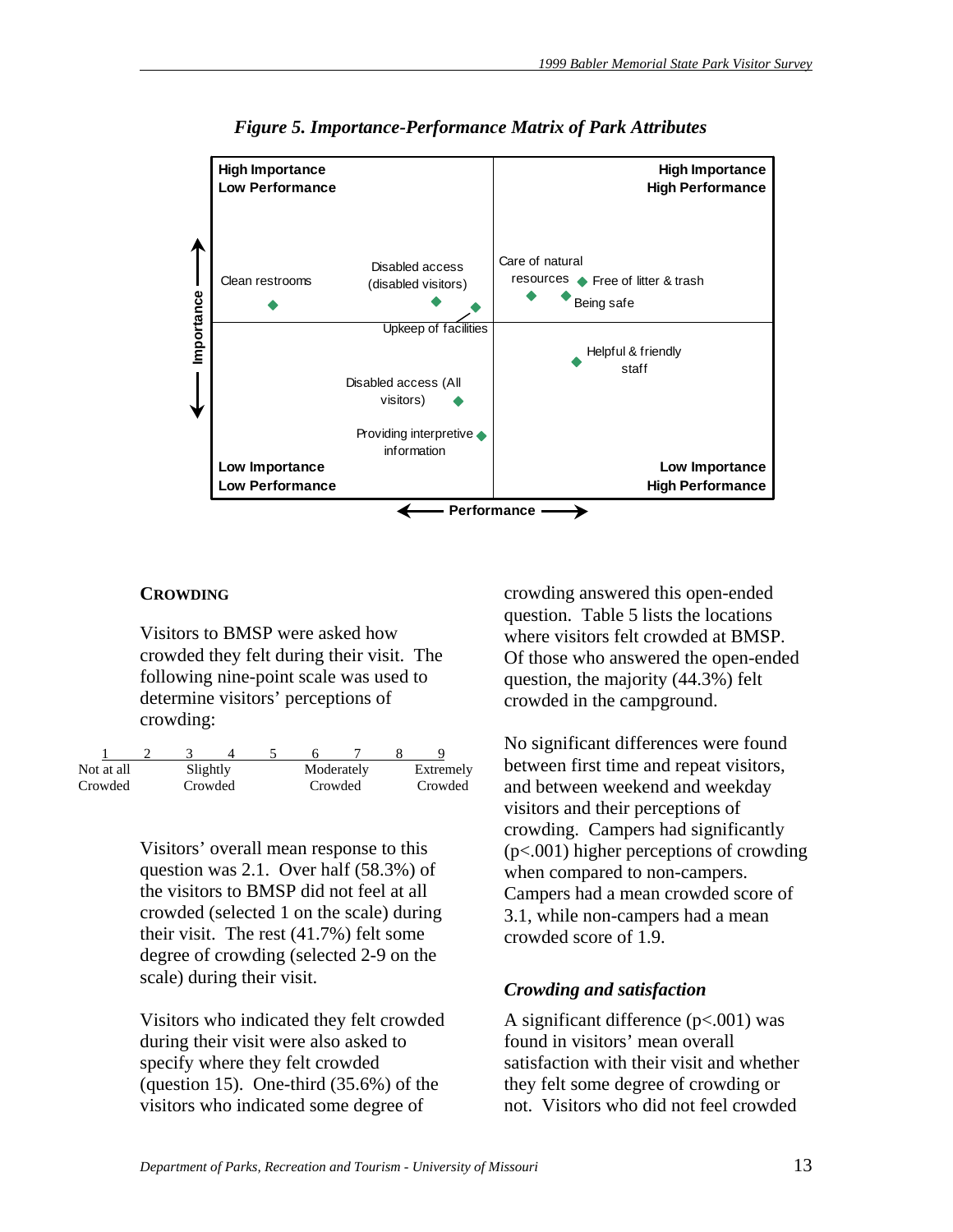| <b>Location</b>                       | <b>Frequency</b>            | <b>Percent</b> |
|---------------------------------------|-----------------------------|----------------|
| Campground/campsites                  | 27                          | 44.3%          |
| Restrooms/shower houses               |                             | 11.5%          |
| Park roads                            | 6                           | 9.8%           |
| Picnic areas                          | 6                           | 9.8%           |
| Crowded because of behavior of others | 5                           | 8.2%           |
| Trails                                | 5                           | 8.2%           |
| Swimming pool                         | $\mathcal{D}_{\mathcal{A}}$ | 3.3%           |
| Everywhere                            | $\overline{2}$              | 3.3%           |
| Crowded because of holiday            |                             | 1.6%           |
| Total                                 | 61                          | 100.0%         |

*Table 5. Locations Where BMSP Visitors Felt Crowded During Their Visit* 

had a mean overall satisfaction score of 3.82, whereas visitors who felt some degree of crowding had a mean overall satisfaction score of 3.65.

# **SAFETY CONCERNS OF VISITORS**

A little over one-third (38.6%) of the visitors to BMSP did not rate the park as excellent for safety. Of those, 50.3% noted what influenced their rating. Their comments were grouped into categories and are shown in Figure 6. Appendix F provides a list of the comments.

# *Figure 6. Comments from Visitors Not Rating BMSP Excellent on Safety*



Over one-fourth (28.2%) of the openended responses were from visitors who either had no reason for not rating safety excellent, or who felt that no place was perfect and could always improve. A large percentage (20.5%) of the openended responses, however, was from visitors who commented on dangerous traffic and speed limits not being enforced. Another 18% of visitors commented on what they perceived as a lack of rangers and staff patrolling the park.

Visitors were also given a list of nine attributes and were asked to indicate which of the nine would most increase their feeling of safety at BMSP. Although instructed to select only one attribute, many visitors selected more than one; consequently, 341 responses were given by 270 visitors. Figure 7 shows the percentage of responses given by visitors. Most (32.6%) felt that nothing specific would increase their feeling of safety, but 17.3% felt that increased visibility of park staff would increase safety.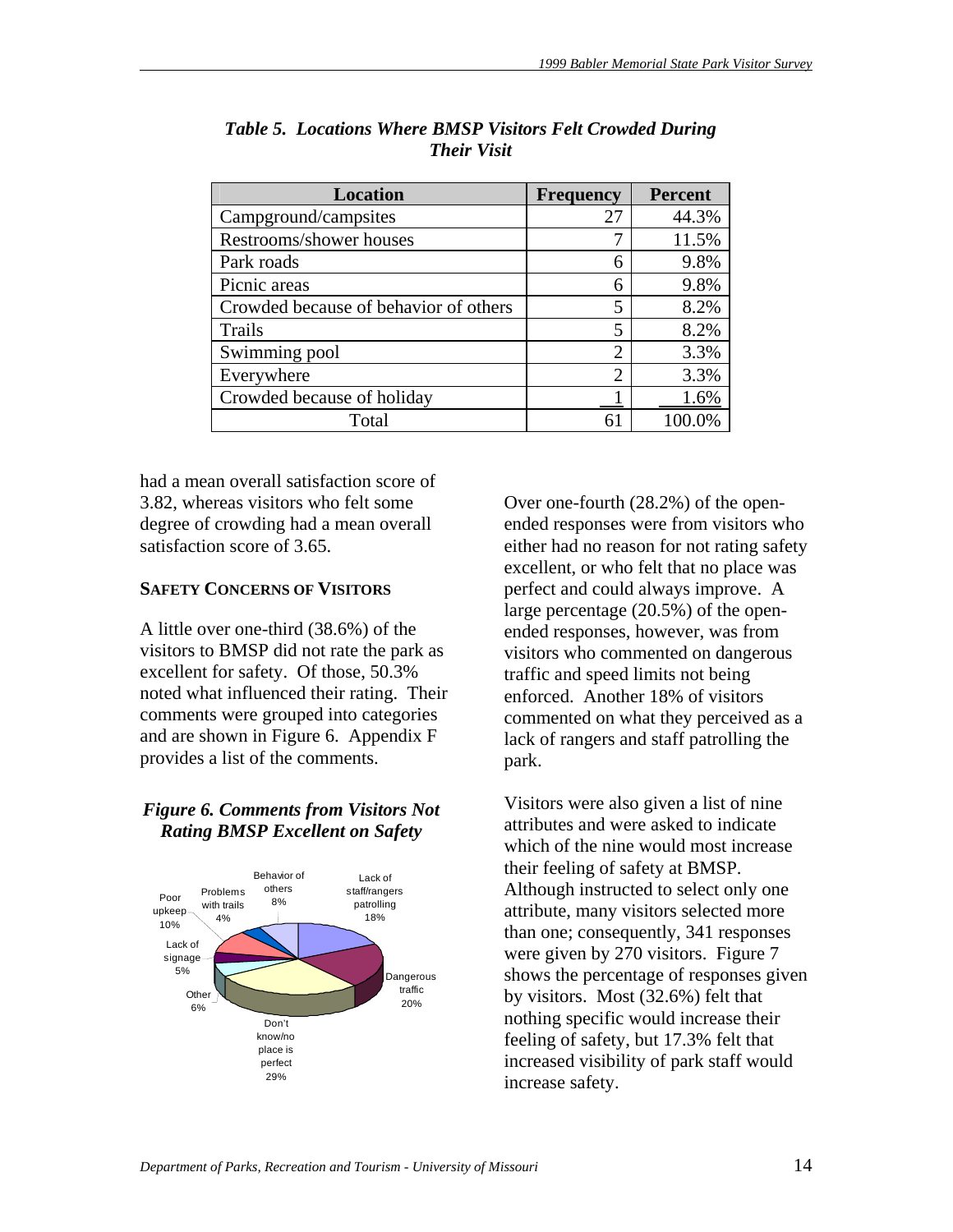

# *Figure 7. Percentage of Safety Attributes Chosen by Visitors*

Visitors who felt that more lighting in the park would most increase their feeling of safety were asked to indicate where they felt more lighting was necessary. Sixty-five percent (64.5%) of those visitors answered this open-ended question. Table 6 shows the frequency and percentages of their responses. Of those visitors who indicated an "other" safety attribute would most increase safety, 42.1% suggested better signage, 21.1% suggested increased enforcement of speed limits, 15.8% suggested solutions to make the trails safer, 10.5% suggested better upkeep, and 10.5% had other suggestions.

There were no significant differences in the rating of safety by first time visitors

versus repeat visitors, by campers versus non-campers, or by weekend versus weekday users. There were no differences in safety ratings by sociodemographic characteristics. To determine if there were differences in perceptions of crowding, satisfaction with park features, and overall satisfaction, responses were divided into two groups based on how they rated BMSP on being safe. Group 1 included those who rated the park excellent, and Group 2 included those who rated the park as good, fair, or poor.

There were no significant differences in the perceptions of crowding between Group 1 and Group 2. However, Group 1 was significantly (p<.001) more satisfied overall than Group 2, with an overall satisfaction score of 3.88 whereas Group 2 had an overall satisfaction score of 3.56. Group 1 also had significantly  $(p<.01)$  higher satisfaction ratings for six of the eight park features than Group 2, as well as significantly higher (p<.001) performance ratings of the eight park attributes.

# **SUPPORT OF RESERVATION SYSTEM**

BMSP visitors were asked whether they would support setting aside at least 50% of all campsites in a reservation system, and charging a reservation fee not to

| Location                | <b>Frequency</b> | <b>Percent</b> |
|-------------------------|------------------|----------------|
| Restrooms/shower houses |                  | 50%            |
| Trails                  |                  | 20%            |
| Campground              |                  | 15%            |
| Main entrance           |                  | 10%            |
| Other                   |                  | 5%             |
| Total                   |                  | $00\%$         |

*Table 6. Locations Where Visitors Felt More Lighting Would Increase Safety*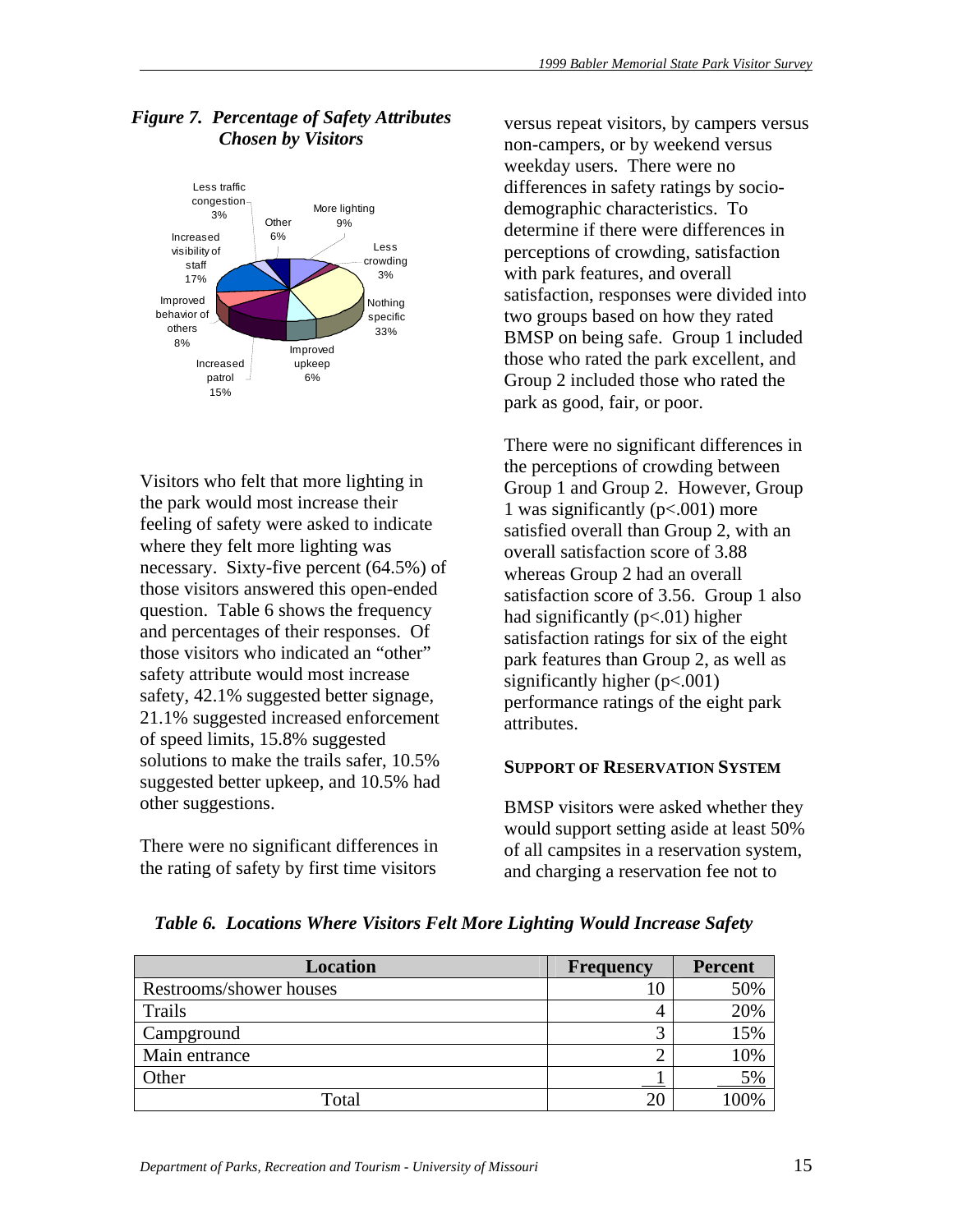exceed \$7.00. Seventy-three percent (72.9%) of visitors would support such a system, while 27.1% reported that they would not.

There was no significant difference between first time and repeat visitors and the percentage of each that would or would not support a reservation system. There was a significant difference (p<.001) between campers and noncampers and the percentage of each that would or would not support a reservation system. Figure 8 shows the differences between the two groups. An almost equal number of campers either supported or didn't support a reservation system, with 43.4% and 56.6% respectively. However, many more noncampers (80.7%) supported a reservation system than didn't (19.3%).

*Figure 8. Comparison of Support of Reservation System Between Campers and Non-campers* 



There was also a significant difference (p<.05) in the percentage of weekend and weekday visitors who would support a reservation system and who would not support a reservation system. Both weekend and weekday visitors were more likely to support (68.5% and

79.3% respectively) than oppose (31.5% and 20.7% respectively) such a system. Figure 9 shows the differences in percentages. Further comparison showed that weekend campers were almost equally likely to support (49%) or oppose (51%) a reservation system, while weekday campers were more likely to oppose (68%) the system than support it (32%).

# *Figure 9. Comparison of Support of Reservation System Between Weekend and Weekday Visitors*



### **SUPPORT OF "CARRY IN/CARRY OUT" TRASH SYSTEM**

BMSP visitors were also asked to indicate whether they would be willing for the park to establish a "carry in and carry out" trash removal system, thereby promoting recycling and reducing the burden of handling trash in the park. The majority (62.3%) of visitors would support such a system, while 37.7% of visitors reported that they would not support a "carry in and carry out" system.

There were no significant differences between first time and repeat visitors, and whether each group would support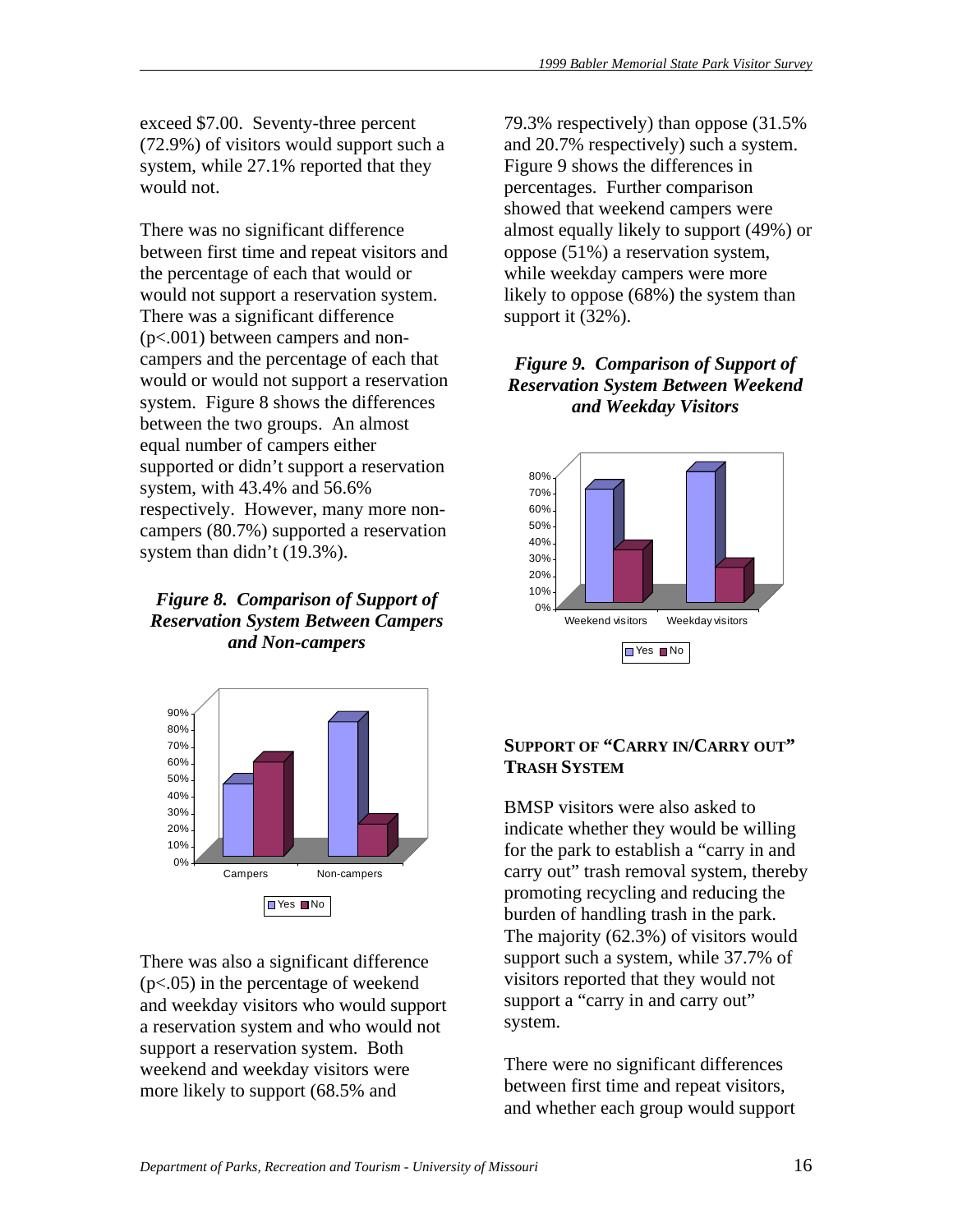this type of trash system. Both first time and repeat visitors were more likely to support (65.9% and 61.4% respectively) than oppose (34.1% and 38.6% respectively) a carry in/carry out trash system).

No significant difference was found between the percentages of weekend and weekday visitors and whether each would support or oppose this type of trash system. Weekend visitors were almost equally likely to support (59.3%) or oppose (40.7%) carrying out their trash, while weekday visitors were more likely to support (66.9%) than oppose (33.1%) the proposed trash system.

There was a significant difference (p<.001) between whether campers and non-campers would support the carry in/carry out trash system. Campers were more likely to oppose (60.8%) establishing this type of system, while non-campers were more likely to support it (68.6%). Further comparison between campers showed that weekend campers were almost equally likely to support  $(42.9\%)$  or oppose  $(57.1\%)$  this type of trash system, while weekday campers were more likely to oppose (68%) than support it (32%). Figure 10 shows the percentage of support or opposition between each group.

#### **ADDITIONAL VISITOR COMMENTS**

Respondents to the survey were also given the opportunity to write any additional comments or suggestions on how DNR could make their experience at BMSP a better one (question 23). One-third (32%) of the total survey participants responded to this question, with 144 responses given by 126 respondents. The comments and suggestions were listed and grouped by

# *Figure 10. Support for "Carry In/Carry Out" Trash System Between Groups*



similarities into 11 categories for frequency and percentage calculations. The list of comments and suggestions is found in Appendix G. Table 7 lists the frequencies and percentages of the comments and suggestions by category.

The majority (37.5%) of comments were general positive comments, such as: "Great park", "I love this park", and "Keep up the good work". The rest of the comments were categorized based on similar suggestions or comments, such as needing improved or additional facilities, enforcing the speed limits and other park rules, and other suggestions not falling into any other category.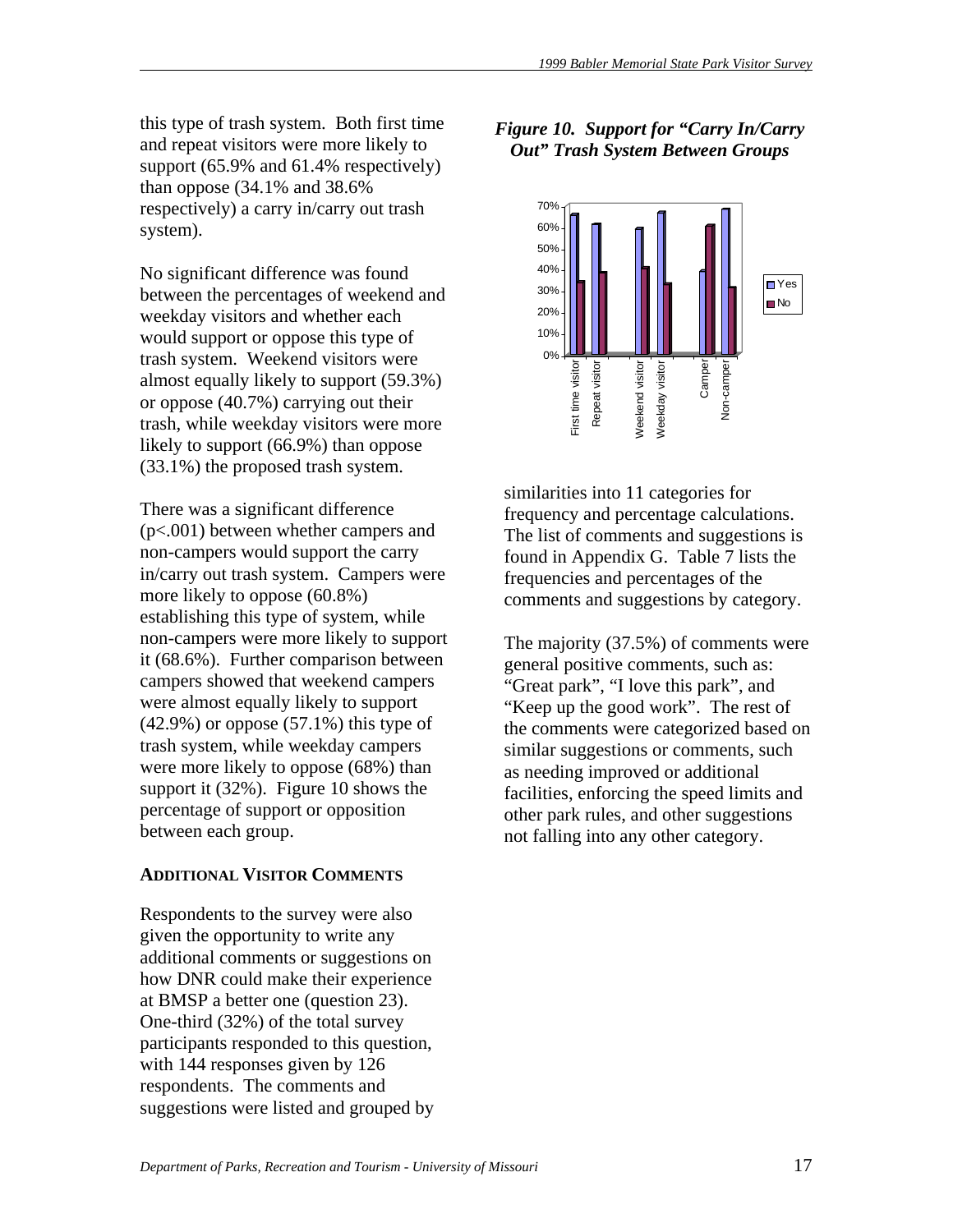| Category                                                     | <b>Frequency</b> | <b>Percent</b> |
|--------------------------------------------------------------|------------------|----------------|
| General positive comments                                    | 54               | 37.5%          |
| Need improved/additional facilities<br>2.                    | 27               | 18.8%          |
| Enforce speed limits and other park rules<br>3.              | 10               | 6.9%           |
| More/better signage<br>4.                                    | 8                | 5.6%           |
| Suggestions/comments about the campground<br>5.              | 7                | 4.9%           |
| Need more trash receptacles<br>6.                            | 6                | 4.2%           |
| Comments about the restrooms/shower houses                   | 5                | 3.5%           |
| 8.<br>Better maintenance/upkeep                              | 3                | 2.1%           |
| Comments about park/concessionaire staff<br>9.               | $\overline{2}$   | 1.4%           |
| 10. Comments in response to question 11 (carry in/carry out) | 2                | 1.4%           |
| 11. Other                                                    | 20               | 13.9%          |
| Total                                                        | 144              | 100.0%         |

# *Table 7. Frequency and Percentage of Comments and Suggestions from BMSP Visitors*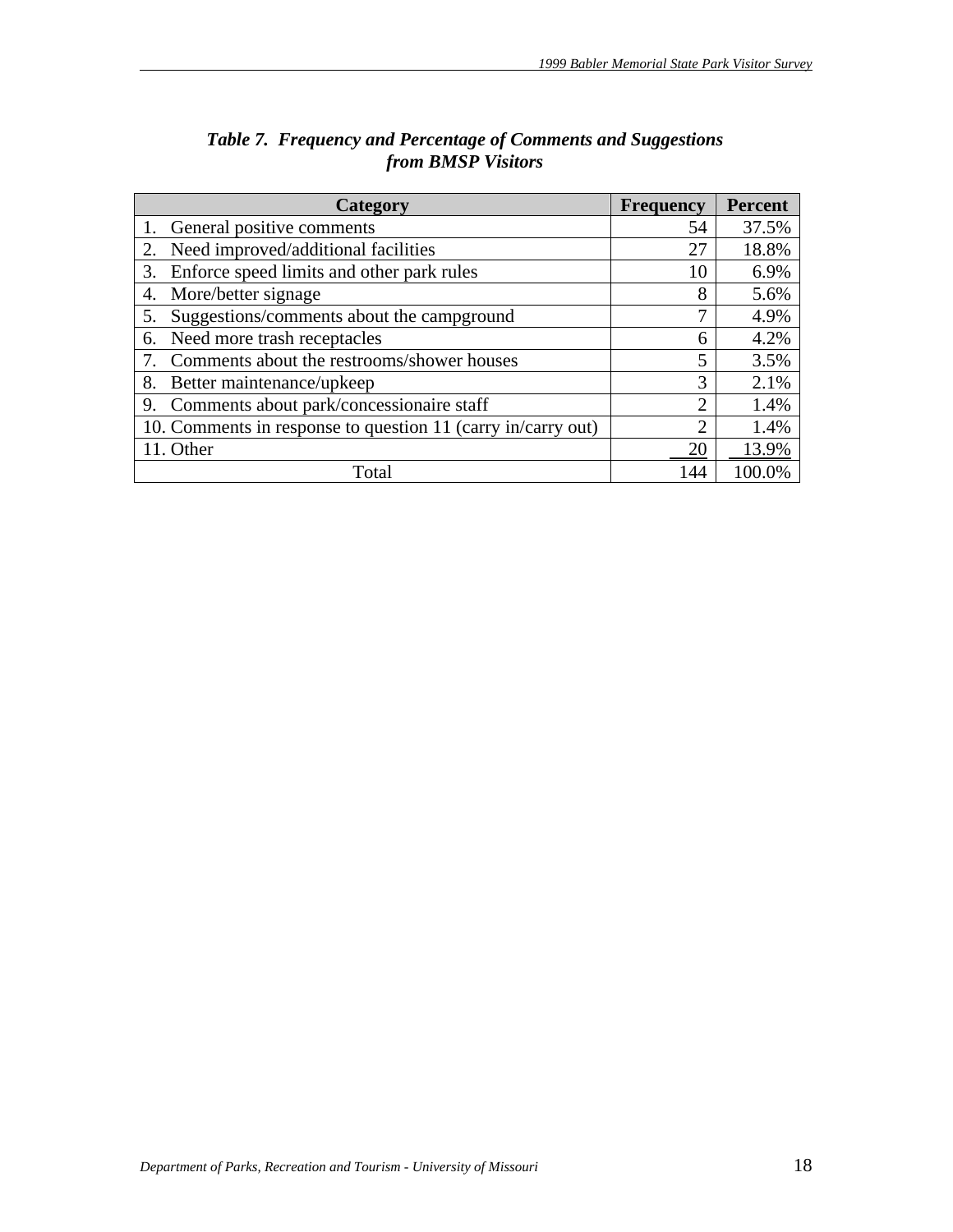# **Discussion**

#### **MANAGEMENT IMPLICATIONS**

The results of this study provide relevant information concerning BMSP visitors. However, the results should be interpreted with caution. The surveys were collected only during the study period of July, August, and September 1999; therefore, visitors who visit during other seasons of the year are not represented in the study's sample. The results, however, are still very useful to park managers and planners, because much of the annual visitation occurs during this period.

#### *Satisfaction Implications*

Seventy-six percent (76%) of BMSP visitors reported that they were very satisfied with their visit to the park. Williams (1989) states that visitor satisfaction with previous visits is a key component of repeat visitation. The high percentage of repeat visitation (79%) combined with their positive comments provide evidence that BMSP visitors are indeed satisfied with their park experience.

#### *Safety Implications*

BMSP managers should be commended for providing a park in which visitors feel safe. Only one-third (33%) of visitors did not give an excellent rating regarding safety, and the majority of those not giving an excellent rating gave a good rating instead (Figure 11). Safety was also given a "high importance, high performance" rating on the I-P Matrix. In fact, a large percentage (33%) of

visitors indicated that nothing specific would increase their feeling of safety at BMSP.

#### *Figure 11. Safety Ratings of BMSP.*



There were some visitors, however, who did express safety concerns; and since visitors' perception of safety did affect their overall satisfaction of their visit at BMSP (Figure 12), it behooves managers to give consideration to their concerns. Twenty percent (20%) of visitors with safety concerns responded to an open-ended question with comments regarding dangerous traffic and what they perceived as a need for increased enforcement of speed limits. Another 18% commented on their perceptions of a lack of visible park staff or rangers patrolling the park. Out of a list of nine safety attributes, 32% of visitors selected either an increased visibility of park staff or increased law enforcement patrol as the two attributes that would most increase their feeling of safety at BMSP.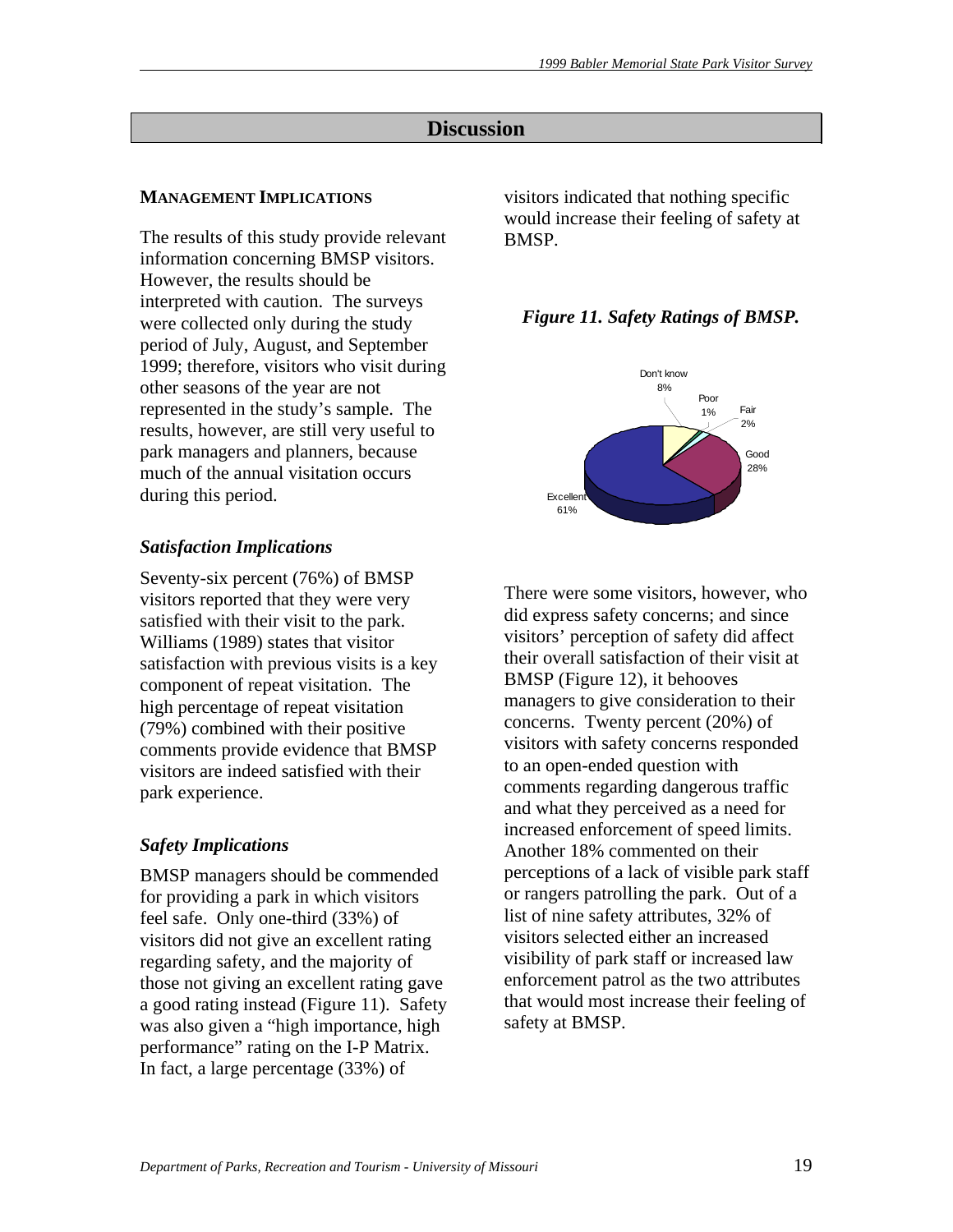

# *Figure 12. Levels of Satisfaction Ratings by Safety Concerns*

# *Crowding Implications*

Surprisingly, visitors' perceptions of crowding were not high considering the amount of use BMSP experiences. Over half (58%) of visitors did not feel at all crowded, and the mean crowded score for visitors was only 2.1. However, visitors' perceptions of crowding did influence their overall satisfaction at BMSP, indicating that visitors' perceptions of crowding should be a management concern.

Crowding is a perceptual construct not always explained by the number or density of other visitors. Expectations of visitor numbers, the behavior of other visitors, and visitors' perception of resource degradation all play a significant role in crowding perceptions (Armistead & Ramthun, 1995; Peine et al., 1999). Campers had significantly higher perceptions of crowding than non-campers, and visitors who felt crowded had a significantly lower overall satisfaction than visitors who did not feel crowded (Figure 13). In addressing the issue of crowding, one option is to review comments relating to

crowding and consider options that would reduce crowding perceptions. For example, most comments listed the campgrounds as where visitors felt crowded. Further study could determine if crowding perceptions here are due to the number of people or perhaps the behavior of those in the campgrounds.

# *Figure 13. Overall Satisfaction is Lower for Those Who Felt Crowded*



# *Performance Implications*

Visitors felt that clean restrooms were very important but rated BMSP's as needing attention. Visitors also felt that upkeep of the park's facilities was very important, but did not rate BMSP as high in this area. Disabled visitors also gave disabled access a lower performance rating, but felt that this was an important attribute.

Restroom cleanliness is often given a lower rating by visitors to state parks (Fredrickson & Moisey, 1998), and in this case could be a result of the large number of daily visitors BMSP experiences during peak season. Campers gave restroom cleanliness a significantly lower rating than noncampers, suggesting that restrooms in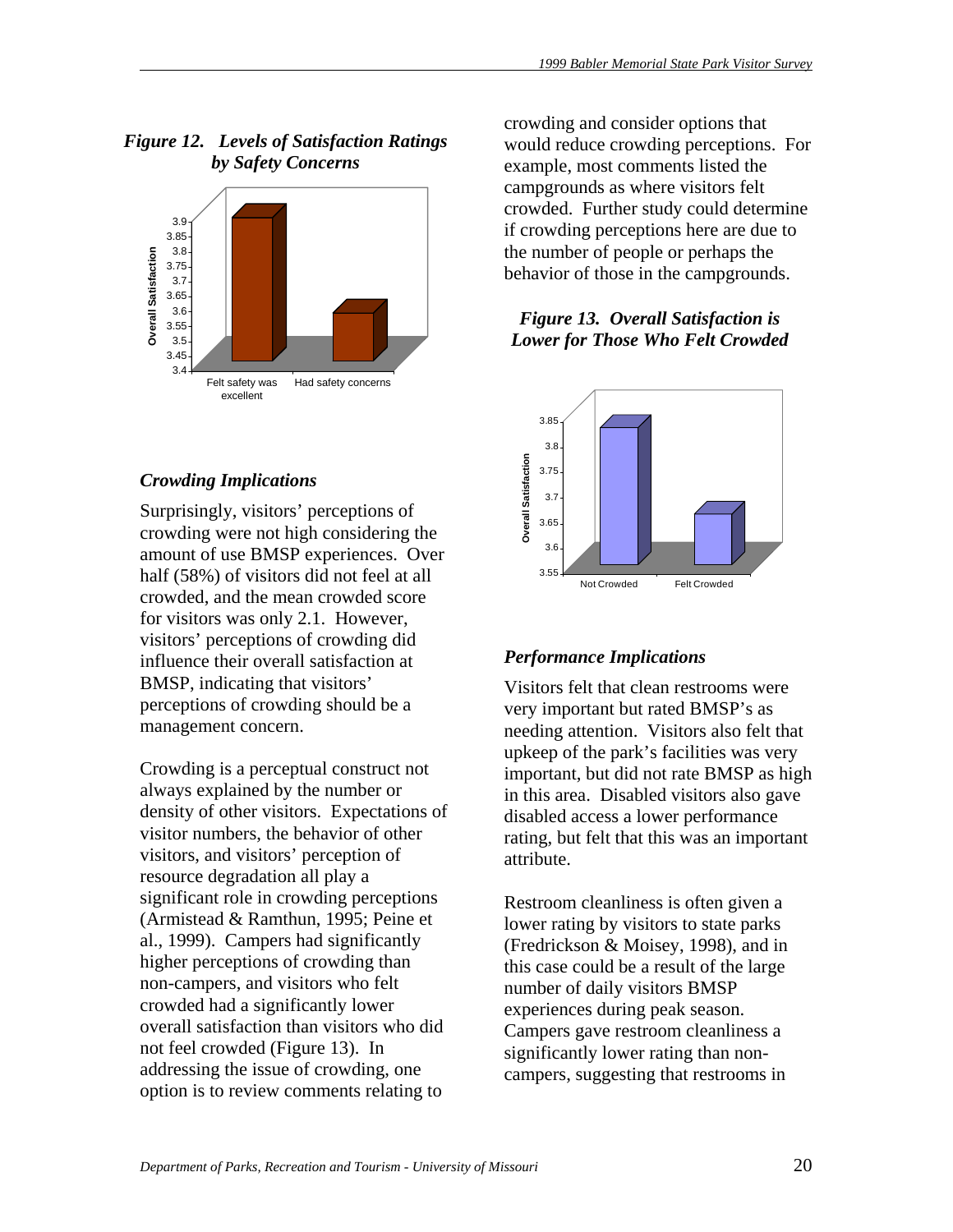the campground may require different management considerations.

Although only 4% of visitors to BMSP reported having some type of disability, providing disabled accessibility is still an important concern for managers. BMSP is unique in the state park system for providing the Jacob L. Babler Outdoor Education Center for special needs campers and should be commended for their extra efforts to provide accessibility to all their visitors. However, disabled visitors gave disabled accessibility a lower performance rating. One disabled visitor suggested providing disabled access to the pool itself and not just the pool area.

# *Implications for BMSP's Interpretive Programs and Information*

Another area of concern for managers at BMSP is the low performance and importance ratings given by visitors regarding BMSP providing interpretive information. Only 2% of visitors indicated attending an interpretive program, although almost 18% of visitors indicated visiting the visitor center. About 75% of visitors, when asked how satisfied they were with BMSP's interpretive programs, reported that they didn't know. Another 46% of visitors, when asked to rate BMSP on providing interpretive information, again reported that they didn't know how to rate this attribute. These results suggest that visitors may not be aware of the interpretive programs, and thus do not attend them.

# *Implementation of Reservation System*

Although a majority (73%) of visitors reported that they would support the proposed reservation system, campers

(the users most likely to be affected by such a system) responded with a slight majority (57%) who would not support such a system. RV campers (those campers who might be expected to use the reservation system more) were more likely to oppose (71%) than support (29%) the proposed reservation system, while tent campers were almost equally likely to support (47%) or oppose (53%) the system.

# *Implementation of "Carry In and Carry Out" Trash System*

Visitors were overwhelmingly in support (62%) of the proposed "carry in/carry out" trash removal system. Further analysis of the users who might be most affected by this type of trash removal system (picnickers and campers) revealed that a majority (60%) of picnickers supported the proposal but a majority of campers (61%) did not support the proposal.

# *Conclusion*

BMSP visitors are very satisfied with BMSP, as evidenced by the high percentage of visitors who were repeat visitors, and also by their high satisfaction ratings. BMSP visitors also gave high performance ratings to the park being free of litter and trash, caring for its natural resources, and being safe. The majority of BMSP visitors also did not feel very crowded during their visits.

The results of the present study suggest some important management and planning considerations for BMSP. Even though BMSP visitors rated their visits and the park features relatively high, felt fairly safe, and did not feel very crowded, continued attention to safety, crowding, facility upkeep and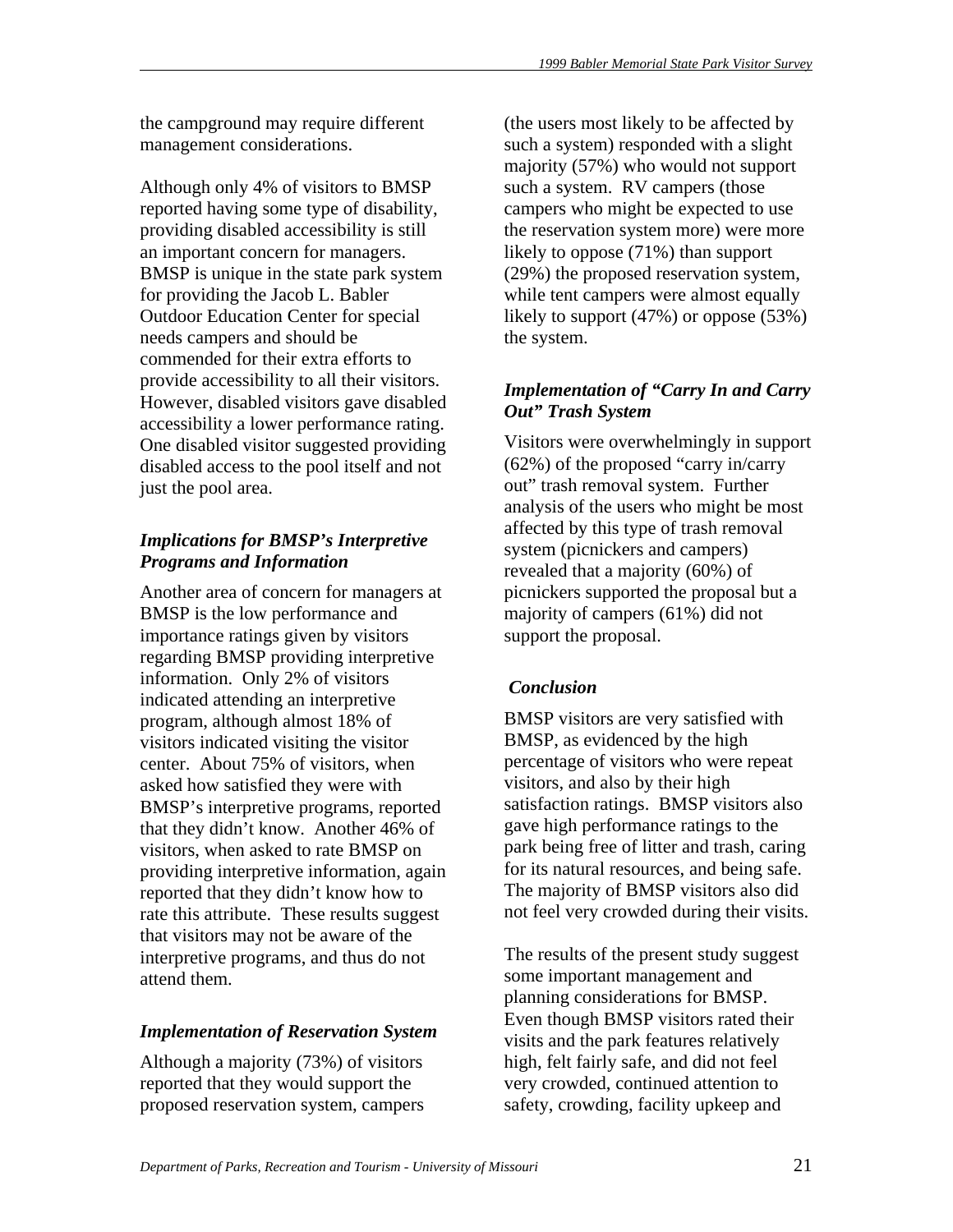maintenance, and disabled accessibility can positively effect these ratings. Consideration might also be given as to whether implementation of a reservation system is necessary, particularly as most visitors to BMSP are day-users and those visitors who were campers tended to not support the idea of a reservation system.

Just as important, on-going monitoring of the effects of management changes will provide immediate feedback into the effectiveness of these changes. On-site surveys provide a cost effective and timely vehicle with which to measure management effectiveness and uncover potential problems.

### **RESEARCH RECOMMENDATIONS**

The results of the present study serve as baseline visitor information of BMSP. The frequency and percentage calculations of survey responses provide useful information concerning sociodemographic characteristics, use patterns, and satisfaction of BMSP visitors. In addition, the "sub-analysis" of data is important in identifying implications for management of BMSP. (The sub-analysis in the present study included comparisons using Chi-square and ANOVA between selected groups, multiple linear regression, and the Importance-Performance analysis.) Additional relevant information may be determined from further sub-analysis of existing data. Therefore, it is recommended additional sub-analysis be conducted to provide even greater insight to management of the park.

Data collection should be on a continuum (Peine et al., 1999), which is why additional visitor surveys at BMSP should also be conducted on a regular basis (e.g., every three, four, or five

years). Future BMSP studies can identify changes and trends in sociodemographic characteristics, use patterns, and visitors' satisfaction at BMSP.

The methodology used in this study serves as a standard survey procedure that the DSP can use in the future. Because consistency should be built into the design of the survey instrument, sampling strategy and analysis (Peine et al., 1999), other Missouri state parks and historic sites should be surveyed similarly to provide valid results for comparisons of visitor information between parks, or to measure change over time in other parks.

The present study was conducted only during the study period of July, August, and September 1999. Therefore, user studies at BMSP and other parks and historic sites might be conducted during other seasons for comparison between seasonal visitors.

#### **METHODOLOGY RECOMMENDATIONS AND CONSIDERATIONS FOR BMSP AND OTHER PARKS**

The on-site questionnaire and the methodology of this study were designed to be applicable to other Missouri state parks. Exit surveys provide the most robust sampling strategy to precisely define the visitor population (Peine et al., 1999); therefore, it is recommended that exit surveys be conducted at other state parks and historic sites if at all possible.

# *Survey Signage*

It is recommended that adequate signage be utilized when collecting surveys onsite. A "Visitor Survey" sign was used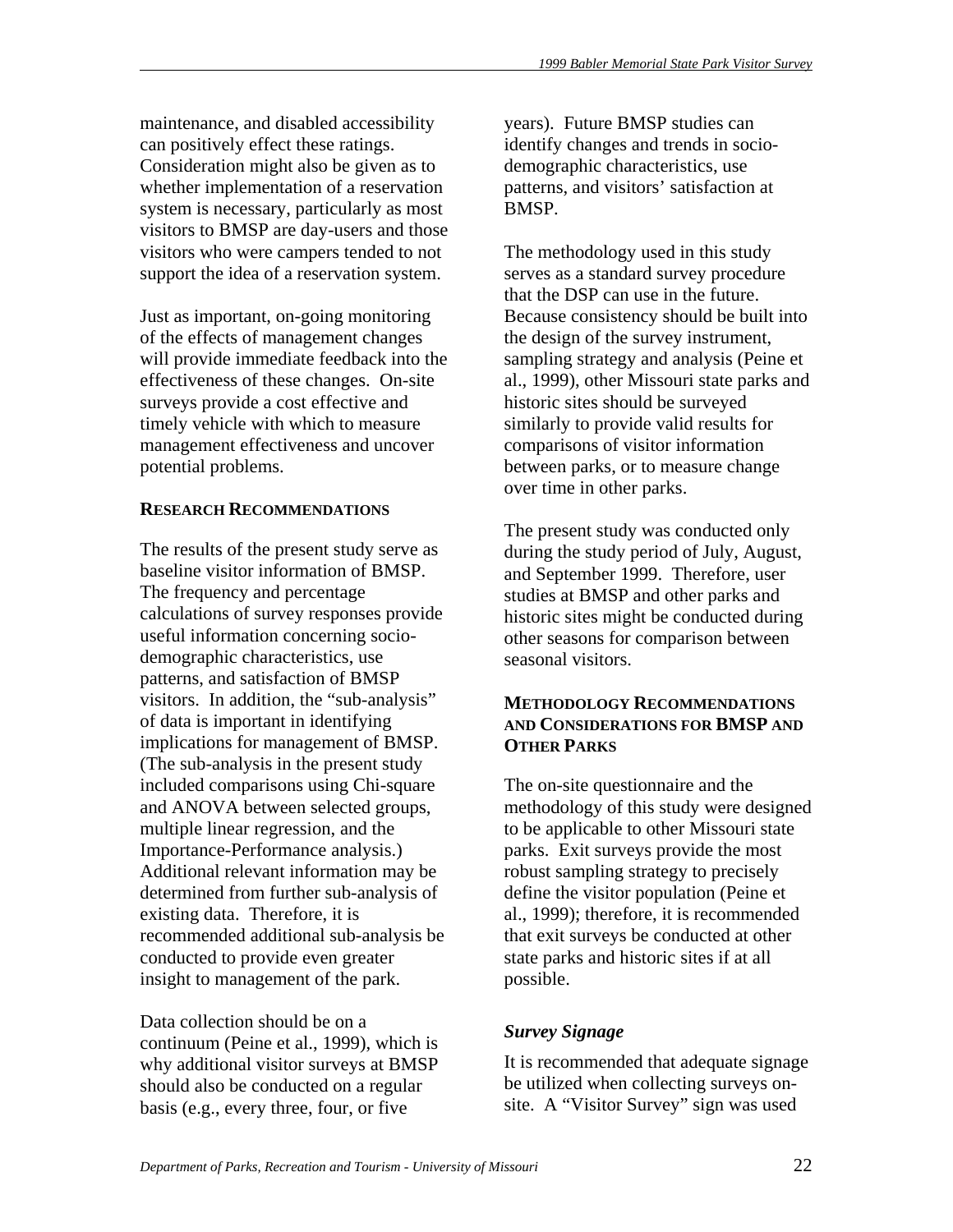in the present study to inform visitors exiting the park that a survey was being conducted. Having the sign for that purpose aided in the workability of the methodology, as many visitors slowed their vehicles and some stopped before being asked to do so. However, the "survey station" often became an "information station" when visitors would stop to ask questions. Many visitors would also engage the surveyor in conversation regarding their feelings about BMSP. The park volunteers who assisted the surveyor were very helpful in answering visitors' questions and collecting the surveys. Without their assistance, it would have been difficult to conduct the survey during busy survey days. For these reasons, an assistant to help administer surveys at other parks and sites would be helpful.

### *Survey Administration*

The prize package drawing and the onepage questionnaire undoubtedly helped attain the high response rate in the present study. Continued use of the onepage questionnaire and the prize package drawing is suggested.

Achieving the highest possible response rate (within the financial constraints) should be a goal of any study. To achieve higher response rates, the following comments are provided. The most frequent reasons that visitors declined to fill out a survey were because they did not have enough time or because of the heat. Most nonrespondents were very pleasant and provided positive comments about the park. Some even asked if they could take a survey and mail it back. One recommendation would be to have selfaddressed, stamped envelopes available in future surveys to offer to visitors only after they do not volunteer to fill out the survey on-site. This technique may provide higher response rates, with minimal additional expense. One caution, however, is to always attempt to have visitors complete the survey onsite, and to only use the mail-back approach when it is certain visitors would otherwise be non-respondents.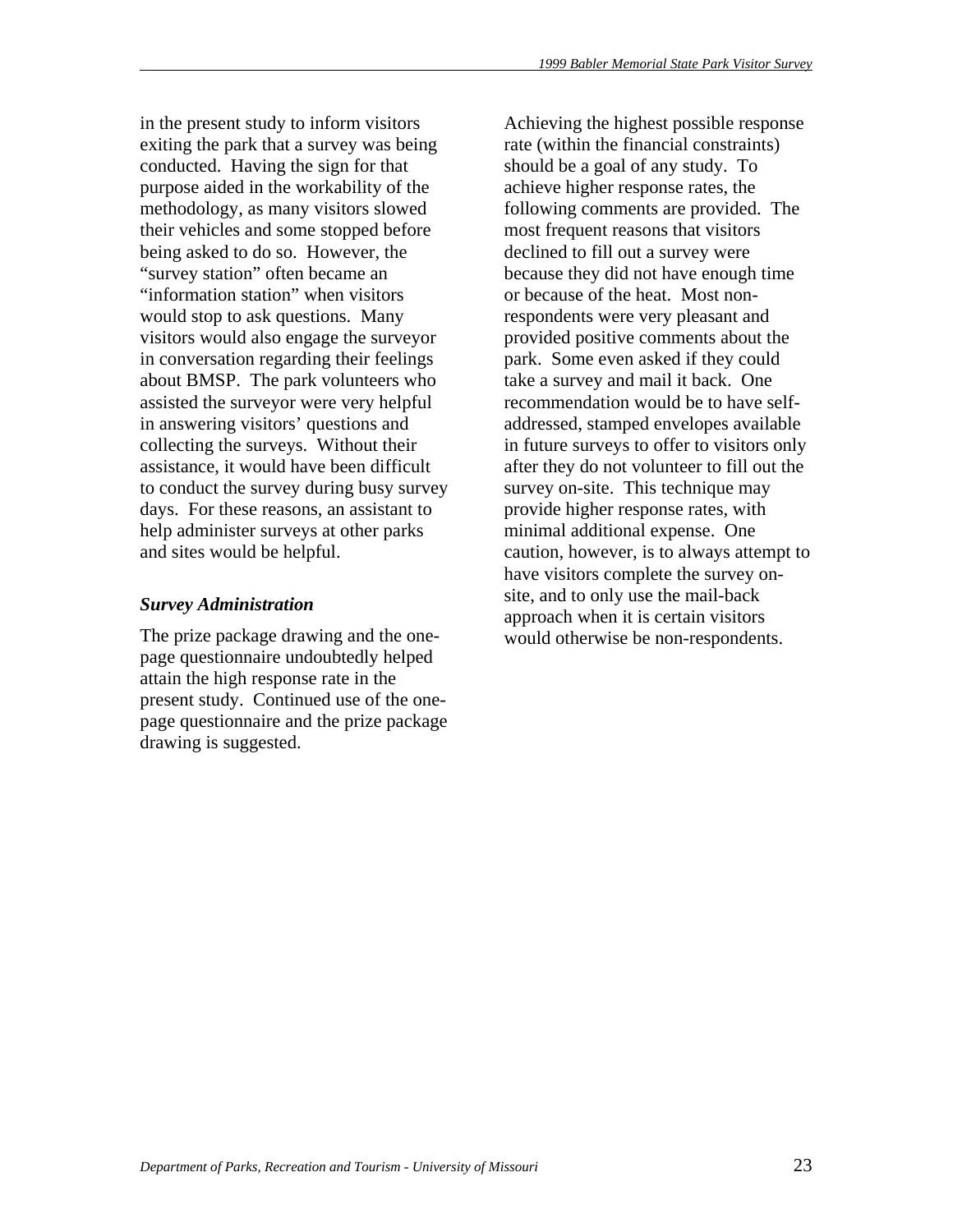# **References**

Armistead, J., & Ramthun, R. (1995). Influences on perceived crowding and satisfaction on the Blue Ridge Parkway. In Proceedings of the 1995 Northeastern Recreation Research Symposium (Forest Service General Technical Report NE-128, pp. 93-95). Saratoga Springs, NY: Department of Agriculture, Forest Service, Northeastern Forest Experiment Station.

Driver, B.L., Dustin, D., Baltic, T., Elsner, G., & Peterson, G. (1996). Nature and the human spirit: Overview. In B.L. Driver, D. Dustin, T. Baltic, G. Elsner, & G. Peterson (Eds.), Nature and the human spirit: Toward an expanded land management ethic (pp. 3-8). State College, PA: Venture Publishing, Inc.

Fink, D. A. (1997). Meramec State Park user survey. Unpublished master's research project, University of Missouri, Columbia.

Fredrickson, D. K. & Moisey, R. N. (1998). 1998 Missouri State Parks Visitors Survey. Report submitted to the Missouri Department of Natural Resources.

Folz, D. H. (1996). Survey research for public administration. Thousand Oaks, CA: Sage Publications.

Holst, S., & Simms, L. (1996). Park & soils: A decade of success for camps and crops. Missouri Resources, 13(2), 8-15.

Manning, R. E. (1986). Studies in outdoor recreation. Corvallis, OR: Oregon State University Press.

Masek, M. L. R. (1974). A park user fee survey for the Missouri state parks. Unpublished master's thesis, University of Missouri, Columbia.

McLellan, G., & Siehl, G. (1988). Trends in leisure and recreation: How we got where we are. Trends, 25 (4), 4-7.

Missouri Department of Natural Resources (DNR) (1998). [Missouri state park attendance]. Unpublished raw data.

Peine, J. D., Jones, R. E., English, M. R., & Wallace, S. E. (1999). Contributions of sociology to ecosystem management. In H. K. Cordell & J. C. Bergstrom (Eds.), Integrating social sciences with ecosystem management: Human dimensions in assessment, policy, and management (pp. 74-99). Champaign, IL: Sagamore Publishing.

Statistical Package for the Social Sciences (SPSS) (1996). Version 6.1 [Computer software]. Chicago: SPSS.

Tarrant, M. A., Bright, A. D., Smith, E., & Cordell, H. K. (1999). Motivations, attributes, preferences, and satisfactions among outdoor recreationists. In H. K. Cordell (Ed.), Outdoor recreation in American life: A national assessment of demand and supply trends (pp. 403-431). Champaign, IL: Sagamore Publishing.

Williams, D. R. (1989). Great expectations and the limits to satisfaction: a review of recreation and consumer satisfaction research. Outdoor Recreation Benchmark 1988: Proceedings of the National Outdoor Recreation Forum, Tampa, Florida, 422-438.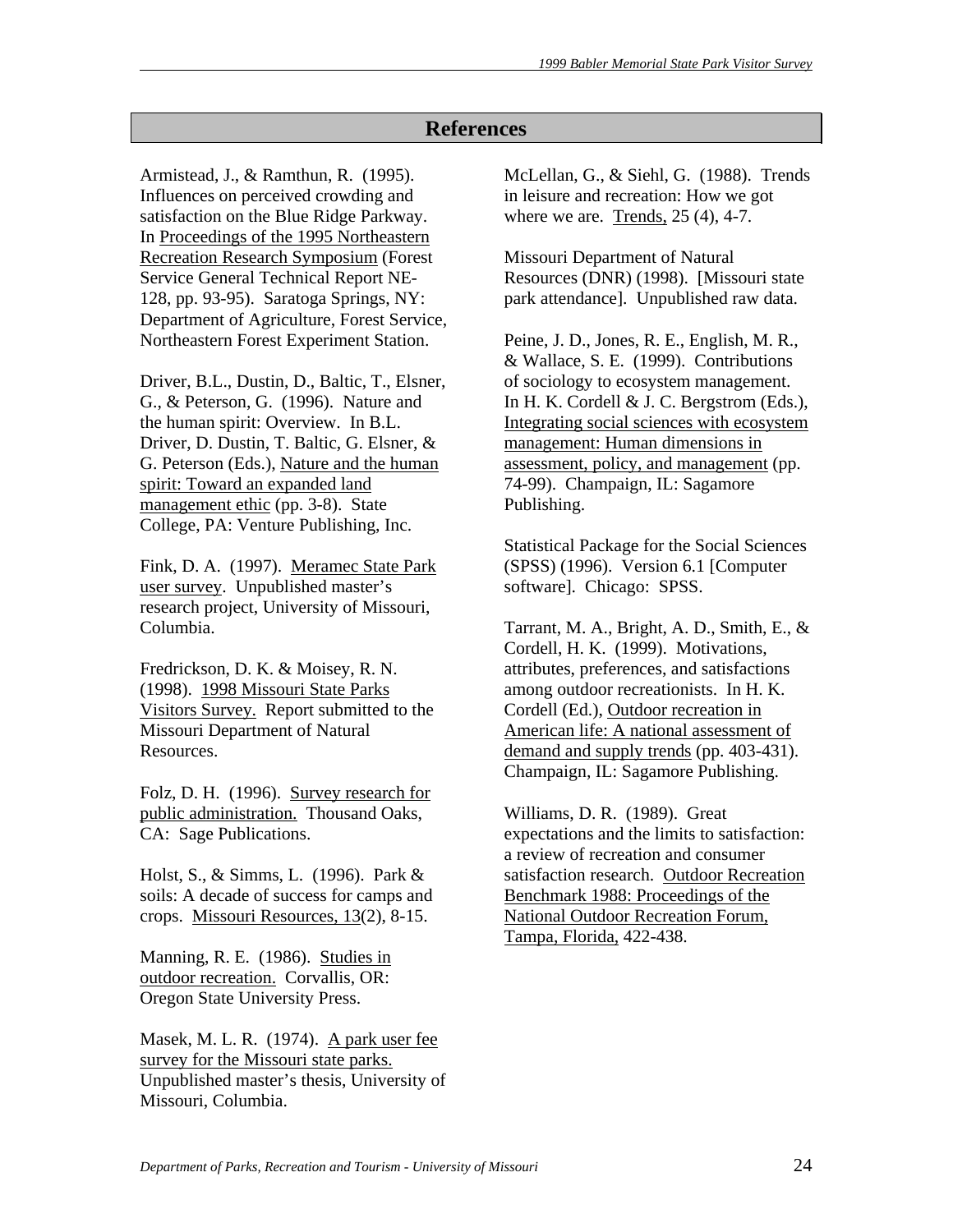# **Appendix A. Babler Memorial State Park Visitor Survey**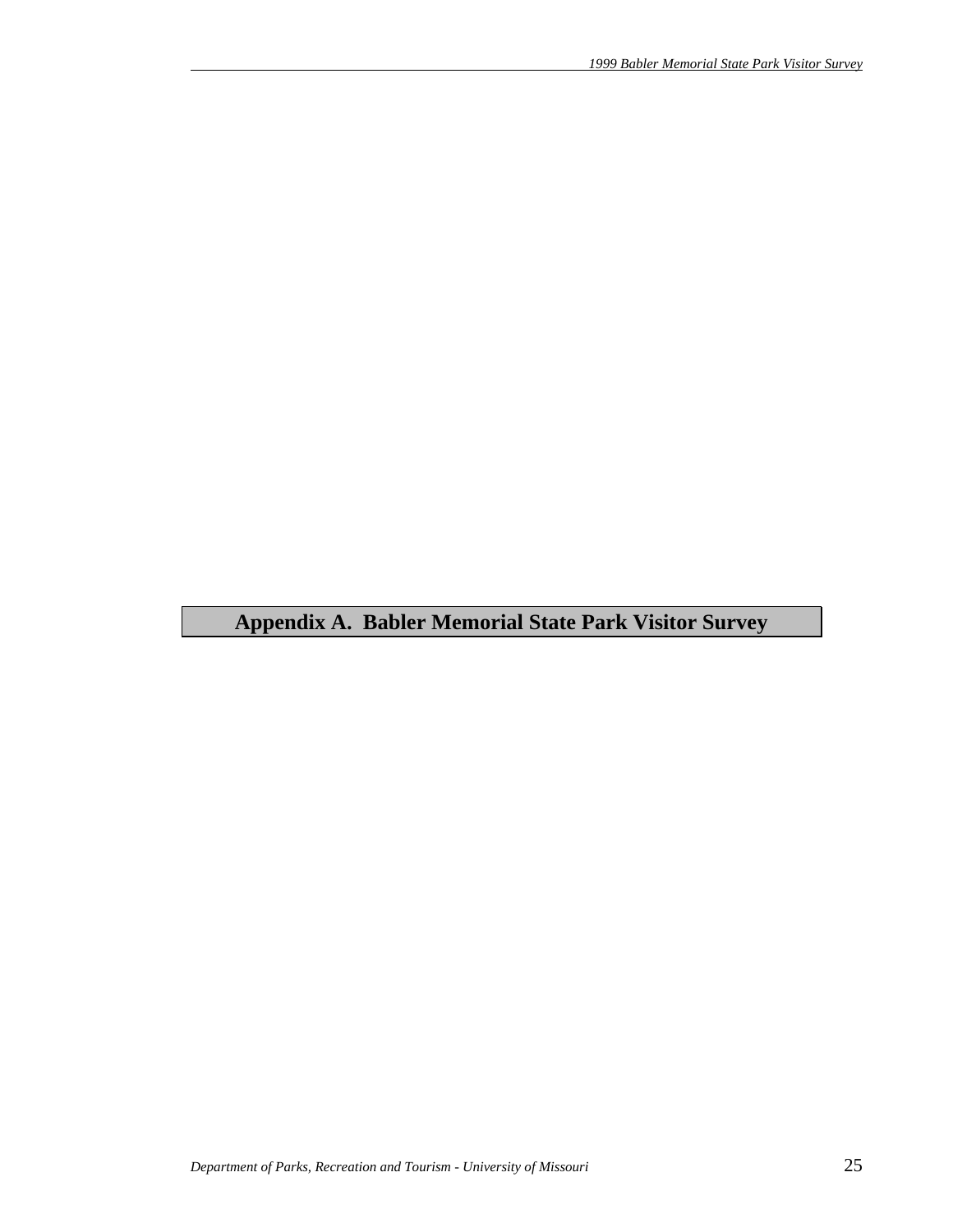

Dr. Edmund A. Babler **Memorial State Park** 



The Missouri Department of Natural Resources and the University of Missouri are seeking your evaluation of Babler Memorial State Park. This survey is voluntary and completely anonymous. Your cooperation is important in helping us make decisions about managing this park. Thank you for your time.

- 1. Is this your first visit to Babler Memorial State Park? (Check only one box.)
	- If no, how many times have you visited this park in the  $\square$  yes  $\square$  no past year?
- 2. During this visit to the park, are you staying overnight? (Check only one box.)
	- If yes, how many nights are you staying at or near the park during  $\square$  yes this visit?
	- (If no, skip to question 4.)  $\square$  no
- If staying overnight, where are you staying? (Check only one box.) 3. □ campground in Babler Memorial State Park
	- □ RV/trailer/camper  $\Box$  tent
	- □ Jacob L. Babler Outdoor Education Center (group camp for persons with disabilities)
	- $\Box$  nearby lodging facilities
	- □ nearby campground
	- $\Box$  friends/relatives
	- □ other (Please specify.)
- With whom are you visiting the park? (Check only one box.)

 $\Box$  family and friends  $\Box$  alone  $\Box$  friends  $\square$  family

- club or organized group Dother (Please specify.)
- 5a. Which recreational activities have you engaged in during this park visit?

| (Check all that apply.) |                                |   |
|-------------------------|--------------------------------|---|
| D picnicking            | □ jogging/running              | I |
| $\Box$ hiking           | □ studying nature              |   |
| $\Box$ camping          | $\square$ viewing wildlife     |   |
| $\square$ tennis        | □ horseback riding             |   |
| D bicycling             | $\Box$ horseback riding rental |   |
| $\square$ walking       | $\square$ swimming in pool     |   |

attending interpretive program visiting visitor center attending special event other (Please specify.)

- 5b. Are you primarily participating in activities in the surrounding metropolitan area? (Check only one box.)  $\square$  ves  $\square$  no
- 6. How satisfied are you with each of the following in Babler Memorial State Park? (Check one box for each feature.)

|    |                         | Very<br>Satisfied | Satisfied | Dissatisfied | Very<br>Dissatisfied | Don't<br>Know |
|----|-------------------------|-------------------|-----------|--------------|----------------------|---------------|
| a. | campgrounds             |                   |           |              |                      |               |
| D. | park signs              |                   |           |              |                      | U             |
|    | picnic areas            |                   | s         |              |                      | e             |
| đ. | trails                  | н                 |           |              |                      | ⊔             |
| е  | tennis court            |                   | 匾         |              |                      | ⊟             |
| f. | swimming pool           | o                 |           |              |                      |               |
|    | horseback riding rental |                   |           |              |                      | п             |
| h. | interpretive programs   |                   |           |              |                      |               |

7. How do you rate Babler Memorial State Park on each of the following? (Check one box for each feature.) Don't

|    |                                      | Excellent | Good | Fair | Poor | Know |  |
|----|--------------------------------------|-----------|------|------|------|------|--|
|    | a. being free of litter/trash        |           |      |      | п    | ш    |  |
| b. | having clean restrooms               |           |      |      | . .  | п    |  |
|    | upkeep of park facilities            | ш         | ш    |      | 匾    | □    |  |
| đ. | having a helpful & friendly staff    |           |      |      | ш    |      |  |
|    | access for persons with disabilities | ۰         |      |      | ▬    | o    |  |
| t. | care of natural resources            | П         |      |      | н    | п    |  |
| g  | providing interpretive information   |           |      |      | □    | o    |  |
|    | being safe                           |           |      |      | . .  |      |  |

- 8. If you did not rate this park as excellent on being safe, what influenced your rating?
- 9. Which of the following would most increase your feeling of being safe at Babler Memorial State Park? (Check only one box.)

 $\Box$  more lighting where?  $\square$  less crowding  $\Box$  nothing specific

□ improved behavior of others

- $\square$  increased visibility of park staff
- □ less traffic congestion
- □ other (Please specify.)

 $\square$  improved upkeep of facilities

□ increased law enforcement patrol

PLEASE TURN SURVEY OVER.

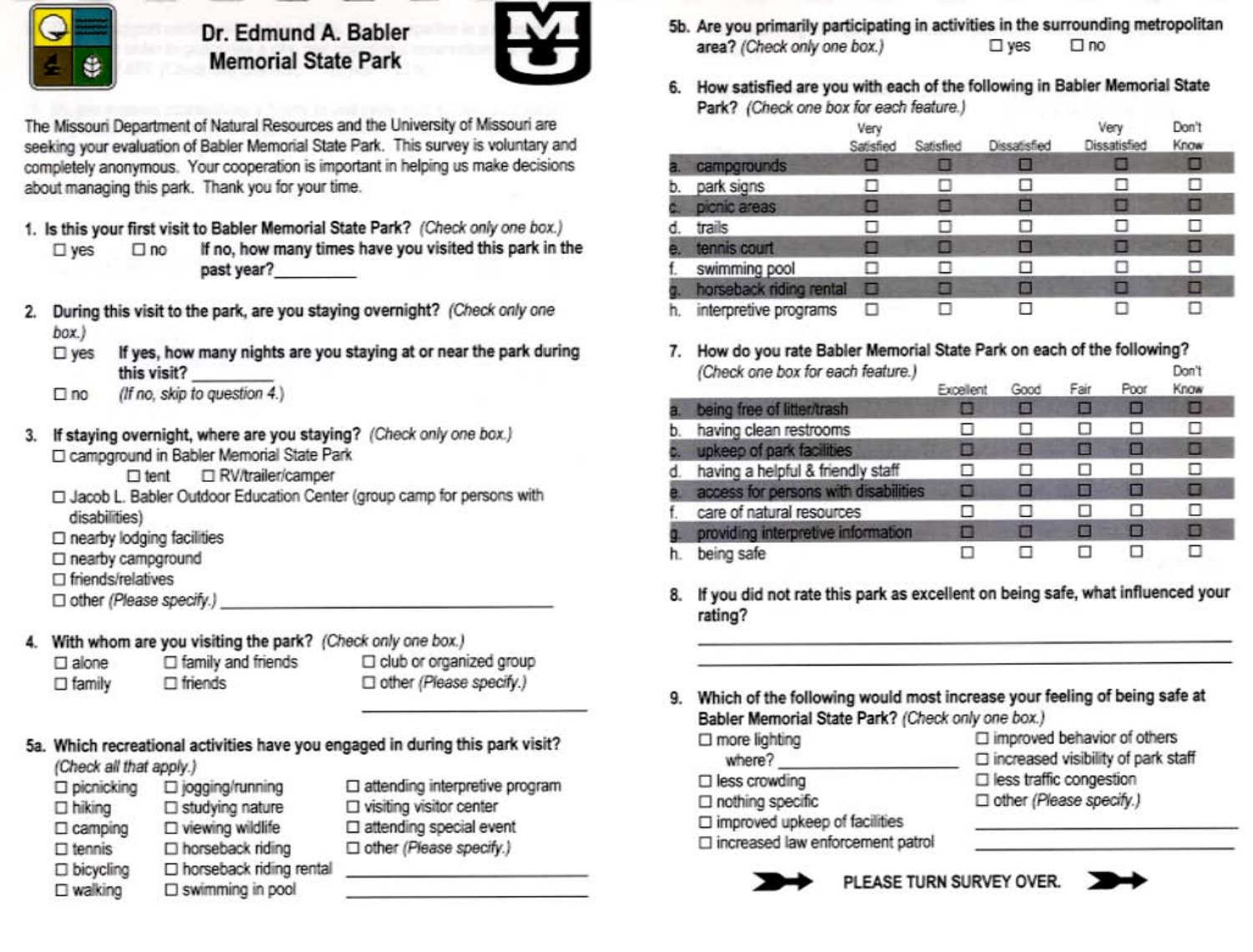- 10. Do you support setting aside at least 50% of all campsites in a reservation system in order to guarantee a site, and charging a reservation fee not to exceed \$7.00? (Check only one box.) □ yes □ no
- 11. Do you support establishing a "carry in and carry out" system as a means of promoting recycling and reducing the burden of handling trash in this park? (Check only one box.)  $\square$  yes  $\square$ no
- 12. When visiting any state park, how important are each of these items to you? (Check one box for each feature.)

|                                         | ٧er<br>Important | <i><b>Important</b></i> | Unimportant | Verv<br>Unimportant | Don't<br>Know |
|-----------------------------------------|------------------|-------------------------|-------------|---------------------|---------------|
| a. being free of litter/trash           | 框                |                         | ⊟           |                     | о             |
| b. having clean restrooms               |                  |                         |             |                     |               |
| c. upkeep of park facilities            |                  | <b>ISS</b>              |             | л                   | o             |
| d. having a helpful & friendly staff    | п                |                         |             | п                   | п             |
| e. access for persons with              |                  |                         |             |                     |               |
| disabilities                            | в                |                         | ▬           | в                   | Е             |
| care of natural resources               |                  |                         |             |                     | Π             |
| g. providing interpretive information D |                  |                         | ▬           | o                   | О             |
| h. being safe                           |                  |                         |             |                     |               |

13. Overall, how satisfied are you with this visit to Babler Memorial State Park? (Check only one box.)

| Very      |           |              | Very         |
|-----------|-----------|--------------|--------------|
| Satisfied | Satisfied | Dissatisfied | Dissatisfied |
| □         | ◻         | ◻            |              |

14. During this visit, how crowded did you feel? (Circle one number.)

|            |  |          | э |            |           |
|------------|--|----------|---|------------|-----------|
| Not at all |  | Slightly |   | Moderately | Extremely |
| Crowded    |  | Crowded  |   | Crowded    | Crowded   |

15. If you felt crowded on this visit, where did you feel crowded?

16. What is your age? 17. Gender? □ female  $\Box$  male

the control of the control of the control of the control of the control of

18. What is the highest level of education you have completed? (Check only one box.)

| $\Box$ grade school | □ vocational school    | $\Box$ graduate of 4-year college |
|---------------------|------------------------|-----------------------------------|
| $\Box$ high school  | $\square$ some college | post-graduate education           |

19. What is your ethnic origin? (Check only one box.)

| $\Box$ Asian | □ African American | □ Native American/American Indian |
|--------------|--------------------|-----------------------------------|
| D Hispanic   | □ Caucasian/White  | Other (Please specify.)           |

- 20. Do you have a disability that substantially limits one or more life activities or might require special accommodations?
	- If yes, what disability or disabilities do you have?  $\square$  yes  $\Box$  no
- 21. What is your 5-digit zip code (or country of residence, if you live outside the  $U.S.$ )?
- 22. What is your annual household income?

| $\Box$ less than \$25,000  | $\Box$ \$50,001 - \$75,000 |
|----------------------------|----------------------------|
| $\Box$ \$25,000 - \$50,000 | $\Box$ over \$75,000       |

23. Please write any additional comments about your park visit or suggestions on how the Missouri Department of Natural Resources can make your experience in Babler Memorial State Park a better one.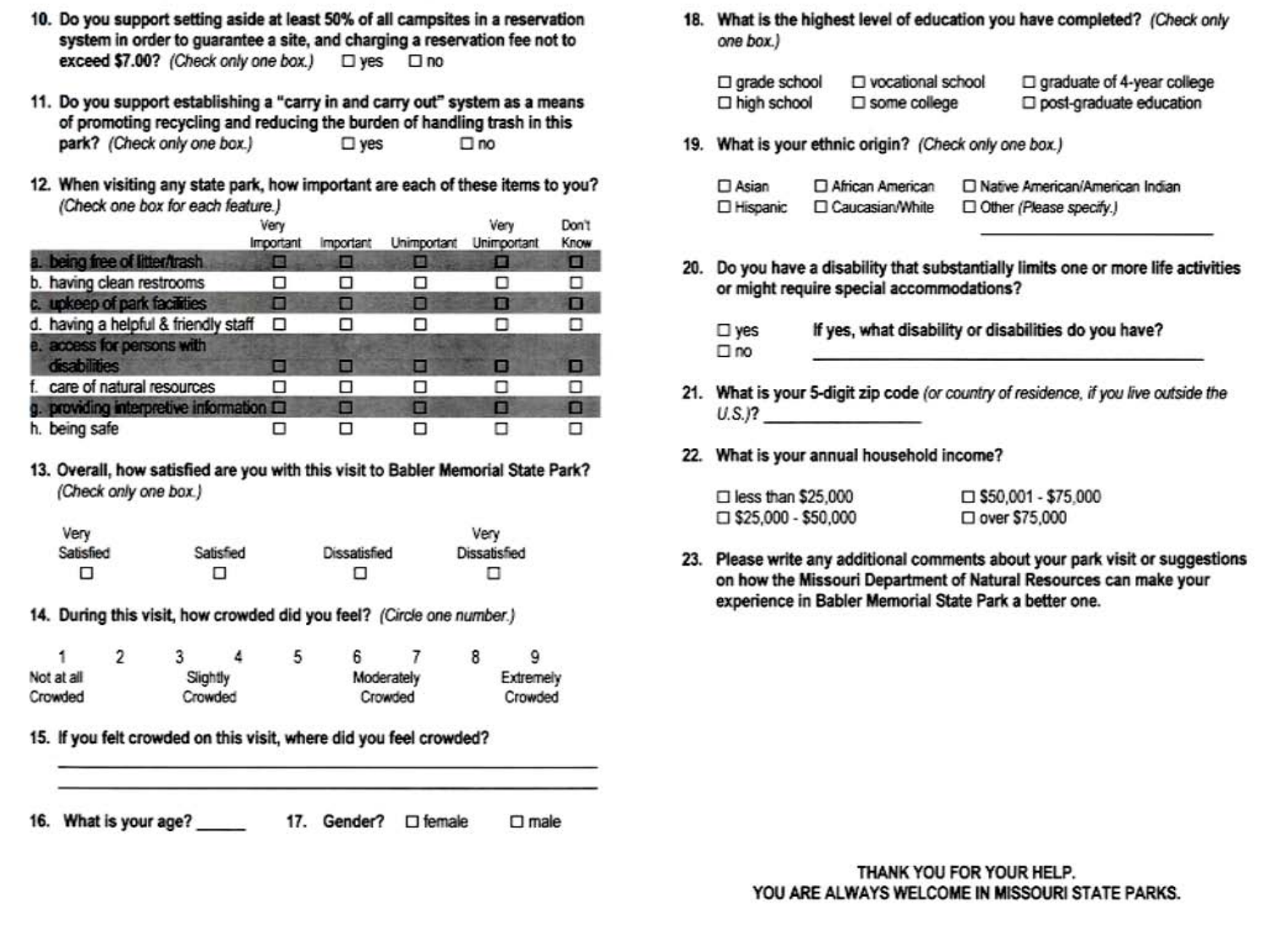**Appendix B. Survey Protocol**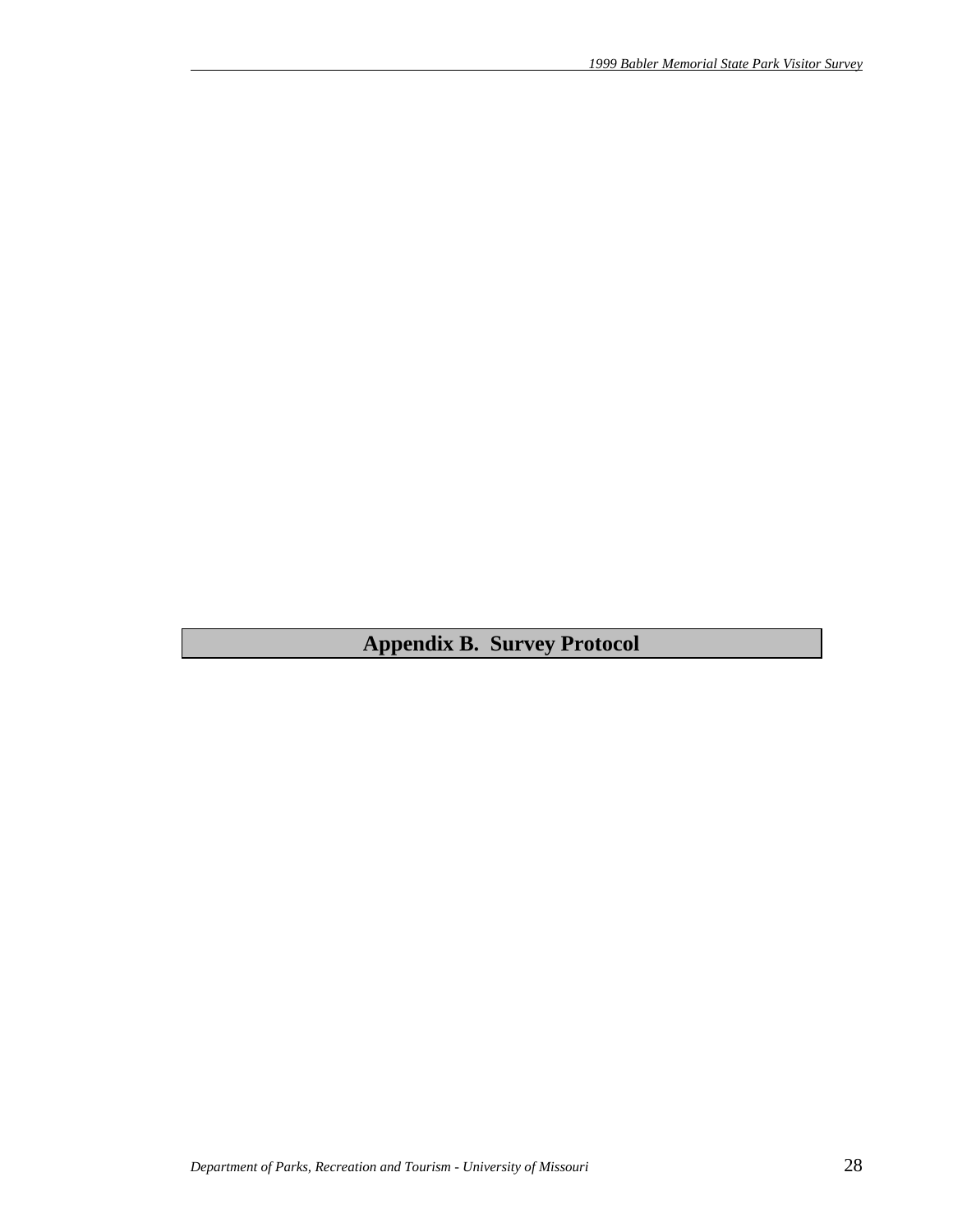# **Protocol for Babler Memorial State Park Visitor Survey**

 Hi, my name is \_\_\_\_\_, and I am conducting a survey of park visitors for Missouri state parks. The information that I am collecting will be useful for future management of Babler Memorial State Park.

 The survey is one page, front and back side, and only takes about 3-5 minutes to complete. Anyone who is 18 or older may complete the survey, and by completing the survey, you have the opportunity to enter your name in a drawing for a prize package of \$100 worth of concession coupons. Your participation is voluntary, and your responses will be completely anonymous.

 Your input is very important to the management of Babler Memorial State Park. Would you be willing to help by participating in the survey?

[If no,] Thank you for your time. Have a nice day.

[If yes,]

 Here is a pencil and clipboard with the survey attached (for each respondent). Please complete the survey on both sides. When finished, return the survey(s), clipboard(s), pencils, and prize entry form(s) to me.

 Thank you for taking time to complete the survey. Your help is greatly appreciated. Have a nice day.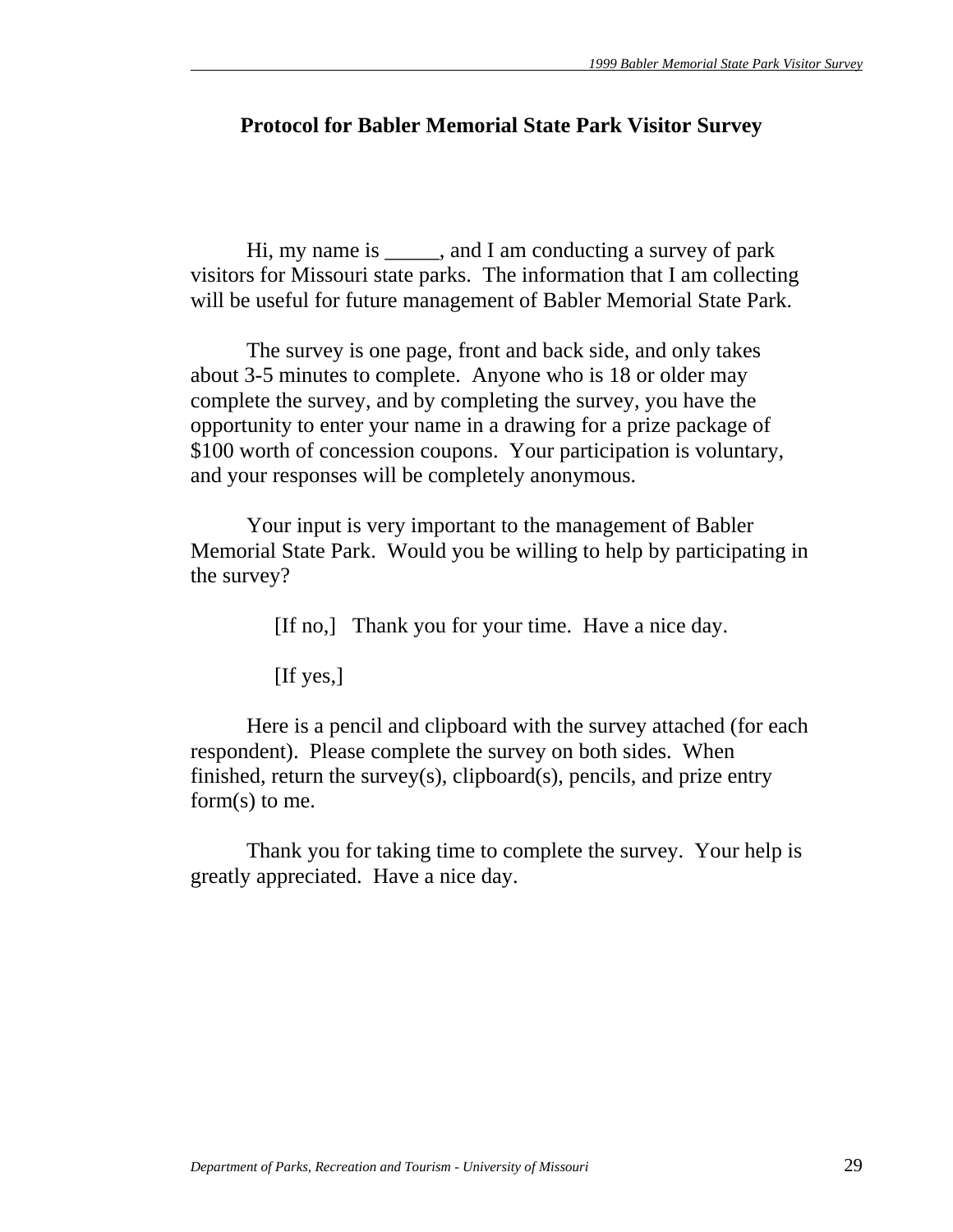# **Appendix C. Prize Entry Form**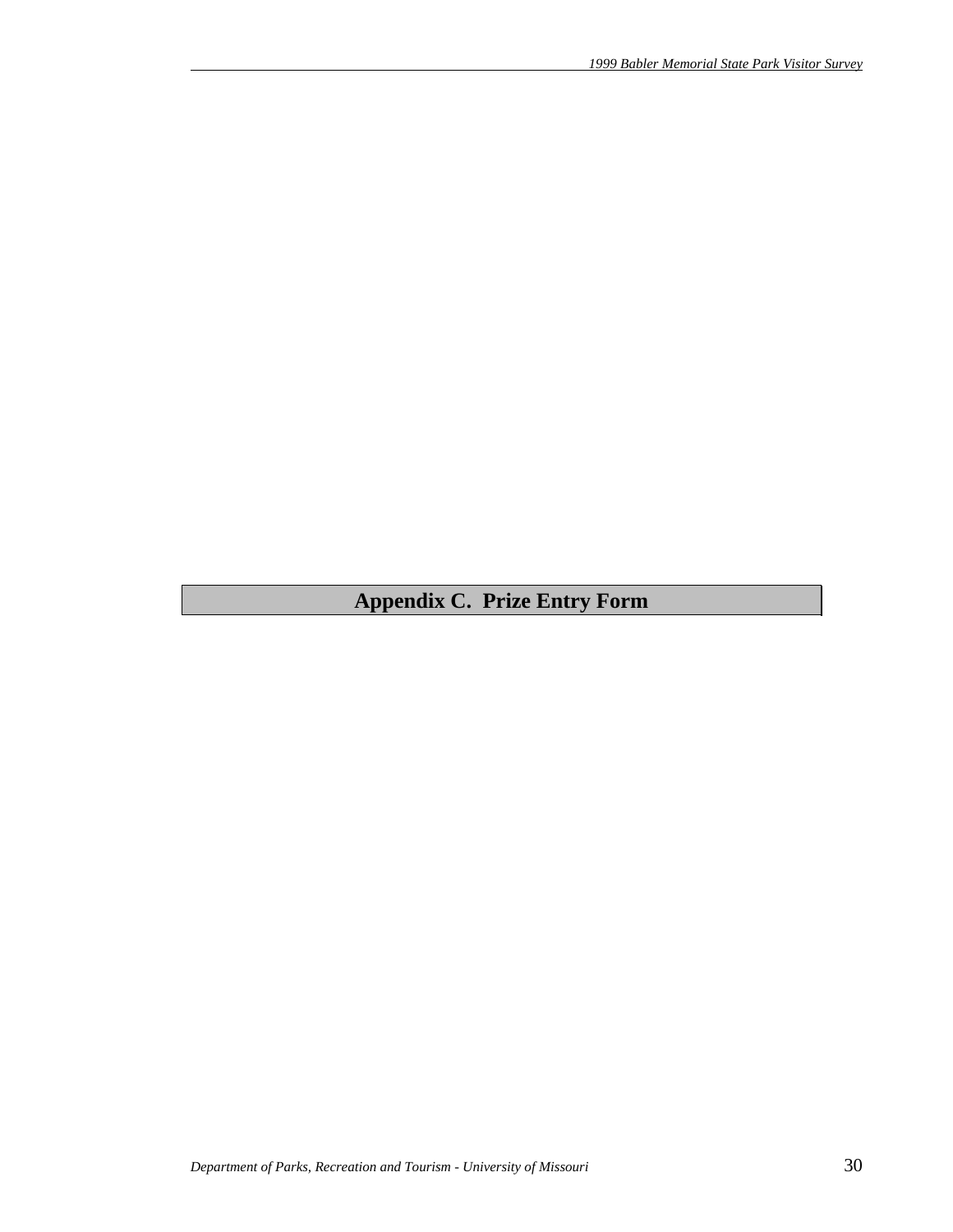#### **WIN A PRIZE PACKAGE OF CONESSION COUPONS WORTH \$100**

 **Enter a drawing to win \$100 worth of gift certificates! These certificates are good for any concessions at any state park or historic site. Concessions include cabin rentals, canoe rentals, boat rentals, restaurant dining, horseback riding, etc.** 

 **You many enter the drawing by simply filling out the back of this entry form and returning it to the surveyor. Your name, address, and telephone number will be used only for this drawing; thus, your survey responses will be anonymous. The drawing will be held November 1, 1999. Winners will be notified by telephone or mail. Redemption of gift certificates is based on dates of availability through August 31, 2000.** 

| Name:           |                   |  |  |  |
|-----------------|-------------------|--|--|--|
| <b>Address:</b> |                   |  |  |  |
|                 |                   |  |  |  |
|                 |                   |  |  |  |
| <b>Phone #:</b> | $\sim$ 100 $\sim$ |  |  |  |
|                 |                   |  |  |  |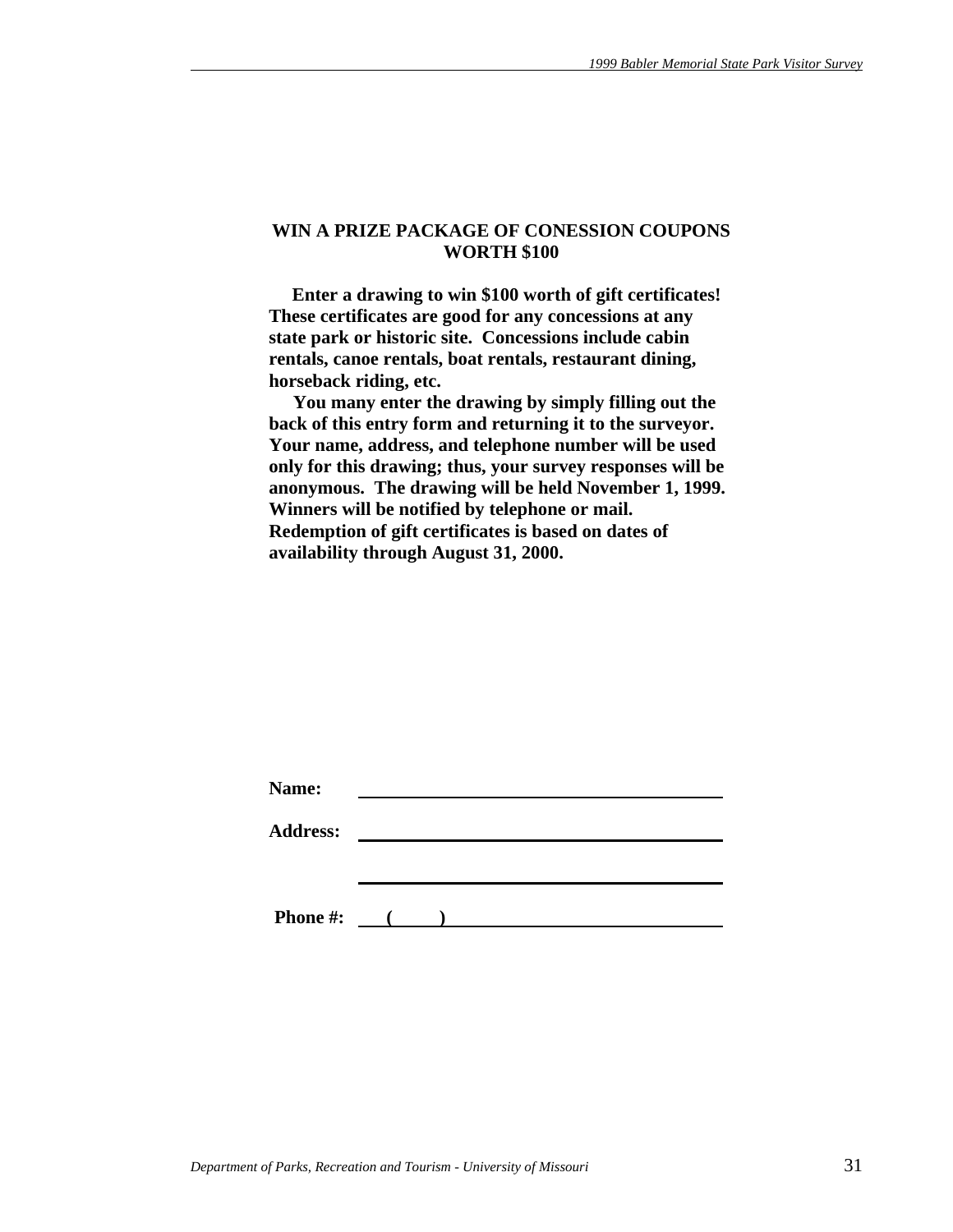**Appendix D. Observation Survey**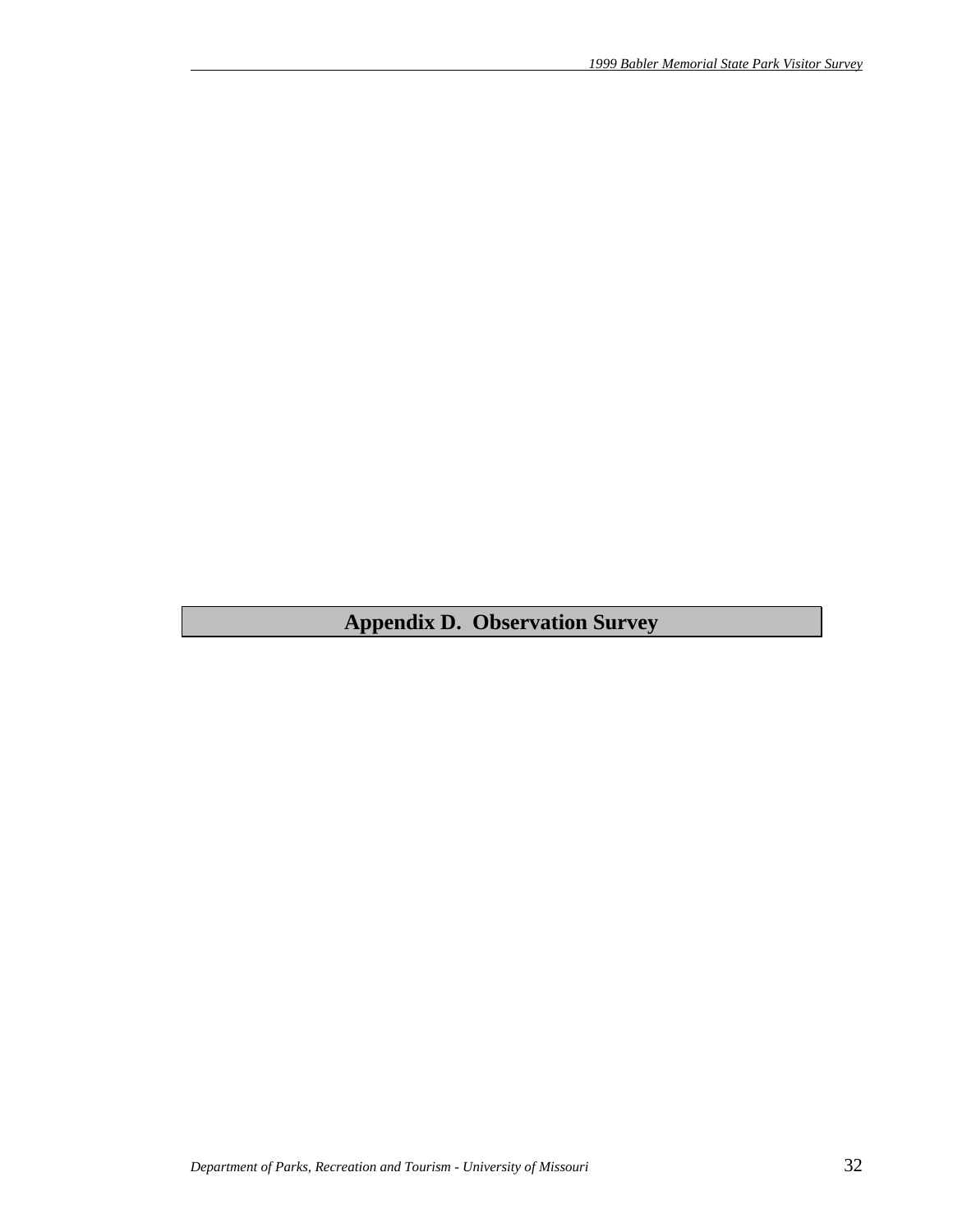|                         | Date                     | Day of Week                                  |                         |                        | Time Slot_________<br>$\overline{\phantom{a}}$ |                               |
|-------------------------|--------------------------|----------------------------------------------|-------------------------|------------------------|------------------------------------------------|-------------------------------|
|                         |                          |                                              |                         |                        |                                                | Weather Temperature Park/Site |
|                         | <b>Survey</b><br>$\#$ 's | $\overline{\# \text{ of }}$<br><b>Adults</b> | # of<br><b>Children</b> | Vehicle<br><b>Type</b> | <b>Additional</b><br><b>Axles</b>              | # of Visits<br><b>Today</b>   |
| $1\,$                   |                          |                                              |                         |                        |                                                |                               |
| $\sqrt{2}$              |                          |                                              |                         |                        |                                                |                               |
| $\overline{\mathbf{3}}$ |                          |                                              |                         |                        |                                                |                               |
| $\overline{4}$          |                          |                                              |                         |                        |                                                |                               |
| $\overline{5}$          |                          |                                              |                         |                        |                                                |                               |
| $\overline{6}$          |                          |                                              |                         |                        |                                                |                               |
| $\overline{7}$          |                          |                                              |                         |                        |                                                |                               |
| $\overline{8}$          |                          |                                              |                         |                        |                                                |                               |
| $\overline{9}$          |                          |                                              |                         |                        |                                                |                               |
| $10\,$                  |                          |                                              |                         |                        |                                                |                               |
| $11\,$                  |                          |                                              |                         |                        |                                                |                               |
| 12                      |                          |                                              |                         |                        |                                                |                               |
| 13                      |                          |                                              |                         |                        |                                                |                               |
| 14                      |                          |                                              |                         |                        |                                                |                               |
| $\overline{15}$         |                          |                                              |                         |                        |                                                |                               |
| 16                      |                          |                                              |                         |                        |                                                |                               |
| $17\,$                  |                          |                                              |                         |                        |                                                |                               |
| 18                      |                          |                                              |                         |                        |                                                |                               |
| 19                      |                          |                                              |                         |                        |                                                |                               |
| $20\,$                  |                          |                                              |                         |                        |                                                |                               |
| 21                      |                          |                                              |                         |                        |                                                |                               |
| 22                      |                          |                                              |                         |                        |                                                |                               |
| $23\,$                  |                          |                                              |                         |                        |                                                |                               |
| 24                      |                          |                                              |                         |                        |                                                |                               |
| $25\,$                  |                          |                                              |                         |                        |                                                |                               |
| $26\,$                  |                          |                                              |                         |                        |                                                |                               |
| $\overline{27}$         |                          |                                              |                         |                        |                                                |                               |
| $28\,$                  |                          |                                              |                         |                        |                                                |                               |
| 29                      |                          |                                              |                         |                        |                                                |                               |
| 30                      |                          |                                              |                         |                        |                                                |                               |
| 31                      |                          |                                              |                         |                        |                                                |                               |
| 32                      |                          |                                              |                         |                        |                                                |                               |
| 33                      |                          |                                              |                         |                        |                                                |                               |
| 34                      |                          |                                              |                         |                        |                                                |                               |
| 35                      |                          |                                              |                         |                        |                                                |                               |
|                         |                          |                                              |                         |                        |                                                |                               |

# **Time Slot Codes: Weather Codes (examples):**

| Time Slot $1 = 8:00 - 12:00$ p.m. | Hot & Sunny  | Windy |
|-----------------------------------|--------------|-------|
| Time Slot $2 = 12:00 - 4:00$ p.m. | Cold & Rainy | Sunny |
| Time Slot $3 = 4:00 - 8:00$ p.m.  | Cloudy       | Humid |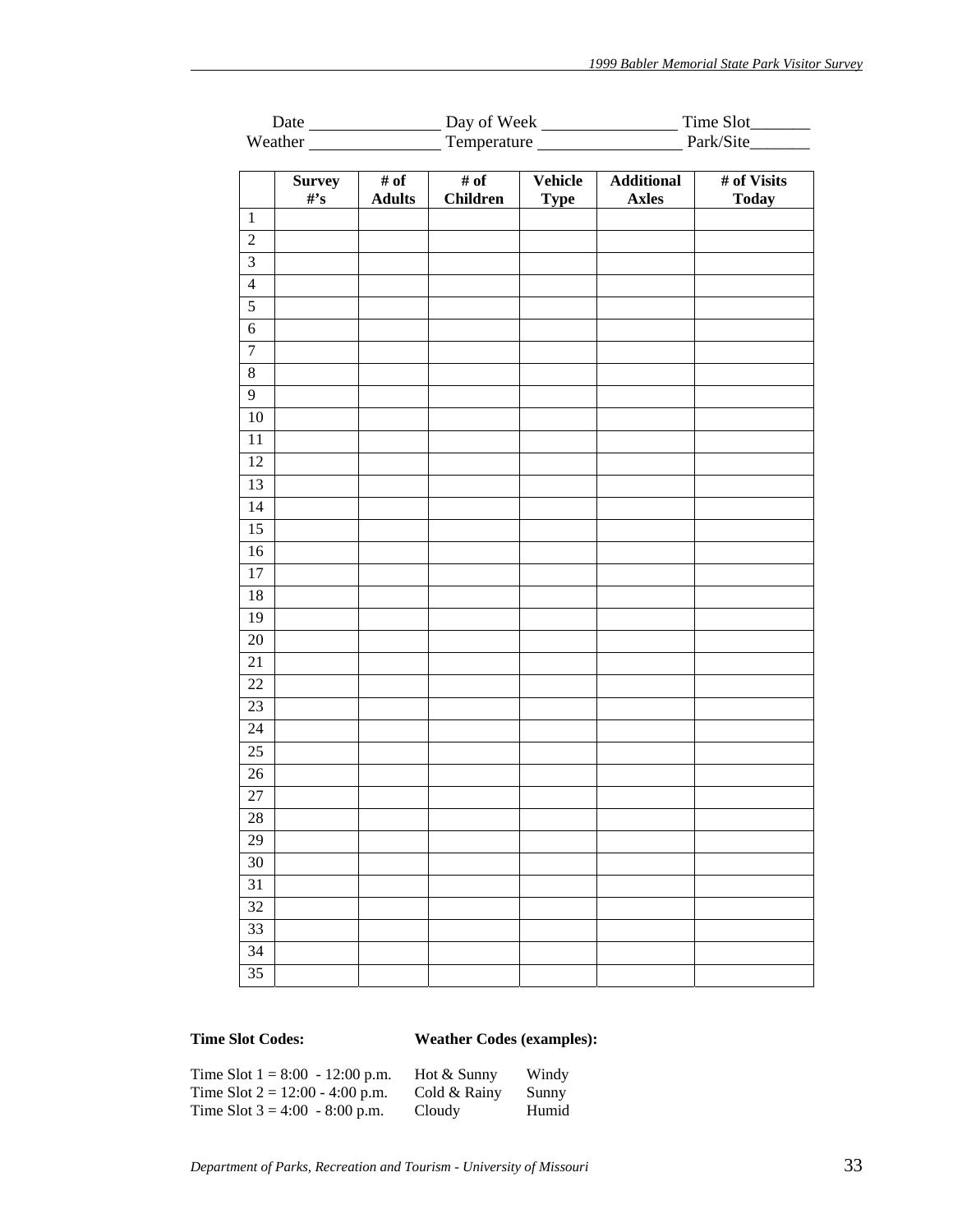# **Appendix E. Responses to Survey Questions**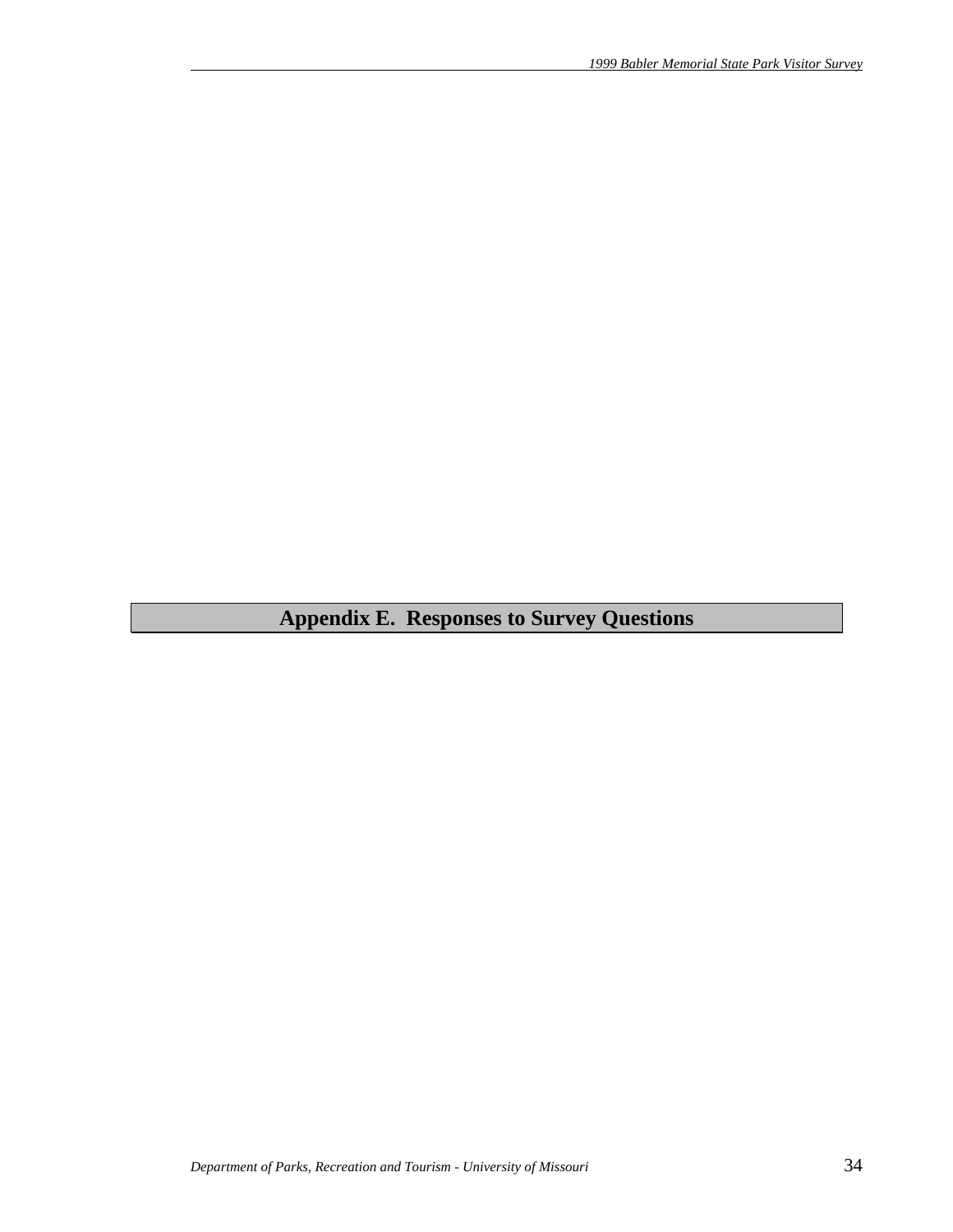# **Babler Memorial State Park Visitor Survey**

- **1. Is this your first visit to Babler Memorial State Park?** (n=394)
	- yes 21.3% no 78.7%

**If no, how many times have you visited this park in the past year?** (n=257) *The responses from this open-ended question were grouped into the following 9 categories:*

| 0         | 11.3% |
|-----------|-------|
| 1         | 16.3% |
| 2         | 11.7% |
| $3 - 5$   | 15.6% |
| $6 - 10$  | 16.4% |
| $11 - 20$ | 12.5% |
| $21 - 50$ | 11.4% |
| 51-100    | 3.5%  |
| $101+$    | 1.6%  |

The average # of times repeat visitors visited the park in the past year was 15.3 times.

### **2. During this visit to the park, are you staying overnight?** (n=385)

| yes | 20.8% |
|-----|-------|
| no  | 79.2% |

#### **If yes, how many nights are you staying overnight at or near the park during this visit?** (n=65)

*The responses from this open-ended question were grouped into the following 6 categories:*

| 1                     | 27.7% |
|-----------------------|-------|
| $\mathcal{D}_{\cdot}$ | 18.5% |
| 3                     | 23.1% |
| $4 - 5$               | 18.4% |
| $6 - 10$              | 4.6%  |
| $11+$                 | 7.7%  |

The average # of nights respondents visiting the park for more than one day stayed was 3.6.

#### **3. If staying overnight, where are you staying?** (n=79)

 campground in Babler Memorial State Park 98.7% tent 65.7% RV 34.3% Jacob L. Babler Education Center 0.0% nearby lodging facilities 0.0% nearby campground 0.0% friends/relatives 1.3%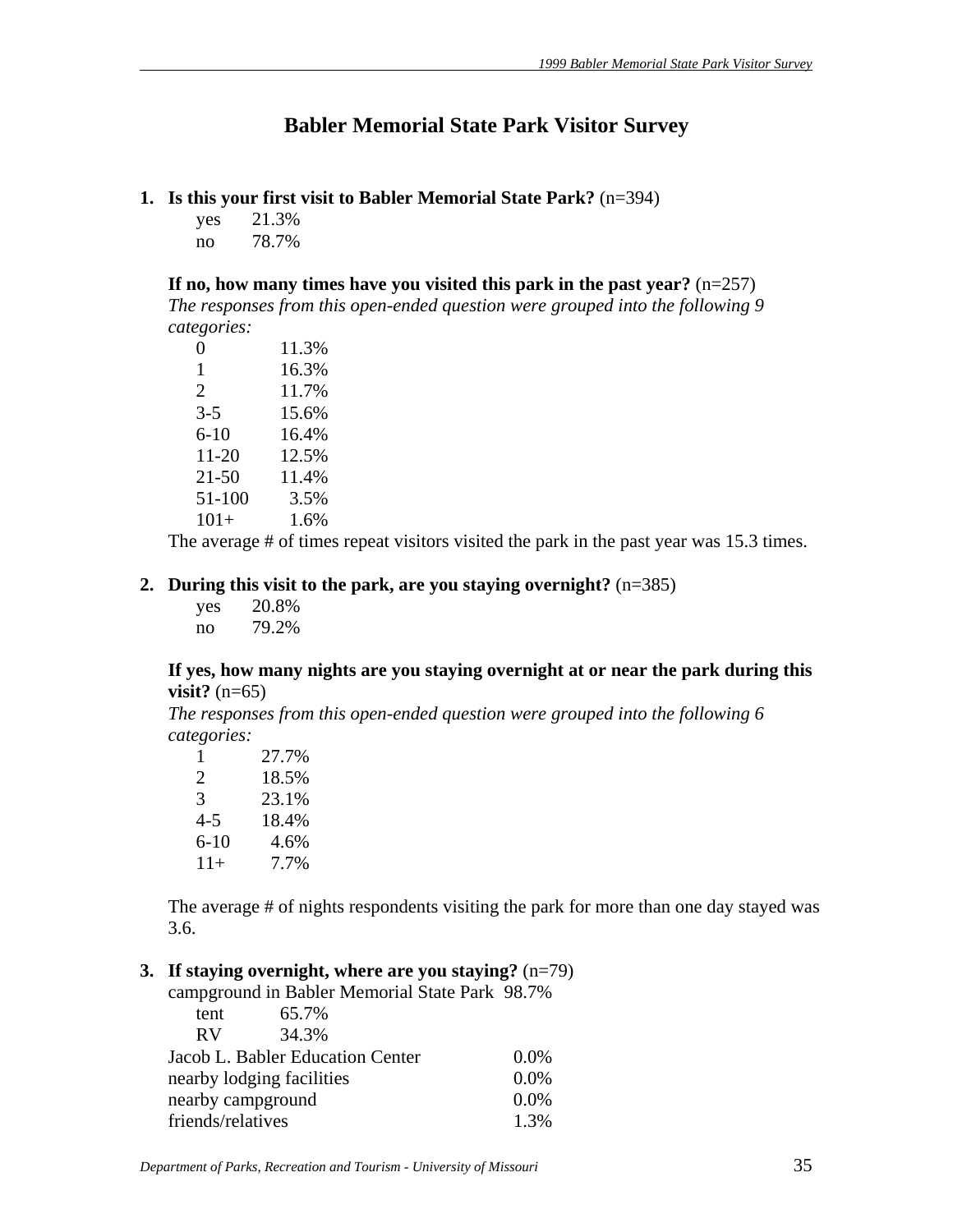#### **4. With whom are you visiting the park?** (n=375)

| alone 13.3%  | family $&$ friends 11.2% |                | club or organized group $8.5\%$ |      |
|--------------|--------------------------|----------------|---------------------------------|------|
| family 53.9% | friends                  | $11.2\%$ other |                                 | 1.9% |

#### **5. Which recreational activities have you engaged in during this park visit?**

| picnicking | 25.8% | jogging/running         | 5.4%  | attending interpretive program | 2.2%  |
|------------|-------|-------------------------|-------|--------------------------------|-------|
| hiking     | 25.3% | studying nature         | 14.5% | visiting visitor center        | 17.6% |
| camping    | 14.0% | viewing wildlife        | 22.0% | attending special event        | 1.6%  |
| tennis     | 1.0%  | horseback riding        | 5.5%  | other                          | 7.3%  |
| bicycling  | 11.4% | horseback riding rental | 2.9%  |                                |       |
| walking    | 29.6% | swimming in pool        | 10.2% |                                |       |

*41 visitors participated in an "other" activity. Their responses are as follows:*

| Art show.                                                 | Orienteering meet.                      |
|-----------------------------------------------------------|-----------------------------------------|
| Baseball.                                                 | Play with dogs.                         |
| Community activities.                                     | Played with dogs and used rollerblades. |
| Drive around.                                             | Playground area.                        |
| Drive through.                                            | Playground for kids.                    |
| Drive through.                                            | Playground.                             |
| Driving.                                                  | Playground.                             |
| Driving through.                                          | Riding around.                          |
| Driving through.                                          | Riding motorcycle through the park.     |
| Driving through.                                          | Riding through.                         |
| Drove through to see what the park offers.                | Rollerblading.                          |
| Enjoying solitude and playing guitar.                     | Sight-seeing.                           |
| Exploring.                                                | Soccer.                                 |
| Football.                                                 | Softball and volleyball.                |
| Group meeting.                                            | Softball fields.                        |
| Inspecting facilities to plan for future visit.           | Softball.                               |
| Just dropping child off.                                  | Volleyball and frisbee.                 |
| Just enjoying God's beauty.                               | Walking my dog.                         |
| Just relaxing. Trying to locate employment opportunities. | Walking the dog.                        |
| Just riding around.                                       | We just enjoy the beautiful timber.     |
| Motorcycle touring.                                       |                                         |

#### **5a. Are you primarily participating in activities in the surrounding metropolitan area?**  $(n=637)$

| yes | 63.8% |
|-----|-------|
| no  | 36.2% |

In addition to percentages of responses, a mean score was calculated for each feature in *questions 6, 7, 12, and 13. The score is based on a 4.0 scale with 4 = very satisfied, 3 = satisfied,*  $2 =$  *dissatisfied, and*  $1 =$  *very dissatisfied (Q. 6 & 13);*  $4 =$  *excellent,*  $3 =$  *good,* 2  $=$  fair, and  $1 =$  poor (Q, 7); and  $4 =$  very important,  $3 =$  important,  $2 =$  unimportant, and 1 *= very unimportant (Q. 12). The mean score is listed in parenthesis following each feature.*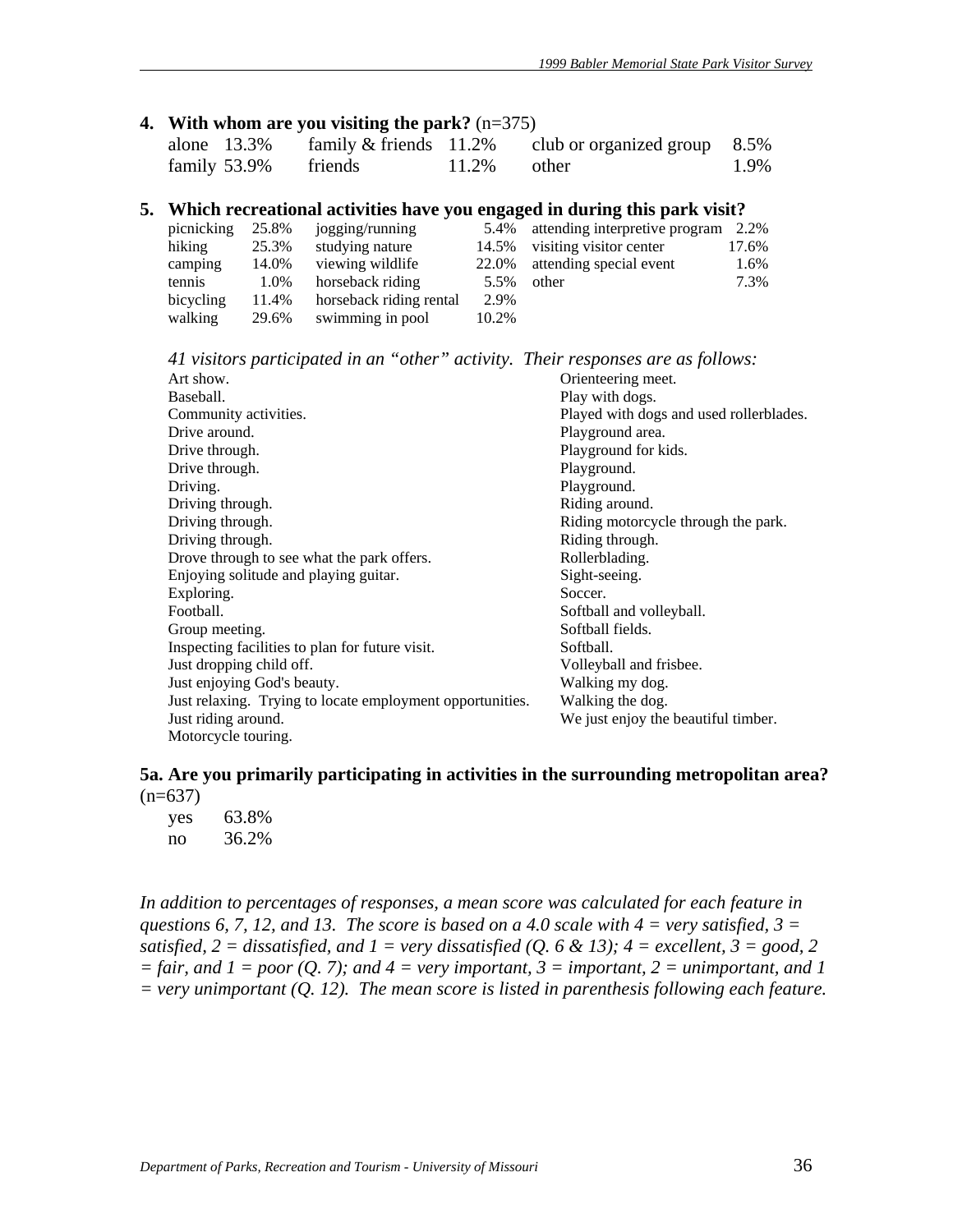#### **6. How satisfied are you with each of the following in Babler Memorial State Park?**

|             |                                | Very      |           |              | Verv         | Don't |           |
|-------------|--------------------------------|-----------|-----------|--------------|--------------|-------|-----------|
|             |                                | Satisfied | Satisfied | Dissatisfied | Dissatisfied | Know  |           |
| а.          | campgrounds (3.54)             | 31.5%     | 24.2%     | 0.8%         | $0.0\%$      | 43.5% | $n=359$   |
| b.          | park signs $(3.33)$            | 41.9%     | 47.3%     | 7.3%         | 1.3%         | 2.2%  | $n=372$   |
| $c_{\cdot}$ | picnic areas $(3.46)$          | 46.4%     | 42.0%     | 1.4%         | 1.4%         | 8.8%  | $n=362$   |
| $d_{\cdot}$ | trails $(3.44)$                | 39.9%     | 37.9%     | 2.2%         | 0.8%         | 19.1% | $n=356$   |
| e.          | tennis court $(2.94)$          | 7.3%      | $6.7\%$   | 4.2%         | 2.2%         | 79.6% | $n=313$   |
| f.          | swimming pool (3.36)           | 19.9%     | 21.5%     | 1.2%         | 1.5%         | 55.9% | $n = 331$ |
| g.          | horseback riding rental (3.46) | 15.3%     | 12.9%     | $0.6\%$      | 0.6%         | 70.6% | $n=326$   |
| h.          | interpretive programs (3.45)   | 12.1%     | 12.7%     | $0.6\%$      | $0.0\%$      | 74.5% | $n=322$   |

#### **7. How do you rate Babler Memorial State Park on each of the following?**

|             |                                             | Excellent | Good  | Fair    | Poor    | Don't Know |           |
|-------------|---------------------------------------------|-----------|-------|---------|---------|------------|-----------|
| a.          | being free of litter/trash (3.66)           | 70.8%     | 24.8% | 3.1%    | 1.0%    | $0.3\%$    | $n = 391$ |
|             | b. having clean restrooms $(3.11)$          | 32.4%     | 28.6% | 10.6%   | $6.6\%$ | 21.8%      | $n=377$   |
| $c_{\cdot}$ | upkeep of park facilities (3.47)            | 53.8%     | 36.6% | 4.9%    | 1.8%    | 2.9%       | $n = 385$ |
|             | d. having a helpful/friendly staff $(3.65)$ | 61.2%     | 23.5% | 1.8%    | 1.1%    | 12.4%      | $n=379$   |
| e.          | access for persons with disabilities (3.44) | 20.6%     | 16.9% | 2.3%    | $0.3\%$ | 60.0%      | $n=355$   |
| f.          | care of natural resources (3.57)            | 55.9%     | 34.1% | 1.8%    | $0.5\%$ | 7.6%       | $n = 381$ |
| g.          | providing interpretive information (3.48)   | 29.2%     | 22.1% | 2.5%    | $0.3\%$ | 45.9%      | $n=353$   |
| h.          | being safe $(3.63)$                         | 61.4%     | 28.0% | $2.1\%$ | $0.8\%$ | 7.8%       | $n=386$   |

### **8. If you did not rate this park as excellent on being safe, what influenced your rating?**

*75 visitors (50.3% of those who did not rate the park as excellent on being safe) responded to this question with 78 responses. The 78 responses were divided into 8 categories. Frequencies and percentages of responses in each category are listed.* 

|    |                                                | Frequency | Percent |
|----|------------------------------------------------|-----------|---------|
|    | 1. No reason/no place is perfect               | 22        | 28.2%   |
|    | 2. Dangerous traffic/speed limits not enforced | 16        | 20.5%   |
|    | 3. Lack of staff/rangers patrolling the park   | 14        | 18.0%   |
|    | 4. Poor upkeep                                 | 8         | 10.3%   |
|    | 5. Behavior of others                          | 6         | 7.7%    |
|    | 6. Lack of signage                             | 4         | 5.1%    |
|    | 7. Problems with trails                        | 3         | 3.9%    |
| 8. | <b>Other</b>                                   | 5         | 6.4%    |
|    | Total                                          | 78        | 100.0%  |

### **9. Which of the following would most increase your feeling of being safe at Babler Memorial State Park?**

*341 responses were given by 270 visitors.*

|                                     | <b>Frequency</b> | Percent |
|-------------------------------------|------------------|---------|
| 1. More lighting                    | 31               | 9.1%    |
| 2. Less crowding                    |                  | 2.6%    |
| 3. Nothing specific                 | 111              | 32.6%   |
| 4. Improved upkeep of facilities    | 22               | 6.5%    |
| 5. Increased law enforcement patrol | 50               | 14.7%   |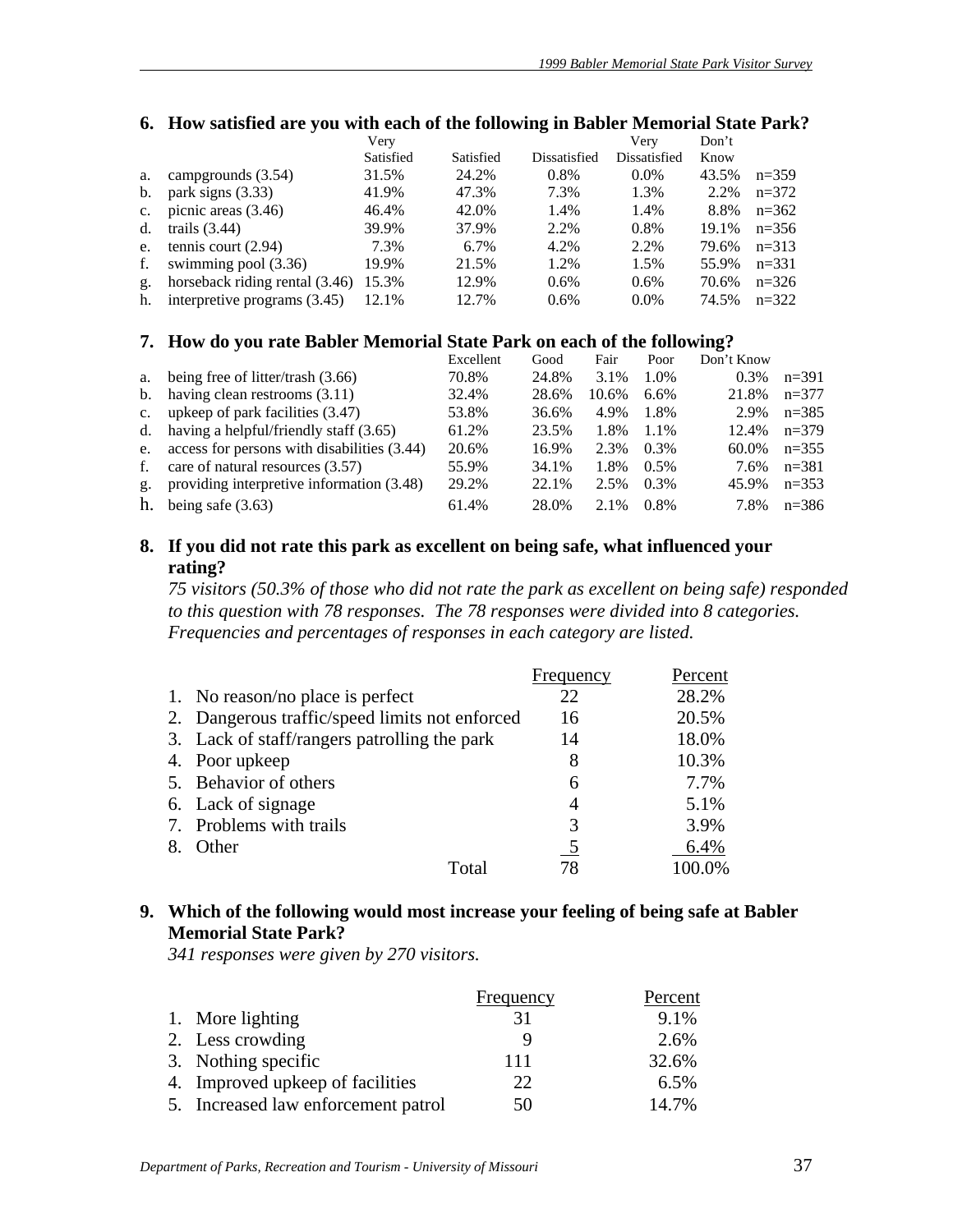| 6. Improved behavior of others        | 28  | 8.2%   |
|---------------------------------------|-----|--------|
| 7. Increased visibility of park staff | 59  | 17.3%  |
| 8. Less traffic congestion            | 12  | 3.5%   |
| 9. Other                              | 19  | 5.6%   |
| Total                                 | 341 | 100.0% |

*20 visitors (64.5% of those who indicated more lighting would most increase their feeling of safety) reported where they felt more lighting was necessary. Their answers were grouped into the following 5 categories. Frequencies and percentages of each category are listed.*

|    |                            | Frequency | Percent   |
|----|----------------------------|-----------|-----------|
|    | 1. Restrooms/shower houses | 10        | 50.0%     |
| 2. | Trails                     |           | 20.0%     |
|    | 3. Campground              | 3         | 15.0%     |
|    | 4. Main entrance           |           | 10.0%     |
| 5. | <b>Other</b>               |           | 5.0%      |
|    | Total                      | 20        | $100.0\%$ |

*19 visitors (100% of those who indicated that an "other" safety attribute would most increase their feeling of safety) reported what other attribute would increase safety. The answers were grouped into the following 5 categories. Frequencies and percentages of each category are listed.*

|    |                                                 | Frequency | Percent |
|----|-------------------------------------------------|-----------|---------|
|    | 1. Better signage                               |           | 42.1%   |
|    | 2. Enforcement of speed limits/other park rules | 4         | 21.1%   |
|    | 3. Suggestions about trail safety               | 3         | 15.8%   |
|    | 4. Better upkeep                                |           | 10.5%   |
| 5. | Other                                           |           | 10.5%   |
|    | Total                                           |           | 100.0%  |

**10. Do you support setting aside at least 50% of all campsites in a reservation system in order to guarantee a site, and charging a reservation fee not to exceed \$7.00?** (n=361)

- yes 72.9% no 27.1%
- **11. Do you support a "carry in and carry" out system as a means of promoting recycling and reducing the burden of handling trash in this park?** (n=377)
	- yes 62.3% no 37.7%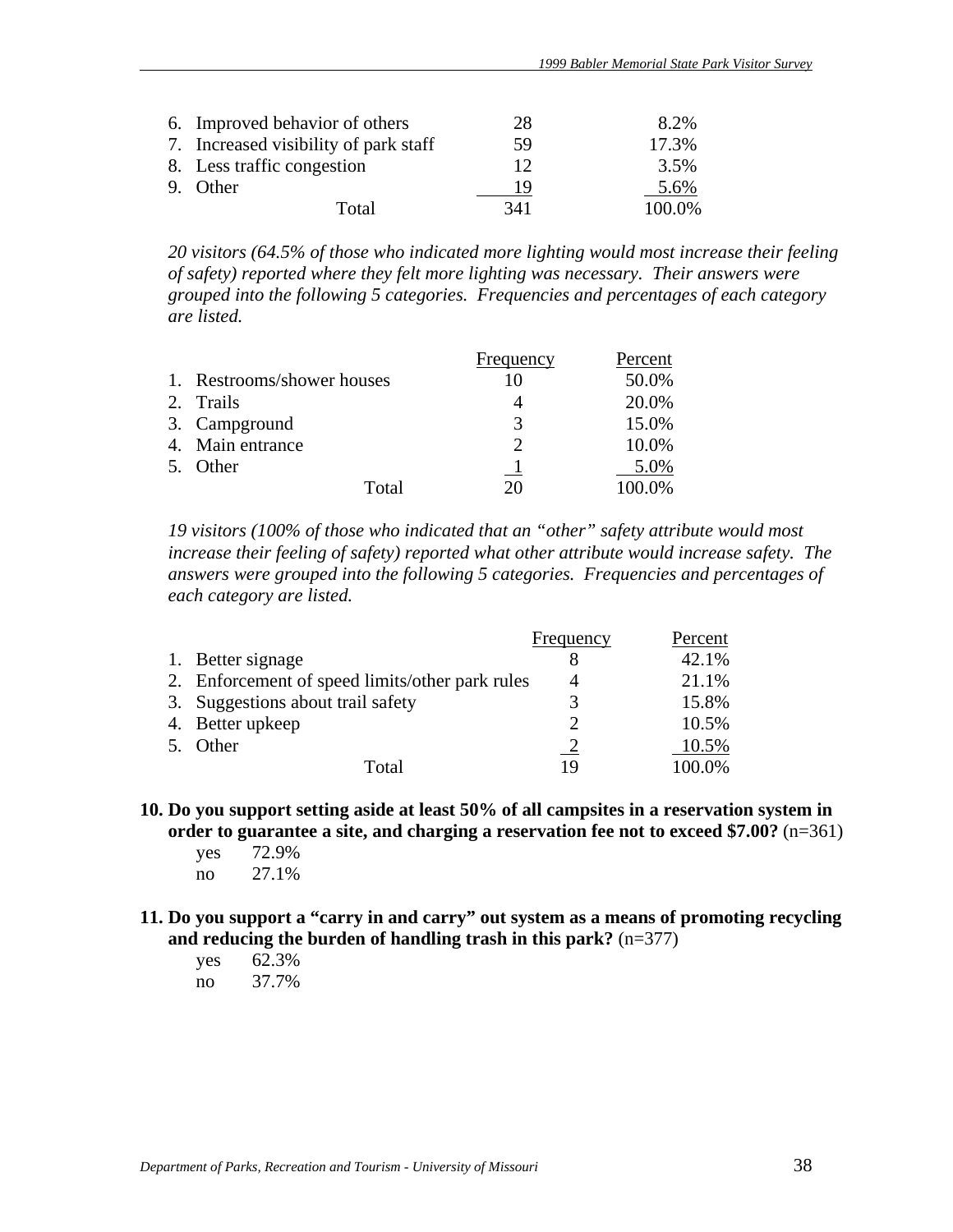|                | $\overline{\phantom{a}}$<br>$\overline{a}$<br>. . |           |           |             |             |         |           |
|----------------|---------------------------------------------------|-----------|-----------|-------------|-------------|---------|-----------|
|                |                                                   | Very      |           |             | Very        | Don't   |           |
|                |                                                   | Important | Important | Unimportant | Unimportant | Know    |           |
| a.             | being free of litter/trash $(3.86)$               | 85.9%     | 13.1%     | 0.0%        | 0.3%        | 0.8%    | $n=390$   |
| b.             | having clean restrooms (3.78)                     | 78.5%     | 19.5%     | 0.8%        | 0.3%        | 1.0%    | $n=390$   |
| $\mathbf{c}$ . | upkeep of park facilities (3.77)                  | 77.1%     | 21.8%     | 0.3%        | 0.3%        | $0.5\%$ | $n = 385$ |
| d.             | having a helpful/friendly staff (3.58)            | 62.9%     | 32.2%     | 3.4%        | 0.8%        | 0.8%    | $n = 388$ |
| e.             | access for disabled persons (3.44)                | 48.0%     | 27.6%     | 6.8%        | 1.9%        | 15.7%   | $n=369$   |
| f.             | care of natural resources (3.81)                  | 80.7%     | 17.7%     | 0.3%        | 0.3%        | 1.0%    | $n = 384$ |
| g.             | providing interpretive information (3.32)         | 43.4%     | 37.2%     | 9.8%        | 1.9%        | 7.7%    | $n=376$   |
| $\mathbf{1}$ . | being safe $(3.81)$                               | 82.6%     | 15.3%     | 0.8%        | 0.5%        | $0.8\%$ | $n=385$   |
|                |                                                   |           |           |             |             |         |           |

#### **12. When visiting any state park, how important are each of these items to you?**

#### 13. Overall, how satisfied are you with this visit to Babler Memorial State Park?

|                           | V er y           |       |                        | Very         |         |
|---------------------------|------------------|-------|------------------------|--------------|---------|
|                           | <b>Satisfied</b> |       | Satisfied Dissatisfied | Dissatisfied |         |
| (Mean score = 3.75) 76.2% |                  | 22.8% | $0.8\%$                | 0.3%         | $n=390$ |

#### **14. During this visit, how crowded did you feel?** (n=391)

On a scale of 1-9, with  $1 = Not$  at all crowded and  $9 = Extremely$  crowded, the mean response was 2.1.

#### **15. If you felt crowded on this visit, where did you feel crowded?**

*A total of 61 open-ended responses were given by 58 visitors. The 61 responses were divided into 9 categories. Frequencies and percentages of responses in each category are listed.* 

|                                       | Frequency | Percent |
|---------------------------------------|-----------|---------|
| campgrounds/campsites                 | 27        | 44.3%   |
| restrooms/shower houses               |           | 11.5%   |
| picnic areas                          | 6         | 9.8%    |
| park roads                            | 6         | 9.8%    |
| crowded because of behavior of others | 5         | 8.2%    |
| trails                                | 5         | 8.2%    |
| swimming pool                         | 2         | 3.3%    |
| everywhere                            | 2         | 3.3%    |
| crowded because of holiday            |           | 1.6%    |
| Total                                 |           | 100.0%  |

#### **16. What is your age?** (n=376)

*Responses were divided into the following 4 categories:*

| 18-34     | 23.1%                |
|-----------|----------------------|
| $35 - 54$ | 59.3%                |
| 55-64     | 10.4%                |
| 65-85     | 7.2%                 |
|           | (Average age $=$ 43) |

#### **17. Gender?** (n=379)

| Female | 47.8% |
|--------|-------|
|        |       |

| 52.2% |
|-------|
|       |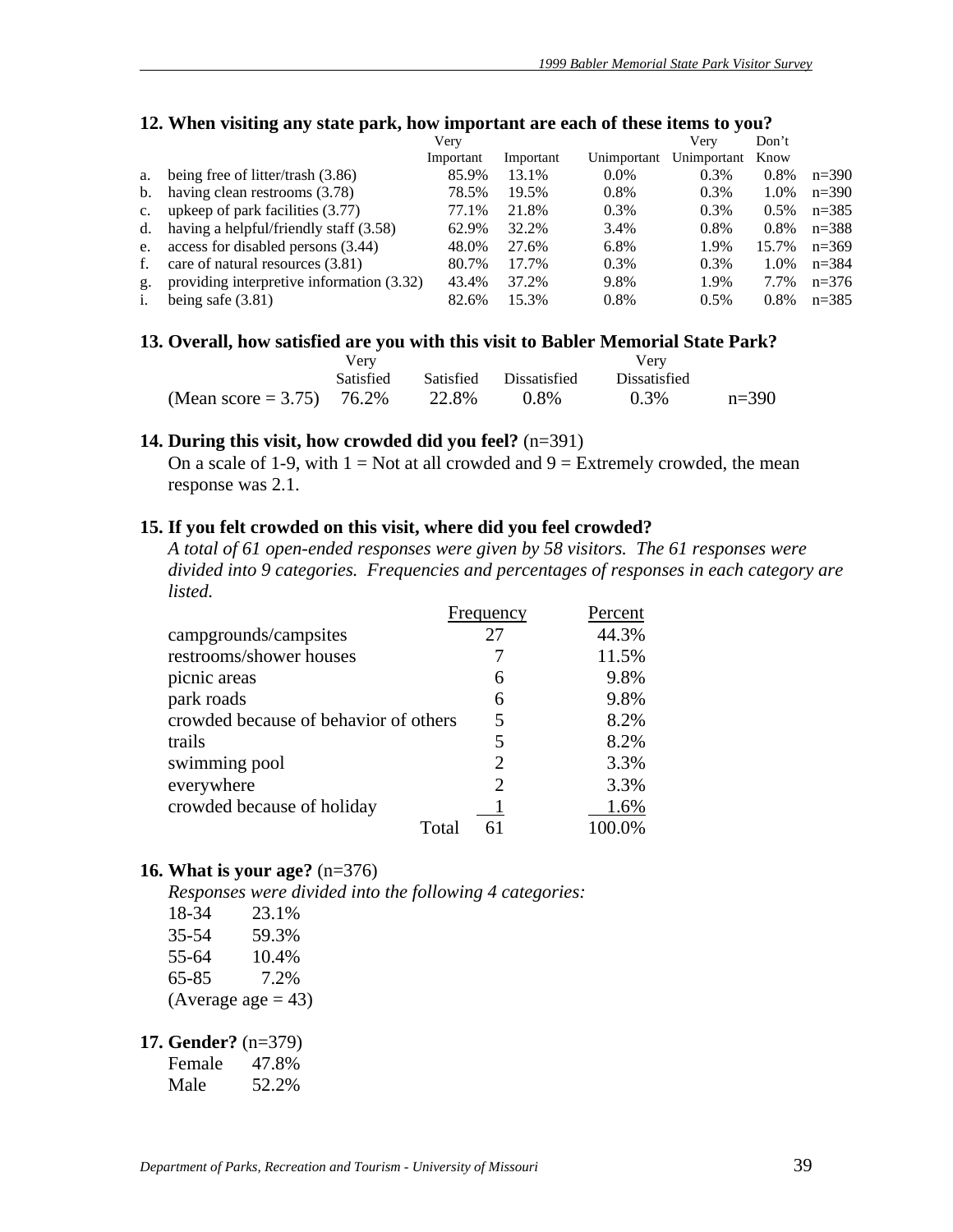#### **18. What is the highest level of education you have completed?** (n=389)

| grade school         | $0.8\%$ | vocational school 2.8% |       | graduate of 4-year college | 27.0% |
|----------------------|---------|------------------------|-------|----------------------------|-------|
| high school $14.7\%$ |         | some college           | 27.0% | post-graduate education    | 28.5% |

#### **19. What is your ethnic origin?** (n=386)

| Asian | 1.0% African American 1.8%                | Native American/American Indian 1.3% |      |
|-------|-------------------------------------------|--------------------------------------|------|
|       | Hispanic 2.6% Caucasian/White 92.2% Other |                                      | 1.0% |

#### **20. Do you have a disability that substantially limits one or more life activities or might require special accommodations?** (n=384)

| yes | 3.9%  |
|-----|-------|
| no  | 96.1% |

#### **If yes, what disability or disabilities do you have?** (n=15)

*The following is a list of all responses to this open-ended question.* 

| Arthritis.                    | Loss of hearing in one ear.                              |
|-------------------------------|----------------------------------------------------------|
| Blind, crippled.              | Coronary disease.                                        |
| Can't walk.                   | Diabetic, epilepsy, and depression.                      |
| Knee problems.                | Five small children. We appreciate the stroller-friendly |
| Legs and back.                | trails, playgrounds, baby pool.                          |
| Legs and back.                | Hearing impaired.                                        |
| One of us has cerebral palsy. | Heart.                                                   |
| Trouble walking.              | Need oxygen.                                             |
|                               |                                                          |

**21. What is your 5-digit zip code** *(or country of residence, if you live outside the U.S.)***?** (n=385) *The states with the highest percentages of respondents were:*  Missouri (89.4%) Illinois  $(2.3\%)$ 

#### **22. What is your annual household income?** (n=356)

| less than $$25,000$ | 8.7%  | $$50,001 - $75,000$ | 26.7% |
|---------------------|-------|---------------------|-------|
| $$25,000 - $50,000$ | 27.2% | over \$75,000       | 37.4% |

**23. Please write any additional comments about your park visit or suggestions on how the Missouri Department of Natural Resources can make your experience in Babler Memorial State Park a better one.** 

*126 of the 394 visitors (32%) responded to this question. A total of 144 responses were given, and were divided into 11 categories. Frequencies and percentages of responses in each category are listed.*

|                                              | Frequency | Percent |
|----------------------------------------------|-----------|---------|
| 1. General positive comments                 | 54        | 37.5%   |
| 2. Need improved/additional facilities       | 27        | 18.8%   |
| 3. Enforce speed limits and other park rules | 10        | 6.9%    |
| 4. More/better signage                       | 8         | 5.6%    |
| 5. Suggestions/comments about campground     | 7         | 4.9%    |
| 6. Need more trash receptacles               | 6         | 4.2%    |
| 7. Comments about restrooms/shower houses    |           | 3.5%    |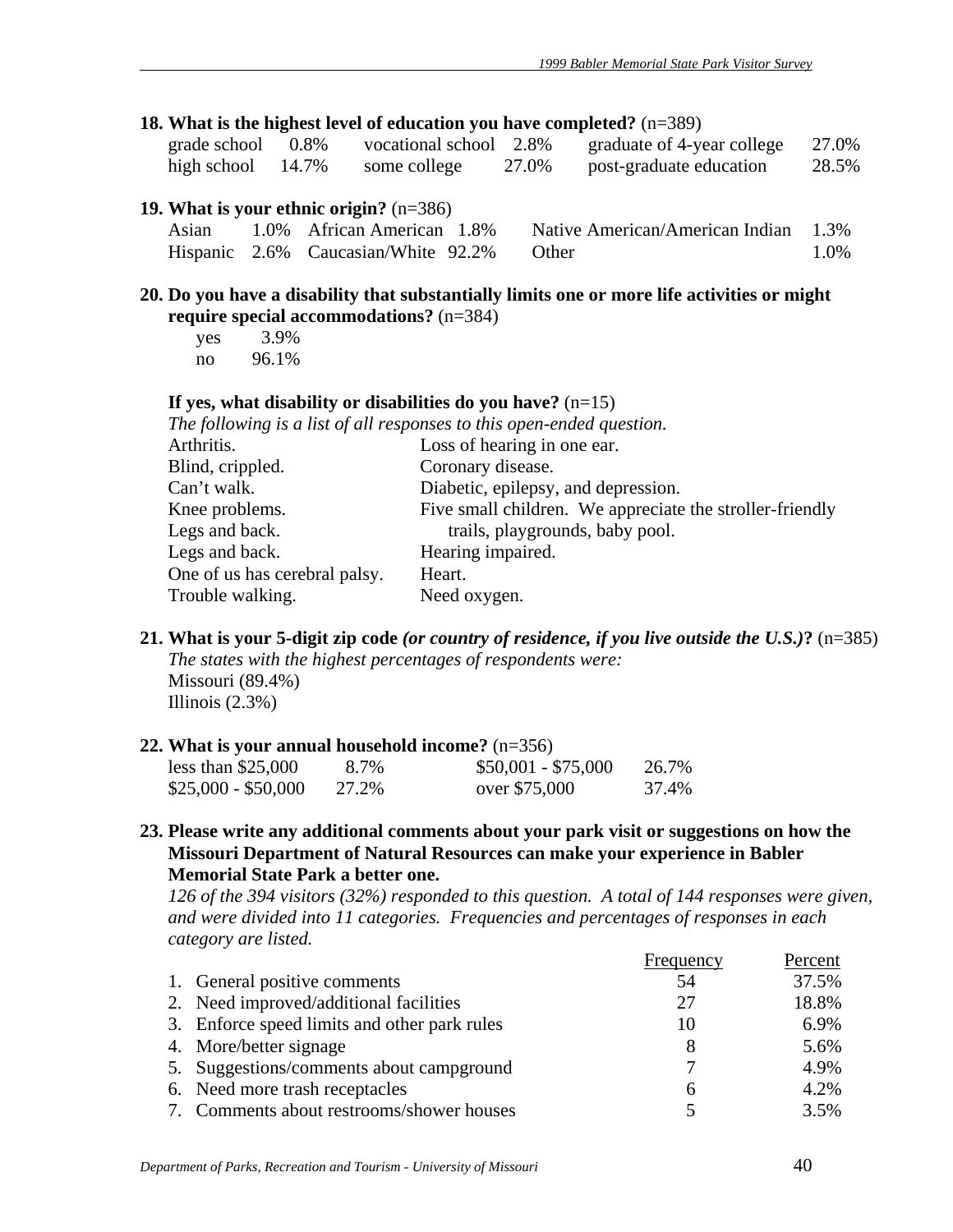| 8. Better maintenance/upkeep                                 |           | 2.1%   |
|--------------------------------------------------------------|-----------|--------|
| 9. Comments about park/concessionaire staff                  |           | 1.4%   |
| 10. Comments in response to question 11 (carry in/carry out) |           | 1.4%   |
| 11. Other                                                    | <u>20</u> | 13.9%  |
| Total                                                        | QQ        | 100.0% |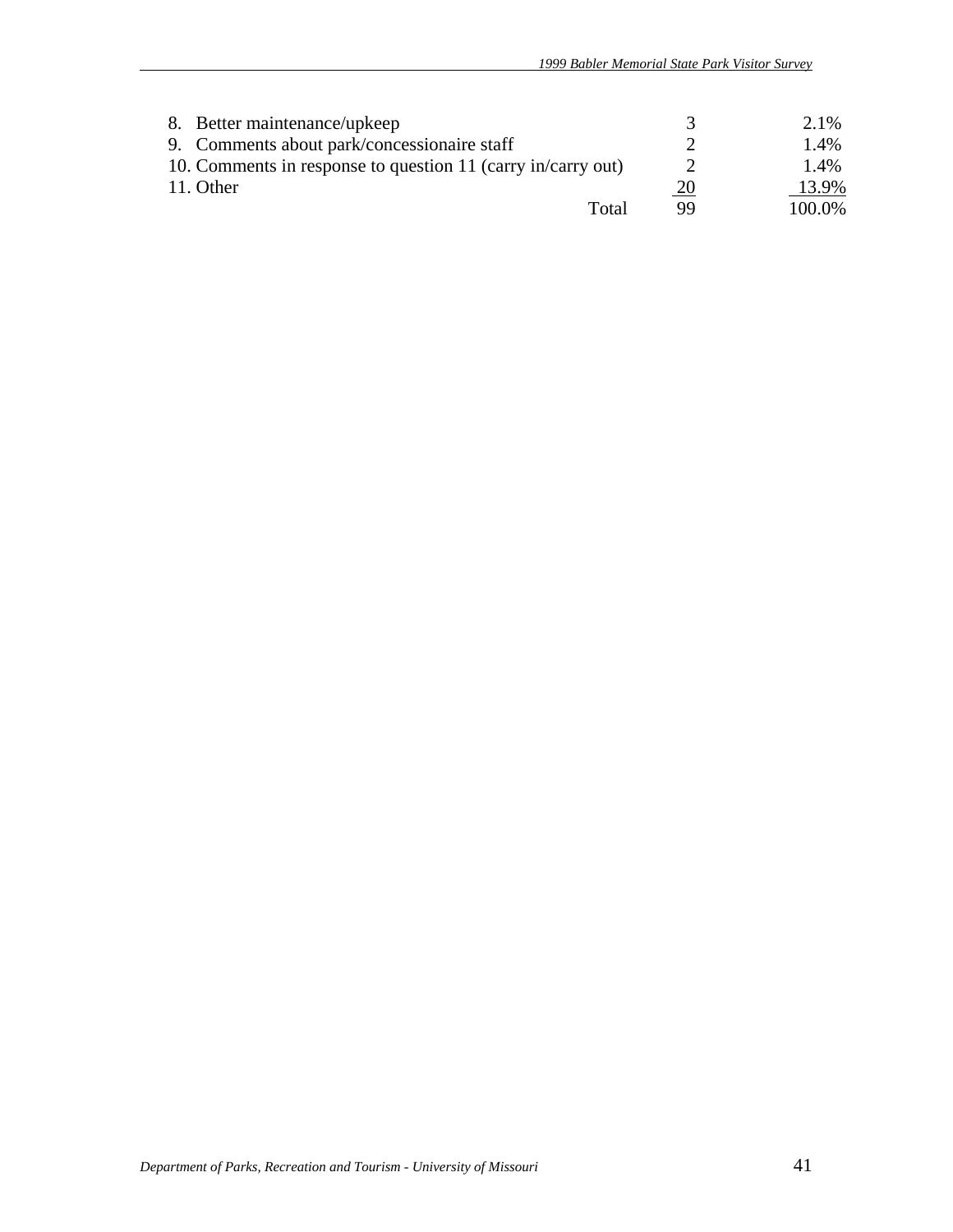**Appendix F. List of Responses for Safety Concerns (Q 8)**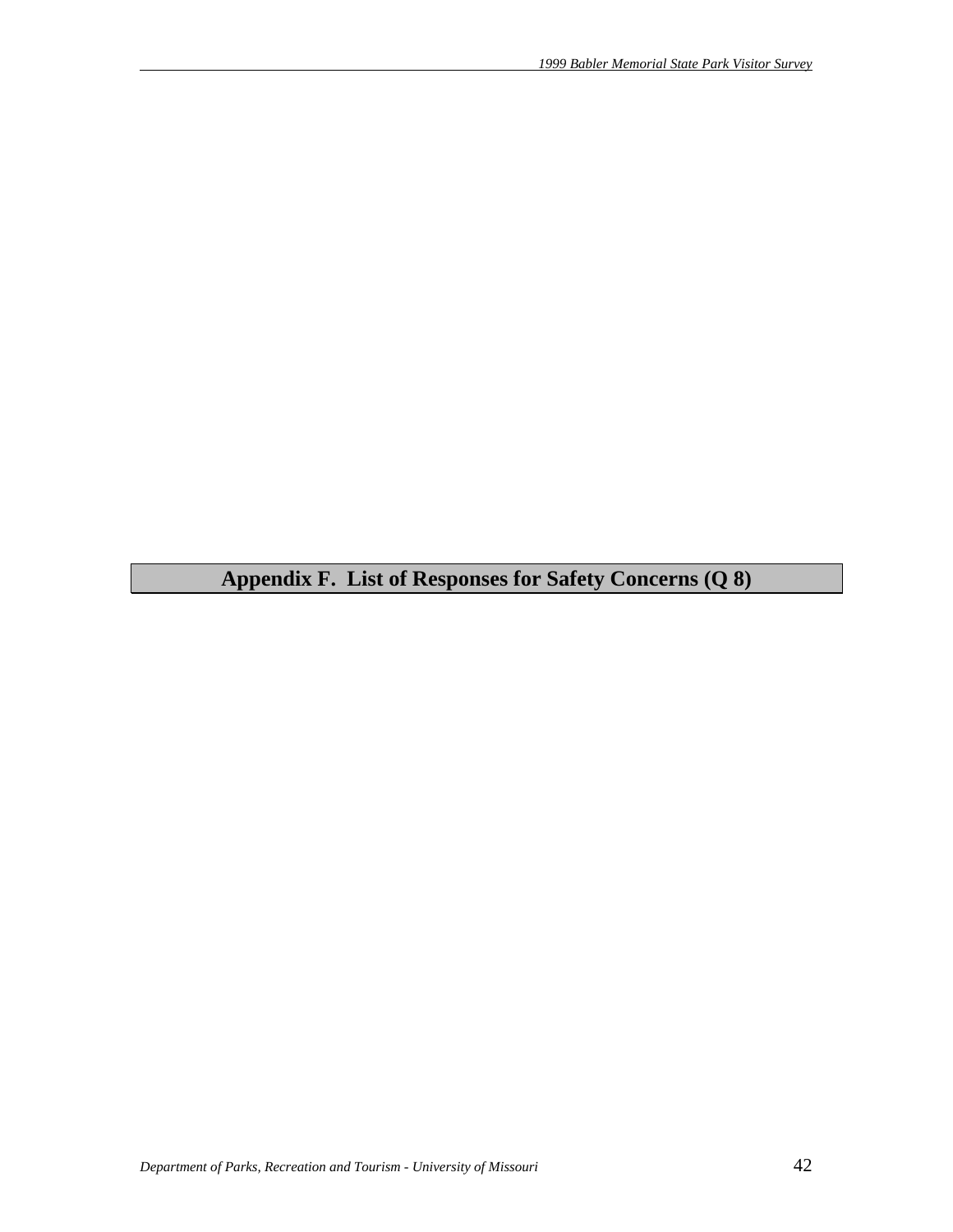# **Responses to Question # 8**

# **If you did not rate this park as excellent on being safe** *(Question 7, letter h.),* **what influenced your rating?**

# **No reason/no place is perfect and can always improve**

- "Excellent" implies strong feelings on the issue. I have none.
- Depending on the individual host, the safety varies. Not as aware of potential problems.
- Didn't know enough about the park for an excellent rating.
- Don't know enough to comment. Only at one site for four hours.
- Don't know.
- Have only been here an hour.
- I don't know so I can't rate this part.
- I have not been here enough to know.
- I haven't had a situation to be able to say.
- I'm not that familiar with everything. I just walk and hike and have an occassional lunch.
- It seems safe, but I don't know about the night security.
- Just went to stables.
- Lack of specific knowledge.
- No public facility is excellent on safety.
- No where is completely safe and it is pretty isolated in some places, park clientele is good though.
- Not much experience.
- One night is hard to judge.
- Safe for what?
- Since it is a natural area, there are natural hazards such as slippery trails, but this is to be expected.
- The unfamiliarity when no one's around makes me nervous about what lies around the corner. I think it's more in my head though.
- Well, where is anyone safe?
- What is your definition of safe?

# **Dangerous traffic and lack of enforcement of speed limits**

- Cars drive too fast, average 40 mph not 20. Some cars "cruise" the park. How about speed bumps?
- Cars drive too fast.
- Lack of patrolling rangers, beer cans, drive through trucks.
- Motorists often speed.
- People drive too fast. The speed limit should be enforced. Also dogs should be leashed.
- Several times I've been followed while on my bike -- usually early a.m. Typical -- park on side -- I ride by, soon they pass and park again ahead of me.
- Some cars drive too fast.
- Some drive too fast.
- Some people drive very fast.
- Speed limits obviously not enforced.
- Speed of drivers in park.
- Speeding vehicles.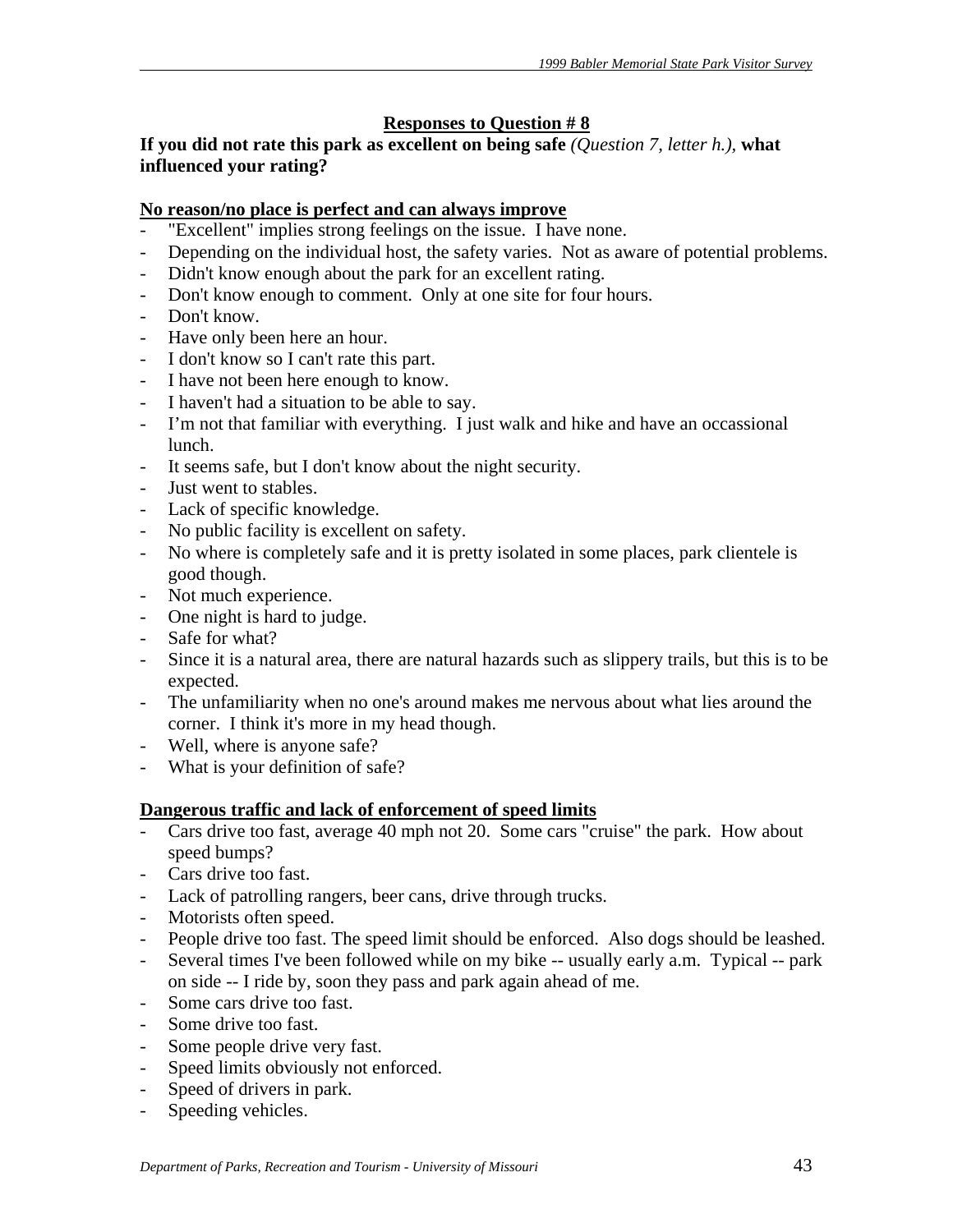- The police and others driving who patrolled drove too fast.
- Trash trucks fly through the park too fast.
- Trash trucks, etc, come through too fast.
- Walkers and car traffic mixed.

# **Lack of park staff/rangers patrolling the park**

- Are there rangers who patrol at night?
- Did not see any park staff.
- Did not see any security/rangers but we have only been here for awhile.
- Did not see many staff/people.
- Did not see park rangers or police except at exit.
- Didn't see one park ranger.
- Have not seen any park rangers; have been alone in desolate areas.
- Lack of patrolling rangers, beer cans, drive through trucks.
- Need more officers for a large park.
- No night patrol I saw.
- No security patrol visible.
- No visible security except exit and entrance.
- No visible staff.
- Presence of DNR personnel at parking areas.

### **Poor upkeep**

- Broken beer bottles on trail.
- Good road maintenance.
- Restrooms need updating.
- The only thing that I saw were that the bathrooms were filthy.
- Trash
- Upkeep at park has been lacking as of late.
- Upkeep not optimal. Trails sometimes poorly marked.
- We rented a pavilion a couple times and they needed some work. Especially the grills.

# **Behavior of others**

- Groups of rowdy/rough youths witnessed during summer visits.
- Had cooler and medications stolen in broad daylight.
- Lack of patroling rangers, beer cans, drive thru trucks.
- People drive too fast. The speed limit should be enforced. Also dogs should be leashed.
- Sometimes worried about other visitors.
- Teens or others have access after closing of gate hours. Need security cameras at gate to video and prosecute whoever is damaging the gate at entrance.

# **Lack of signage**

- Signage.
- There isn't a sign that says what to do in an emergency, is really dark further away from host.
- Trails are unmarked.
- Upkeep not optimal. Trails sometimes poorly marked.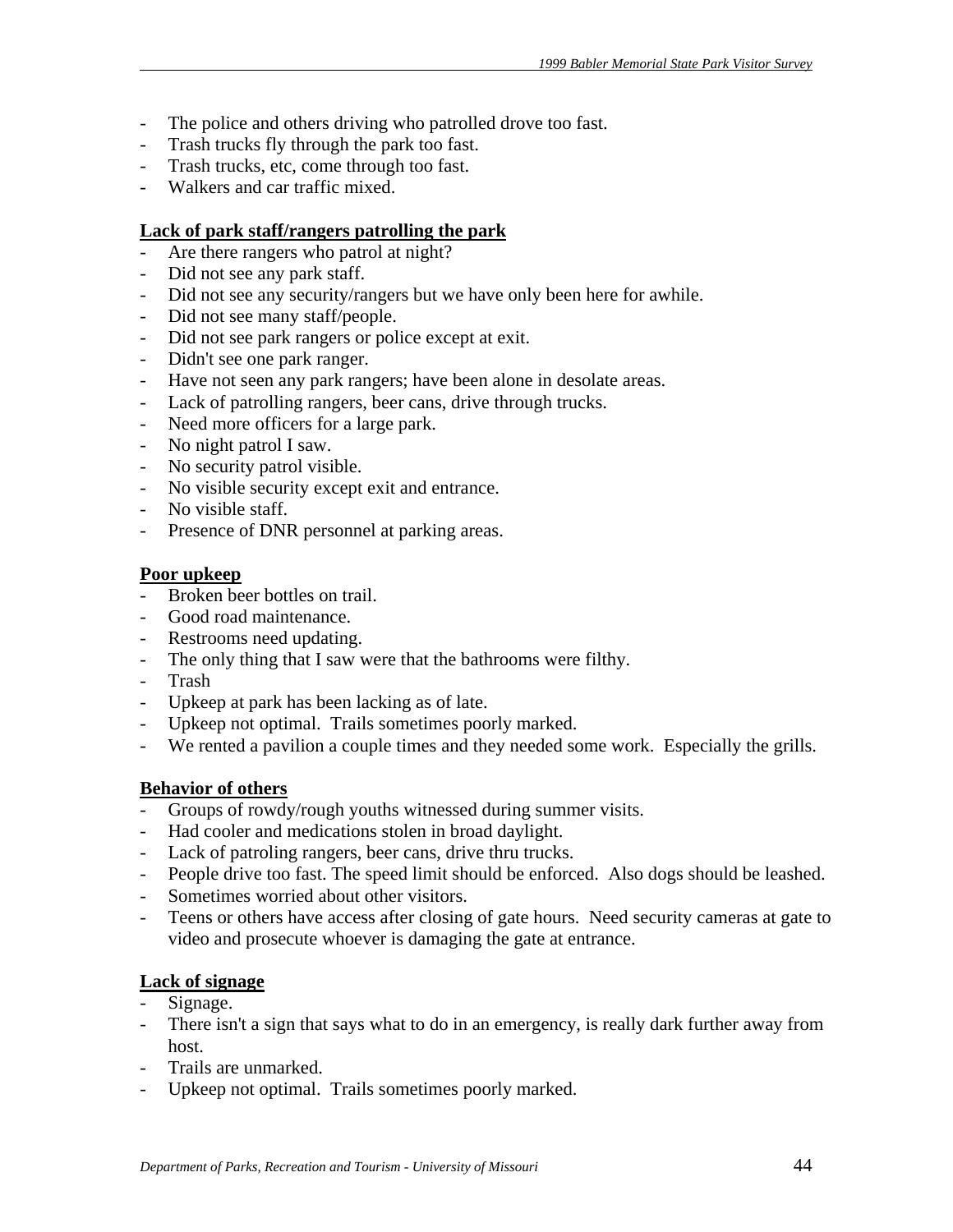# **Problems with trails**

- Concrete blocks at beginning of paved bike trail. Coming down hill at 20-25 mph and hitting blocks could be deadly.
- Fear of what might happen to a woman walking the trails alone.
- Just would feel somewhat nervous walking trails alone as a female.

# **Other**

- Always visit during daylight hours; lots of people around.
- Need more children activities.
- Need more disability access for the pool.
- Not enough activity around.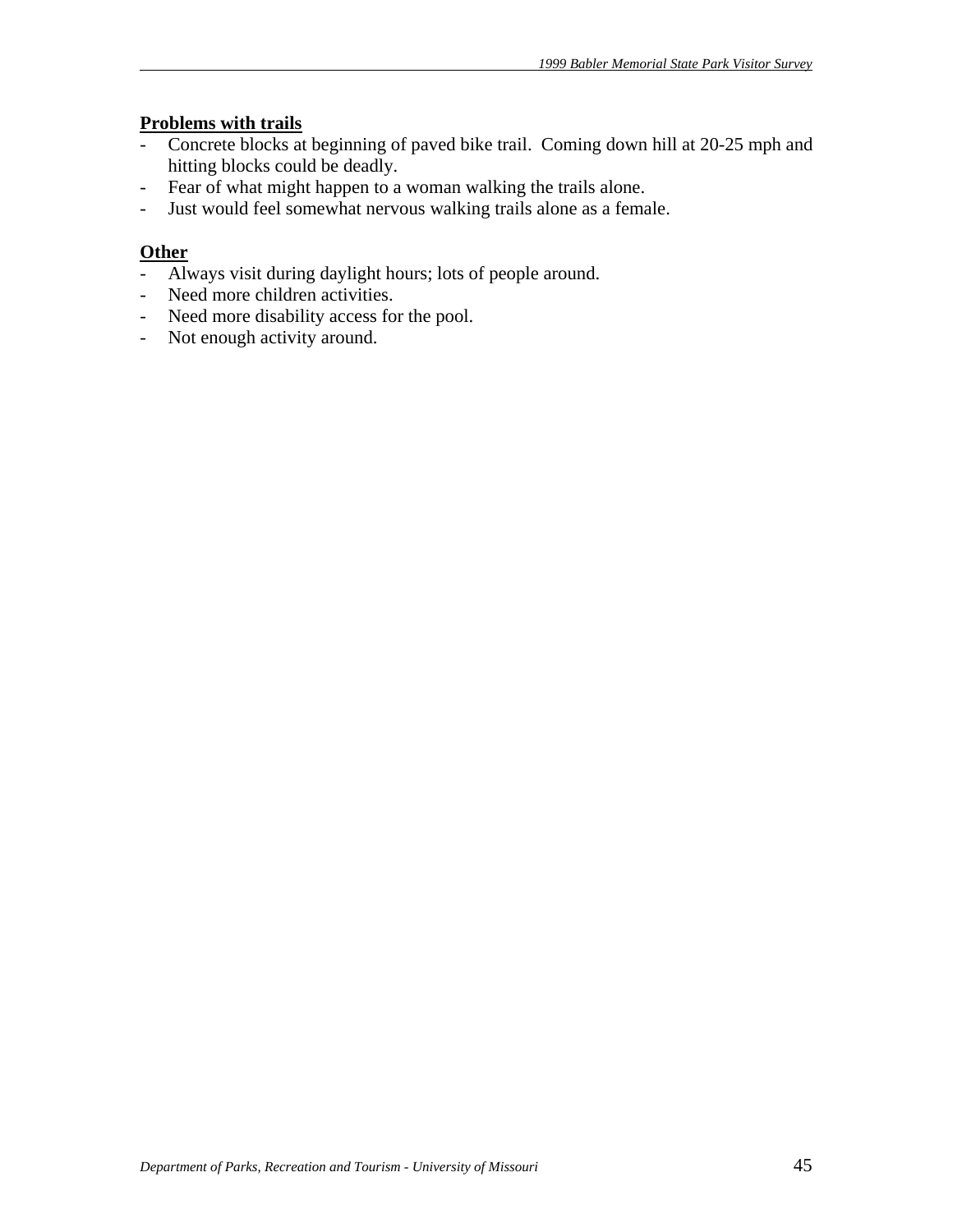**Appendix G. List of Responses for Additional Comments (Q 23)**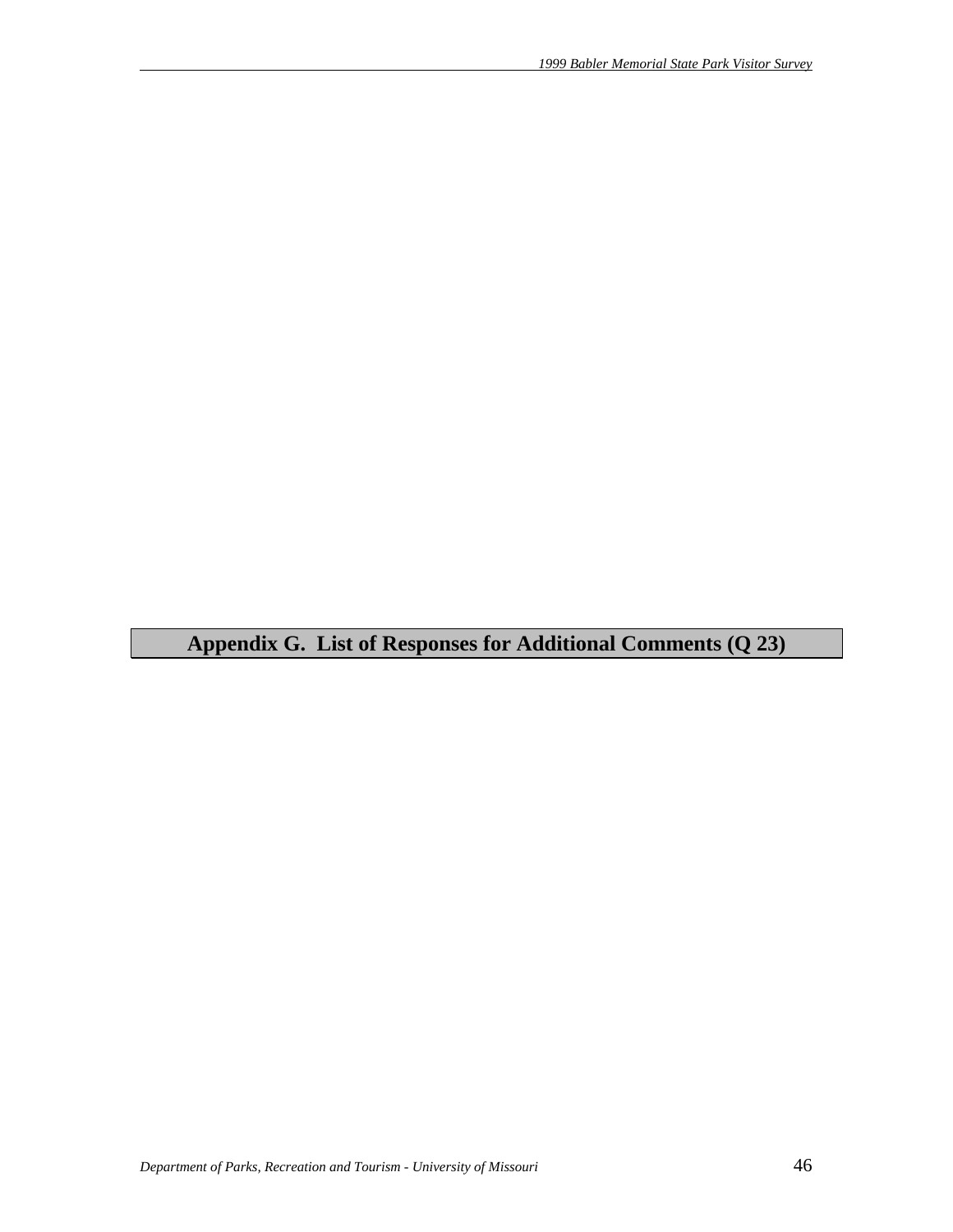# **Responses to Question #23**

**Please write any additional comments about your park visit or suggestions on how the Missouri Department of Natural Resources can make your experience in Babler Memorial State Park a better one.** 

# **General positive comments**

- A very nice place to be.
- ALL Missouri State Parks I've been are more excellent than any other state. More reasonably priced, cleaner, better maintained, especially far better than any federal park I've seen.
- Beautiful park, healthy animals, friendly people.
- Enjoy driving through park.
- Family visiting from UK who were very impressed.
- First time visit….I enjoyed the park very much. Will make another trip and camp next twice.
- Glad to live near such a nice park.
- Good park.
- Great park!
- Great park!
- Great park! I've been coming here for years.
- Great park.
- Great park.
- Great park. I ride my motorcycle here every time and go out for a ride.
- I bike in this park 3+ mornings a week and love it!
- I come here at least twice a week. I love this jewel of a park, and I hope it keeps its "naturalness" as the area grows. Thanks for maintaining this excellent park.
- I enjoy living close and visiting Babler Park. Thank you.
- I like it it's pretty well kept.
- I love it like it is.
- I love this park.
- I only recently started using the park to walk in. I love it and can't wait to see the fall colors in a few weeks!
- I think this park is a place where you can bring your family and enjoy a good time.
- It was nice. Thank you. It was hard to get in late at night.
- It's a great park!
- It's beautiful and well kept.
- Keep up the good work!
- Keep up the good work!!!
- Love the park. This is our first visit since we moved into the area. We will be back many times in the near future.
- Nice facility to have such good access.
- None, thank you.
- Our experience was overall pleasant, but had experienced very rowdy camping neighbors that partied late (or early in the morning) after curfew.
- Outstanding facility. I plan to return.
- Really like pool. Intend to take advantage of more in fall.
- Seems to be a very nice park; thanks for letting us visit.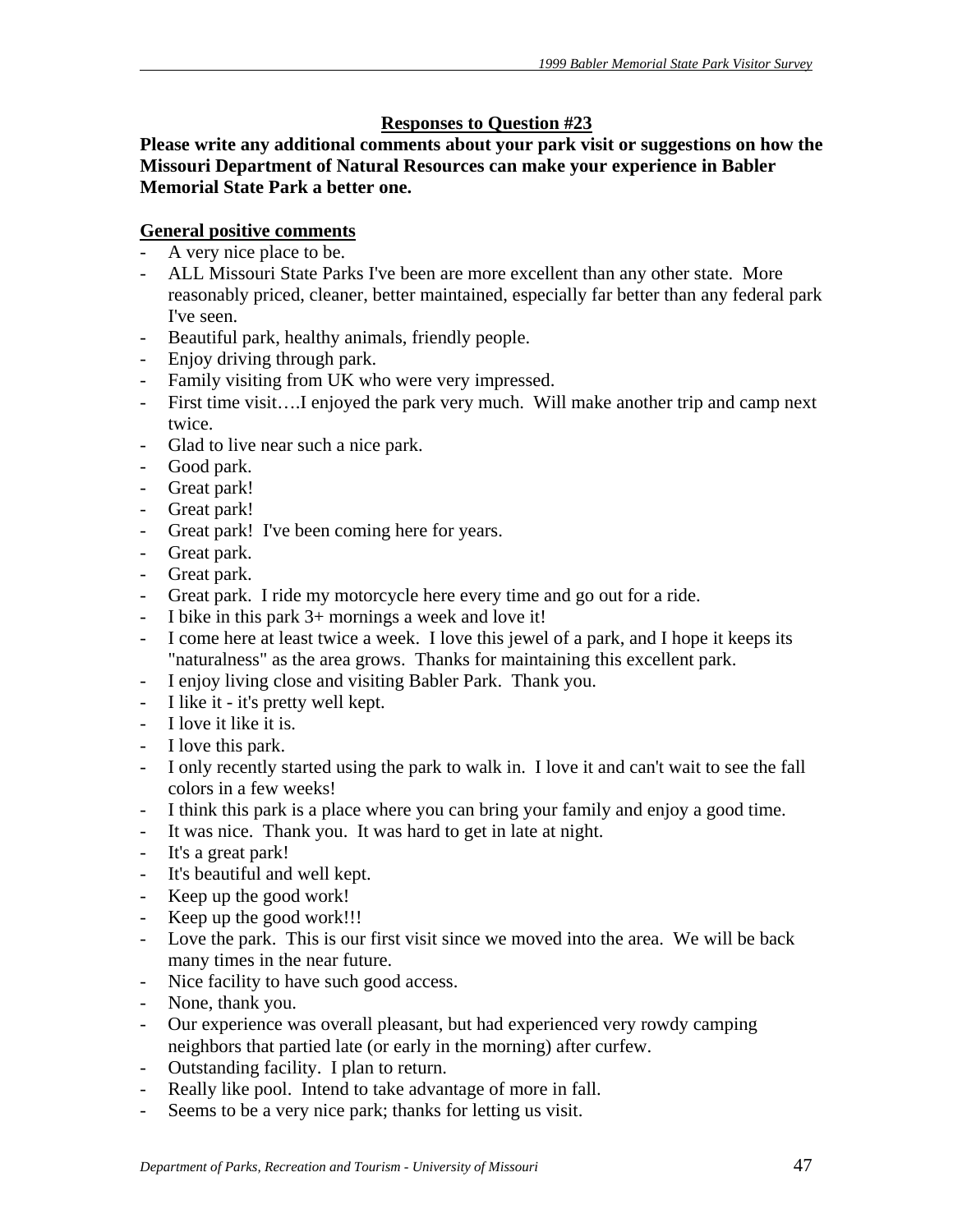- Thanks for asking!
- Thanks.
- The grounds seem to have been better maintained this year than last. We appreciate that!
- The park looks great and has for the 20 years I have been coming.
- The staff was very helpful when we locked our keys in the car.
- This is a great place to get away and relax and the price is always right.
- Very enjoyable.
- Very nice park and campground.
- Very pleased with the work that has been done on the horse trails-the cutting of brush, repairing the bad spots on the trail and good work to improve drainage of water.
- We are from the Boston Mts. of Arkansas. We moved here to be close to our son. Their park has kept us from feeling so lonely. We dearly love to come and visit it.
- We enjoy the park.
- We like the park. We've been coming here for 25 years.
- We live within one mile of Babler and love to come and walk in the park.
- We love this park and the pool.
- We love this park. Park staff has always been helpful and friendly.
- We love this park-would be so nice if there was a "dog" area for pets to run free.
- We use the pool nearly every day it is open and have grown to love the park through lifeguard staff. I also bike ride in the park on an average of 200 times per year and love it.
- We visit whenever possible and enjoy all the park offers.
- We were surprised at how well maintained the facilities were and the campground hostess- park staff. But, we were also surprised at the fact the American flag was flown at night without a light on it.

# **Need improved/additional facilities**

- Add lake for fishing.
- Adding a fishing lake would be nice.
- Additional playground equipment, including some for toddler-sized kids (like swings).
- Another playground and more trashcans are needed.
- Discourage motorists from speeding. Possibly raise the speed limit to 25 and strictly enforce it. Possibly establish a dedicated portion of trails to off-road bicyclists.
- I think that a larger children's playground would be an asset.
- I would like to see more and larger, nicer playgrounds. Hiking trails need additional development. (Unpaved trails, that is.) Additional trails would help, too. Existing trails are very nice.
- Improve quality of campsites and facilities. Design more trails with better markings.
- Level and longer bike trails.
- More bike trails that loop back to parking area.
- More bike trails.
- More facilities, recreational areas.
- More playground equipment for small/young children would be nice.
- Need a pond or lake with fishing.
- Need more playground equipment.
- Playground for children.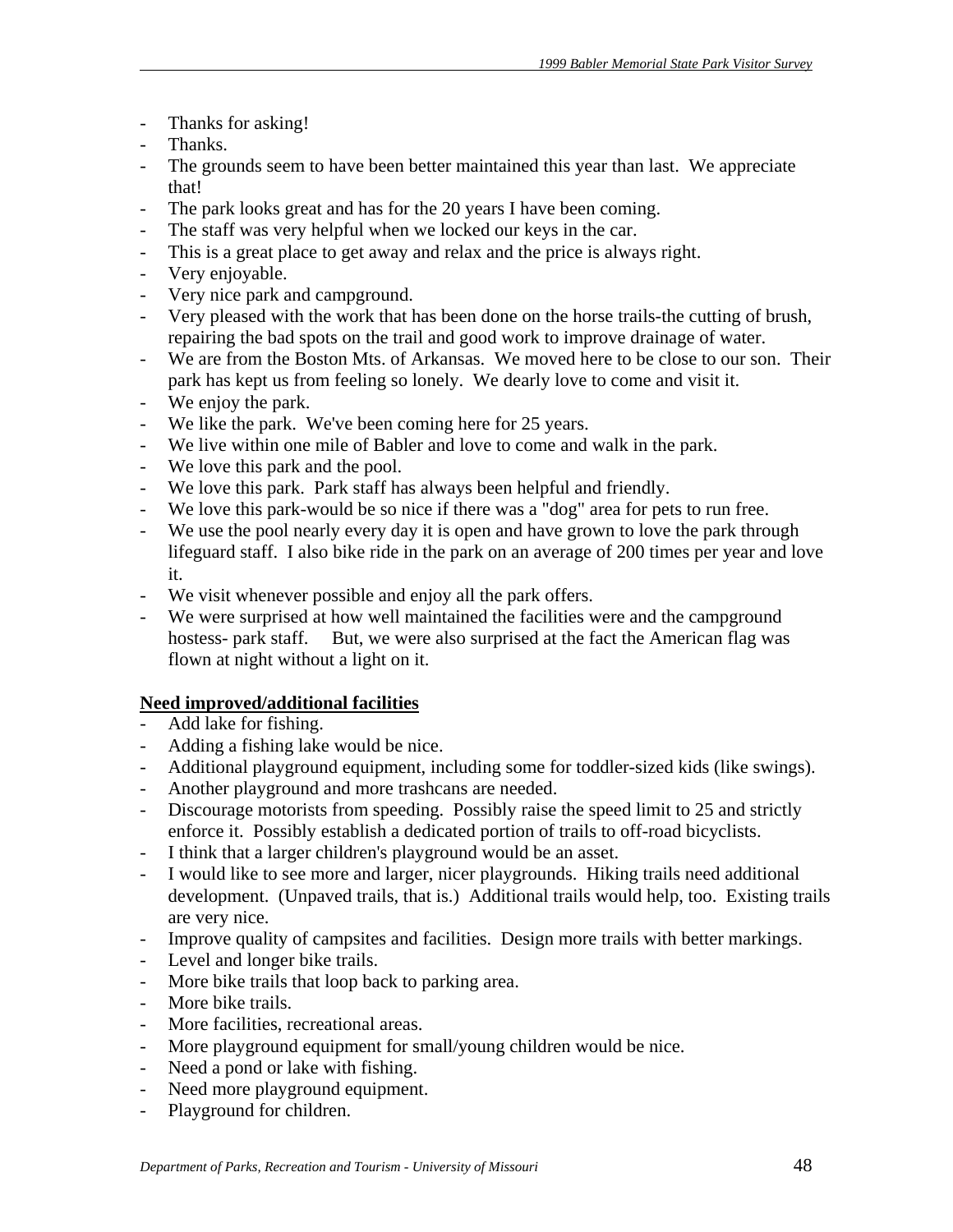- Possibly adding more children's play areas.
- Should have a camp store with firewood and ice. According to the internet, the pool appeared free and didn't know there was a fee. Also didn't like fee for parents to watch children in their street clothes inside fence. Many watering sites in campground are inoperative and bath house is too small for women.
- Thanks. We would like to bring back diving boards and merry-go-rounds. Maybe an observation tower. Thank you.
- The playground should be larger. The bike paths could be more conducive to children's riding. Create bike/rollerblade paved path. \*Model after Hennepin County parks in Minneapolis, MN.
- The restrooms and campsites needed to be cleaner (especially pit toilets) Cans and bottles at our campsite and others. Playgrounds would be nice.
- We love this park-would be so nice if there was a "dog" area for pets to run free.
- What happened to the kid's playground?
- Would like to have a bike trail.
- Would like to have a bike trail.
- You need a new playground.
- You need to build a new playground with modern equipment.

# **Enforce speed limits and other park rules**

- Camping area…little more noise control in late evening.
- Didn't appreciate extremely loud rock music in the middle of a nice nature park.
- Discourage motorists from speeding. Possibly raise the speed limit to 25 and strictly enforce it. Possibly establish a dedicated portion of trails to off-road bicyclists.
- Do NOT allow radios in the camp area (head phones only.) Fix the level of water in the swimming pool so that it does not make a sucking noise!
- Enforce quiet hours and remind visitors to respect the other campers.
- Loud music! Boom box should not be allowed in the park.
- Need to enforce quiet in campgrounds after 10 p.m.
- Our experience was overall pleasant, but had experienced very rowdy camping neighbors that partied late (or early in the morning) after curfew.
- Please get people to slow down and leash their dogs. Enforce the 20 mph speed limit please.
- To limit excess noise such as loud music and partying.

# **More/better signage**

- Better road signs...existing hard to see. Better info about trails, bike and hiking. Distance markers would be good on trails.
- Better signs showing locations of facilities.
- Improve quality of campsites and facilities. Design more trails with better markings.
- It would be nice to map out walking routes with miles such as: It's 1 mile from visitor parking lot to such and such, etc.
- Please improve signs to help with getting around at night.
- Signs indicating approaches to park need to be more numerous and more accurately placed.
- The signs are not placed far enough from the turn area you are looking for. Also, signs on dogwood trail are confusing and misleading. We were worried about getting lost.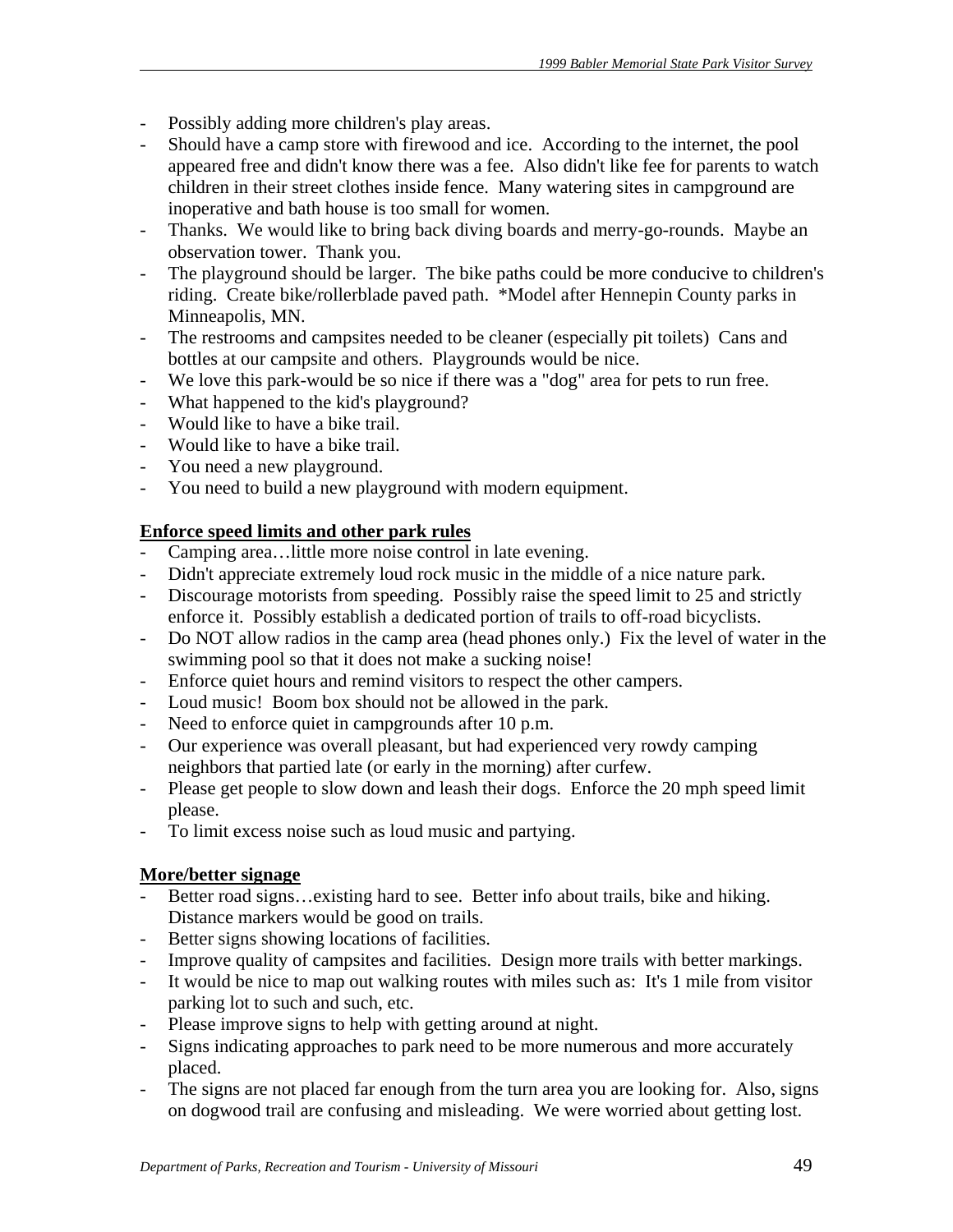- The signs on Highway 109 do not make it clear where to turn. Also, really wanted to camp here but you were full.

# **Suggestions/comments about the campground**

- Bathrooms very dirty and campsite did have a little trash. Would be nice if you got firewood later than 6:30pm. Some campsites aren't private and very few have a level area to set up a tent.
- Do NOT allow radios in the camp area (head phones only.) Fix the level of water in the swimming pool so that it does not make a sucking noise!
- More electric sites.
- Need water on each campsite.
- Should have a camp store with firewood and ice. According to the internet, the pool appeared free and didn't know there was a fee. Also didn't like fee for parents to watch children in their street clothes inside fence. Many watering sites in campground are inoperative and bath house is too small for women.
- Tentsites have no room for tents -- should have electric sites in woods and tentsites in open electric site area.
- Voltage in campground is very low--107 to 108 volts--when campground is full it goes as low as 104 volts. The turn into the campground is difficult. The road is not wide enough at the curb.

# **Need more trash receptacles**

- Another playground and more trash cans are needed.
- Have cleaner, airier bathrooms, more trash facilities, bins for recycling…this is promoting conservation. More wood on a crowded weekend, there was none.
- Lack of trashcans at out site.
- Picnic area very clean, but no trashcans, had to take trash home.
- Provide trash cans.
- We had no trashcans in our picnic area. There was simply a large container away from the shelter.

# **Comments about the restrooms/shower houses**

- Bathrooms very dirty and campsite did have a little trash. Would be nice if you got firewood later than 6:30pm. Some campsites aren't private and very few have a level area to set up a tent.
- Have cleaner, airier bathrooms, more trash facilities, bins for recycling…this is promoting conservation. More wood on a crowded weekend, there was none.
- I am shocked at the bathroom facilities that children in park camp are expected to use. Unbelievable.
- Make bathroom larger, more ventilated, more stalls, sinks and showers.
- Put soap in bathroom (campground) and handicapped stall at campground.

# **Better maintenance/upkeep**

I felt the camp fee collector was quite rude to a family camped in the handicapped lot with a handicapped individual. The old well/fountain by the visitor center did not appear to be sturdily covered. A tree was down on the Memorial Trail impeding foot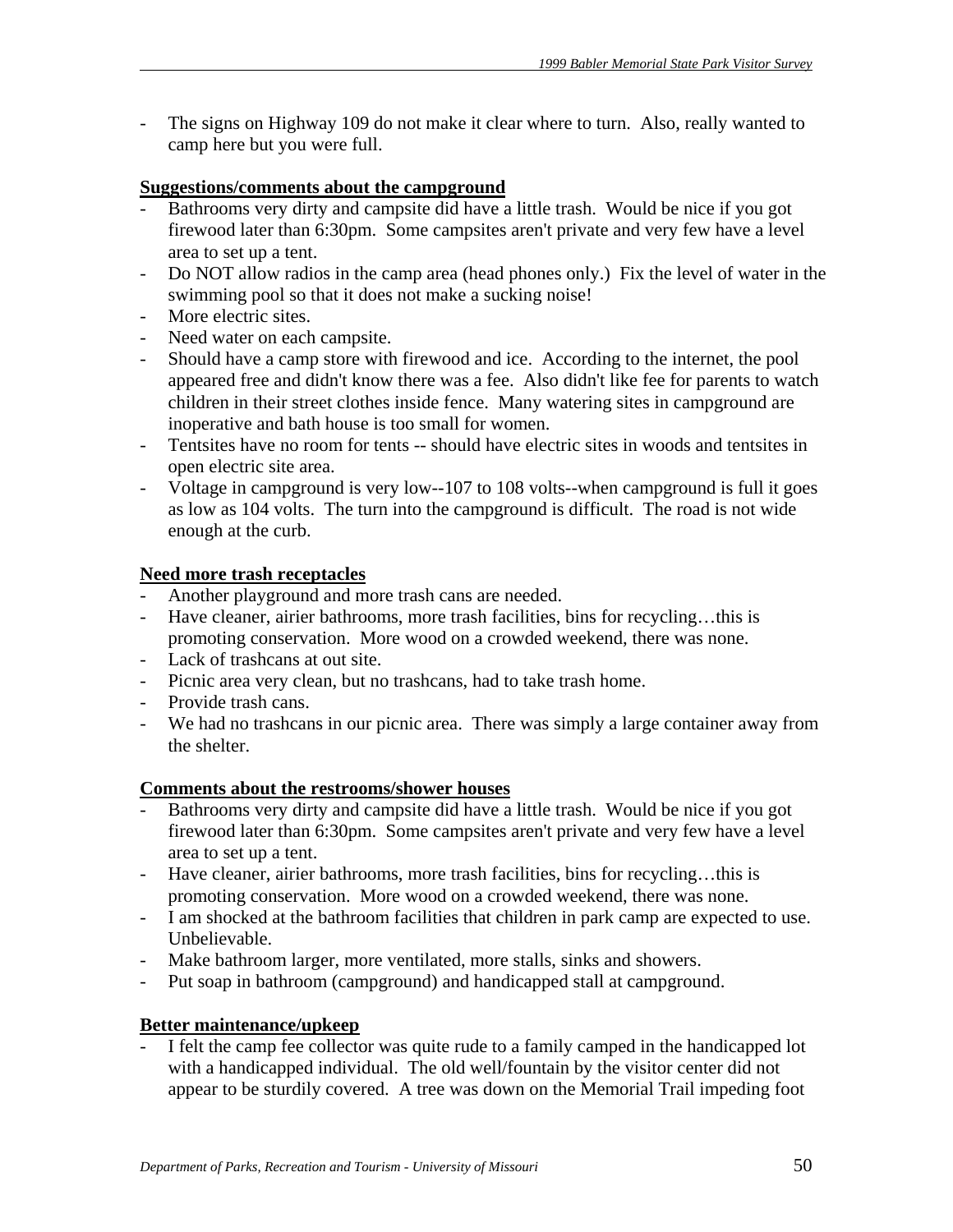traffic. When we called about horseback trail rides, we were told prices but not about the need for reservations. The pony rides were good.

- Please have fire pits cleaned more often. Our site was full of trash.
- The restrooms and campsites needed to be cleaner (especially pit toilets) Cans and bottles at our campsite and others. Playgrounds would be nice.

#### **Comments about park/concessionaire staff**

- I felt the camp fee collector was quite rude to a family camped in the handicapped lot with a handicapped individual. The old well/fountain by the visitor center did not appear to be sturdily covered. A tree was down on the Memorial Trail impeding foot traffic. When we called about horseback trail rides, we were told prices but not about the need for reservations. The pony rides were good.
- We came to the park to use the swimming pool and were told that we could not have a tshirt on. One of our people burns very easily and had to keep his t-shirt on. I asked for our money back because she would not let him in.

### **Comments in response to question 11 (carry in/carry out)**

- "Trash bag" program encourages visitors to be responsible for picking up trash while visiting by providing free litter bag. Would also like to see further maintenance on horse and hiking trails by reducing low and muddy spots.
- Carry in and carry out is more suited to REMOTE areas.

### **Other**

- "Trash bag" program encourages visitors to be responsible for picking up trash while visiting by providing free litter bag. Would also like to see further maintenance on horse and hiking trails by reducing low and muddy spots.
- Bring on the turkeys. Bring on the deer.
- Camping/Boy Scout area had  $1/2$  of the fence closed, I pulled into the area and the other 1/2 of the fence was closed. I hit the fence and it damaged my hood, and it did not hurt the fence. Keep the whole fence opened or closed.
- Could I run after dark during the winter?
- Decrease size of bump to get into camp.
- Do NOT allow radios in the camp area (head phones only.) Fix the level of water in the swimming pool so that it does not make a sucking noise!
- Don't freak out when someone is playing frisbee with their dog.
- Get more wood.
- Have cleaner, airier bathrooms, more trash facilities, bins for recycling...this is promoting conservation. More wood on a crowded weekend, there was none.
- I felt the camp fee collector was quite rude to a family camped in the handicapped lot with a handicapped individual. The old well/fountain by the visitor center did not appear to be sturdily covered. A tree was down on the Memorial Trail impeding foot traffic. When we called about horseback trail rides, we were told prices but not about the need for reservations. The pony rides were good.
- I would like to have access to bonfires in other areas besides campgrounds and shelters.
- It was nice. Thank you. It was hard to get in late at night.
- Not 50%. Maybe 25% at most. Not for a metropolitan area like this.